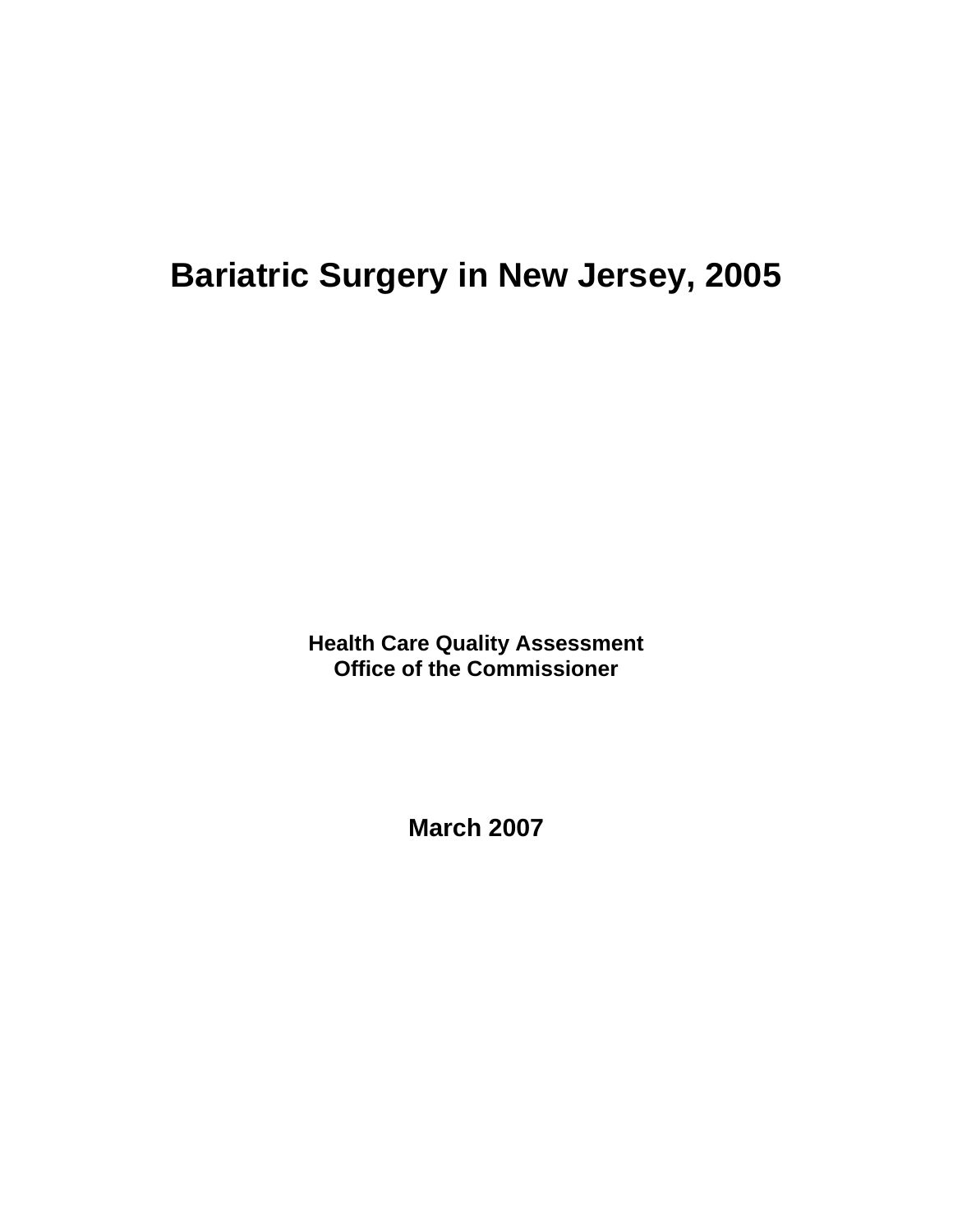# **Bariatric Surgery in New Jersey, 2005**

#### **Office of Health Care Quality Assessment**

Cindy Kirchner Senior Policy Adviser to the Commissioner

## **Report Preparation Team**

Emmanuel Noggoh, Director Abate Mammo, PhD, Program Manager Markos Ezra, PhD, Research Scientist I

#### **Consultants**

Vincent Yarmlak, MBA, Program Manager Jianping Huang, PhD, Research Scientist I Rita Cominolli, MD, Health Care Consultant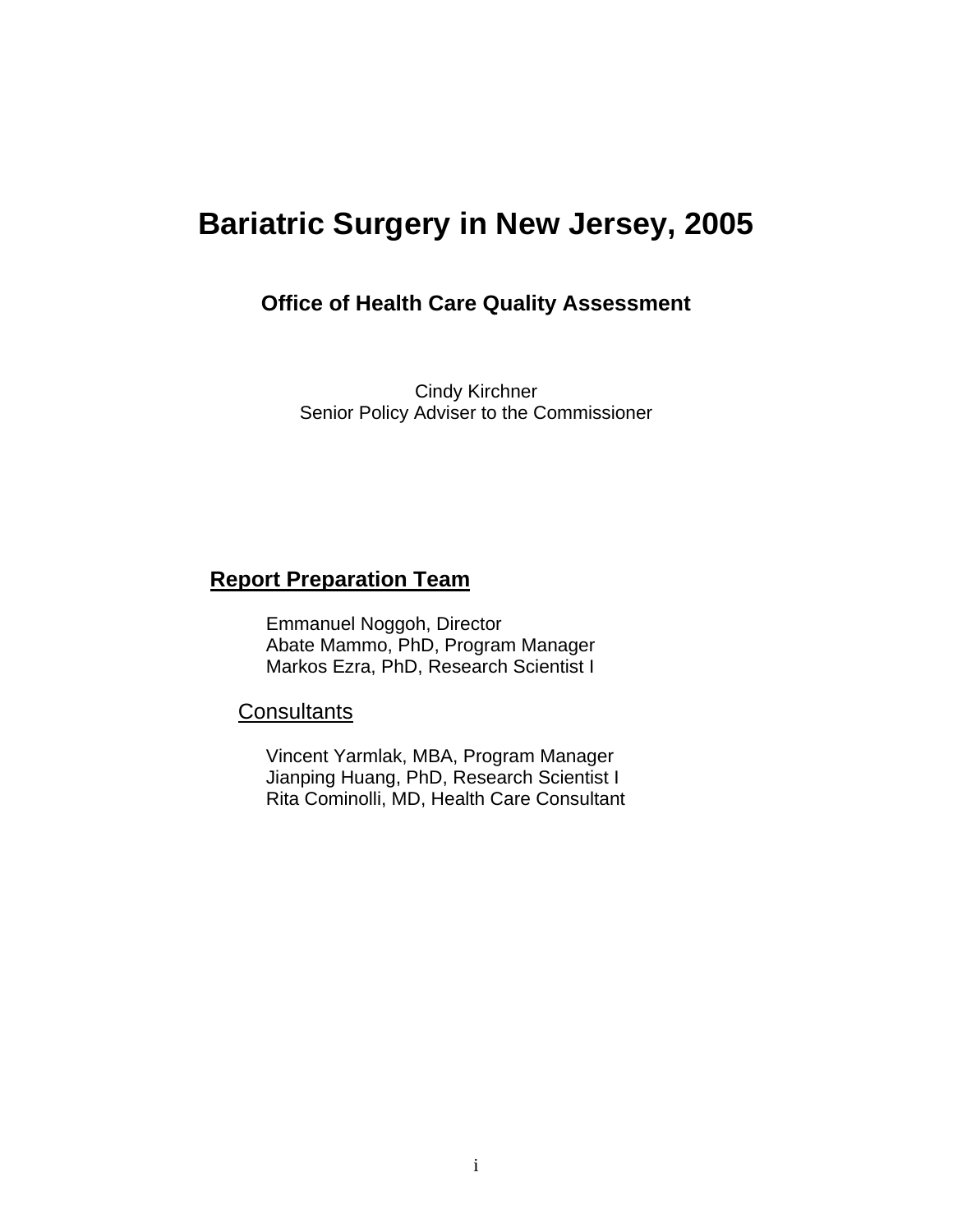# **Table of Contents**

| Identifying Bariatric Surgery Cases in the UB Database 10                |  |
|--------------------------------------------------------------------------|--|
| Trends in Bariatric Surgery in New Jersey: 1998 -2005 12                 |  |
|                                                                          |  |
| Severity of Illness and Risk of Mortality by Patient Characteristics  14 |  |
|                                                                          |  |
|                                                                          |  |
|                                                                          |  |
|                                                                          |  |
| Bariatric Surgery Complications and Mortality by Surgeon Volume 26       |  |
|                                                                          |  |
|                                                                          |  |
|                                                                          |  |
|                                                                          |  |
|                                                                          |  |
|                                                                          |  |
|                                                                          |  |
| Appendix A: Diagnostic Codes Considered to Be Directly-related Bariatric |  |
|                                                                          |  |
| Appendix B: Baseline Survey on Hospitals Performing Bariatric Surgery in |  |
|                                                                          |  |
| Appendix C: Overweight Prevention and Treatment Effectiveness: Evolving  |  |
|                                                                          |  |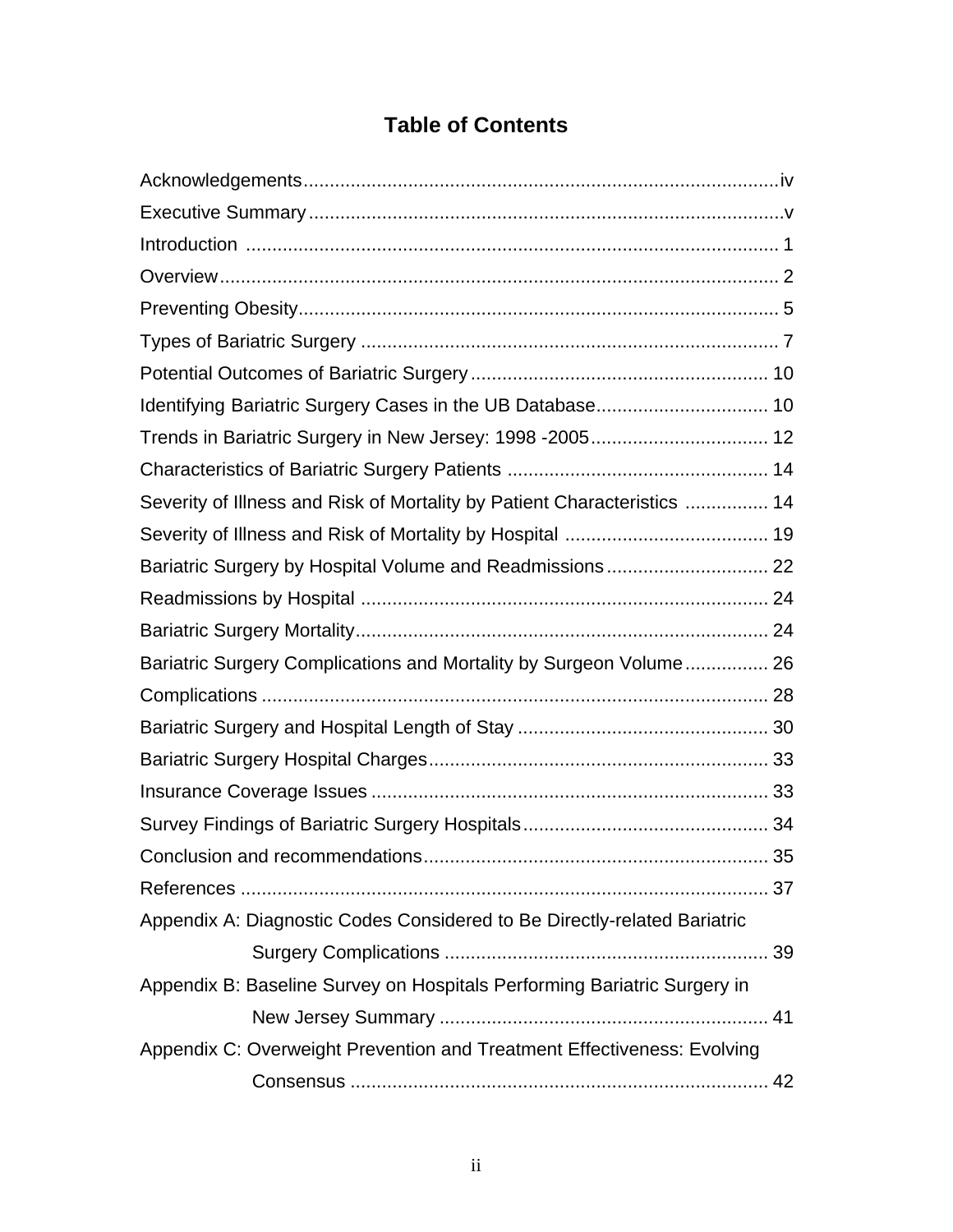# **Tables and Figures**

| Table 2. Bariatric Surgery Trends in New Jersey, 1998 - 2005 12                  |
|----------------------------------------------------------------------------------|
| Table 3. Demographic Characteristics of Bariatric Surgery Patients - 200516      |
| Table 4. Demographic Characteristics of Bariatric Surgery Patients by            |
|                                                                                  |
| Table 5. Demographic Characteristics of Bariatric Surgery Patients               |
|                                                                                  |
| Table 6. Severity of Illness of Bariatric Surgery Patients by Hospital - 2005 20 |
| Table 7. Risk of Mortality of Bariatric Surgery Patients by Hospital - 2005  21  |
| Table 8. Hospital Volume, Mortality and Readmissions - 2005  23                  |
| Table 9. Bariatric Surgeries, Mortality and Readmissions by                      |
|                                                                                  |
| Table 10. Bariatric Surgeries Volume by Surgeon, Mortality and                   |
|                                                                                  |
| Table 11. Complications Directly-Related to Bariatric Surgery by                 |
|                                                                                  |
| Table 12. Statewide Bariatric Surgery Patients by Length of Hospital Stay in     |
|                                                                                  |
| Table 13. Length of Hospital Stays (in Days) by Hospital - 2005 32               |
|                                                                                  |
| Figure 1. Trends in Overweight and Obesity: New Jersey VS. US  5                 |
|                                                                                  |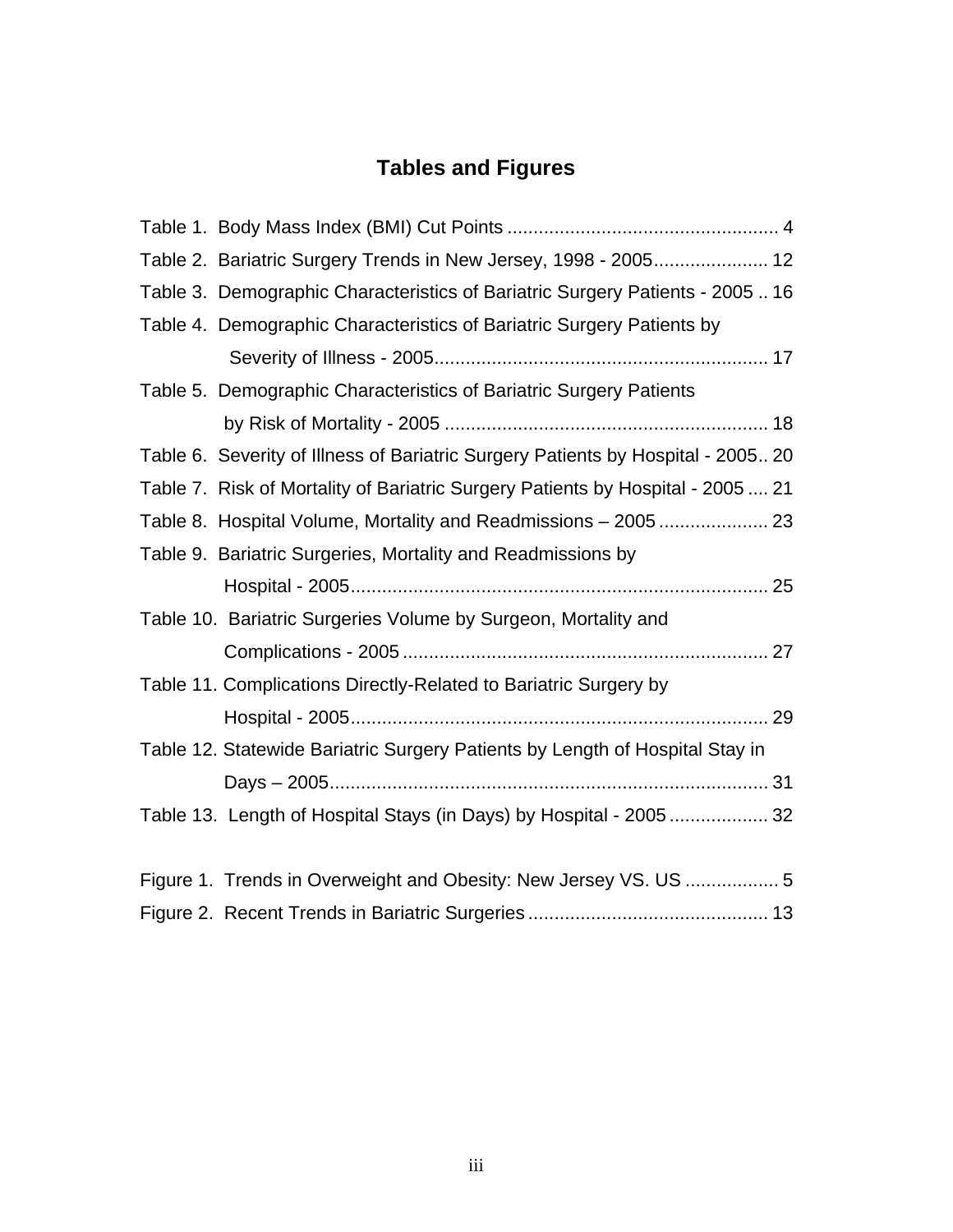# **Acknowledgements**

We would like to thank Dr. David Finley, MD, FACS for his invaluable help in reviewing the ICD-9-CM procedure codes. His continued contribution to the bariatric surgery report has made the report better. We would also like to thank the bariatric surgery Work Group for its guidance in the predecessor report. The group's support and guidance have made it possible to continue monitoring the state of bariatric surgery in New Jersey.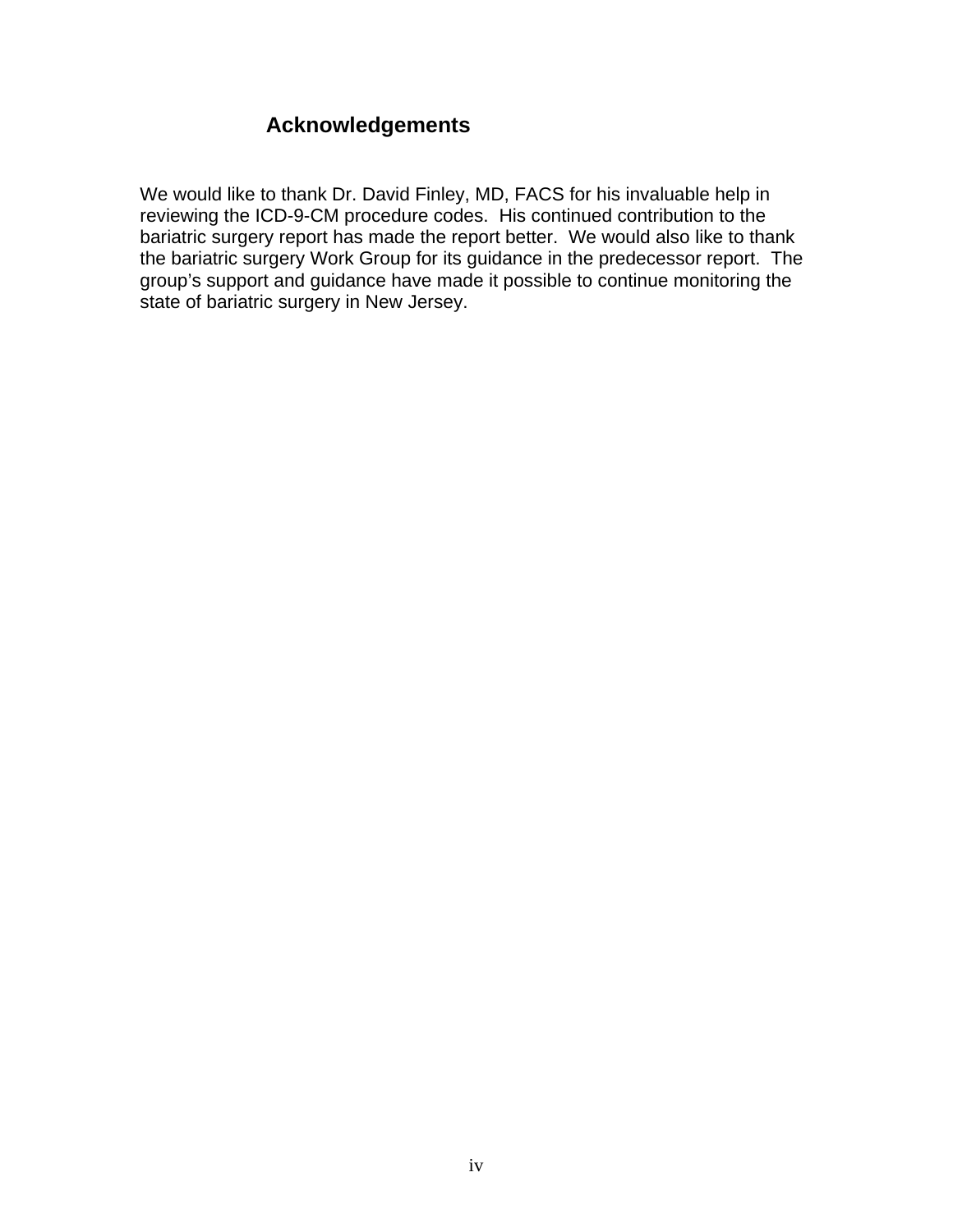### **Executive Summary**

The recent rapid increase in the volume of bariatric surgery, coupled with several well-publicized cases of serious complications or death following the surgery, and a lack of information specific to bariatric surgery in New Jersey was cause for concern for the New Jersey Department of Health and Senior Services (Department) to monitor bariatric surgeries trends and their outcomes. In October 2005 the Department released its first report on bariatric surgeries performed in New Jersey using the 2003 Uniform Billing (UB) data. The first report was mainly based on discussions and recommendations of the work group formed by the Department to make a baseline assessment of the prevalence of bariatric surgery in the State. This report, compiled by the Department, is a continuation of the first report and uses 2005 UB data on bariatric surgeries.

Interventions that reduce overweight and obesity range from behavioral modification, such as dieting and increased physical activity, to the use of medications and bariatric surgery. The short- and long-term effectiveness of each approach differs for each intervention. More importantly, even medications and surgical interventions require behavioral modifications, such as physical activity and dieting, to be effective weight reduction strategies.

It is generally accepted that about 20 kilograms (over 40 pounds) can be lost as a result of bariatric surgery with the additional benefits being lower risk for diabetes, hypertension, cardiovascular disease, and certain cancers. However, bariatric surgery is a medical procedure that can result in serious medical problems including complications and death. Also, the lack of detailed practice guidelines for bariatric surgery by any national certifying boards makes it difficult to evaluate best surgical practices. As a result, any report which is based on secondary data must be used with caution.

Despite its limitations, this report provides useful information on bariatric surgery in general, including its benefits and risks as well as the extent it is practiced in New Jersey. In particular, the report presents variations of the State bariatric surgery population by gender, age and health insurance status while documenting important outcomes.

These are the key major findings of the report:

- In 2005, 22.1% (or 1,448,849) of adults were obese and 37.1% (or 2,432,231) were overweight, according to the Behavioral Risk Factor Surveillance System (BRFSS).
- There were 4,451 bariatric surgeries in New Jersey in 2005, which suggests a modest (3.3%) decline from the 2004 level of 4,605.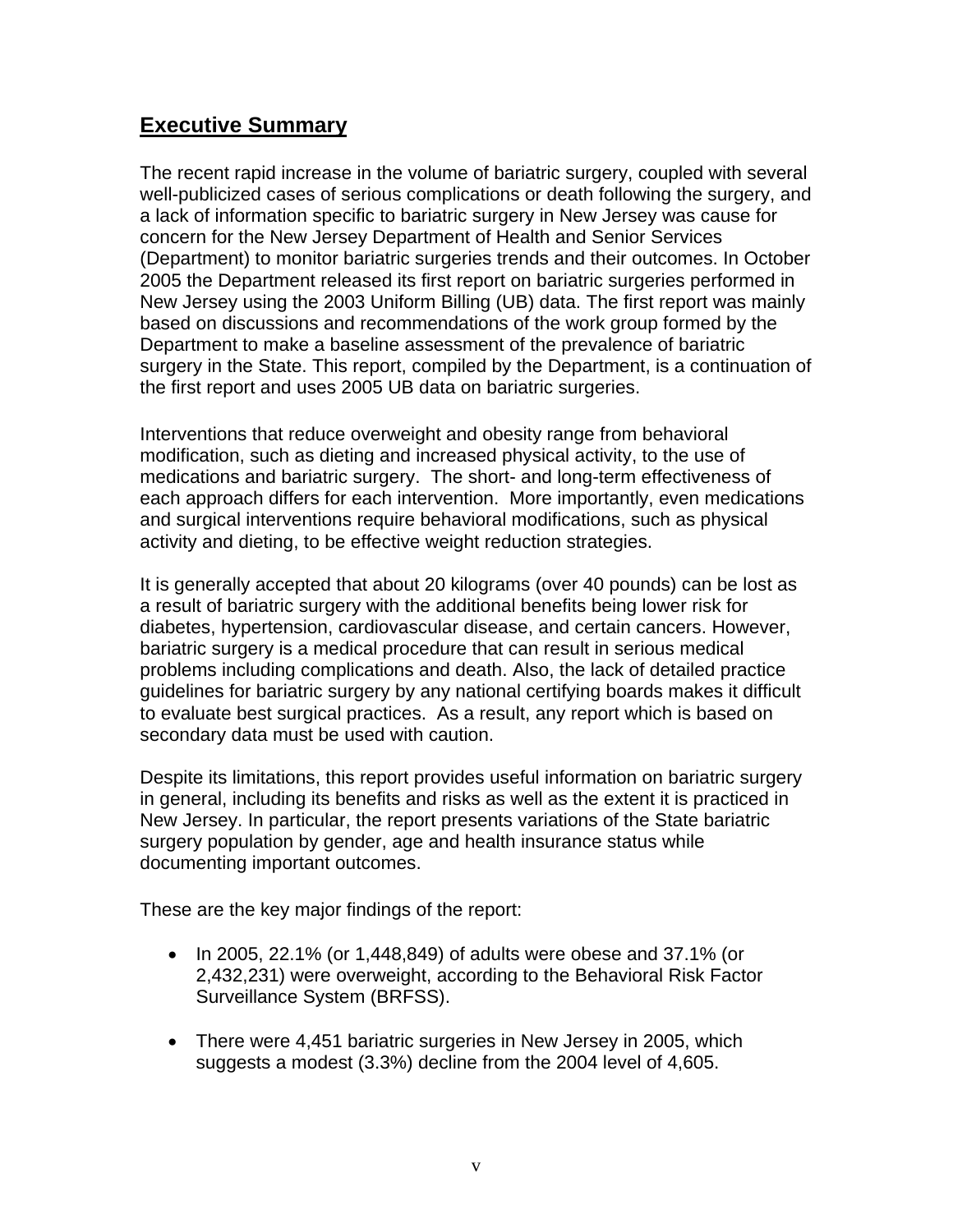- Bariatric surgery appears to have stabilized at around 4,500 surgeries a year, suggesting a possible maturing of the practice in the state.
- Consistent with previous years, 79% of bariatric surgery patients were women.
- Most bariatric surgery patients (71.5%) were 30-54 years old with 13.3% between the ages of 15 and 29.
- Most bariatric surgery patients (86.5%) had private insurance, 6.1% had Medicare and Medicaid accounted for less than 1%. The remaining 6.8% was accounted for by self-pay (2.2%) and others (4.6%).
- High volume hospitals tended to have lower readmission rates and lower 30-day mortality rates, while low volume hospitals had higher readmission rates and higher mortality rates.
- Surgeon volume was inversely related to both 30-day mortality rate and bariatric surgery complication rate 180 days post-surgery.
- Volume, which is used as a surrogate for experience in performing bariatric surgery procedures, appears to be vital for positive outcomes.
- The average hospital length of stay for a bariatric surgery patient was 3.2 days. Hospital stays ranged from 1.3 days to 8.8 days.
- In 2005, total statewide hospital charges amounted to \$186 million. Hospitals collected only about \$46 million (about \$10,000 per patient) for their services.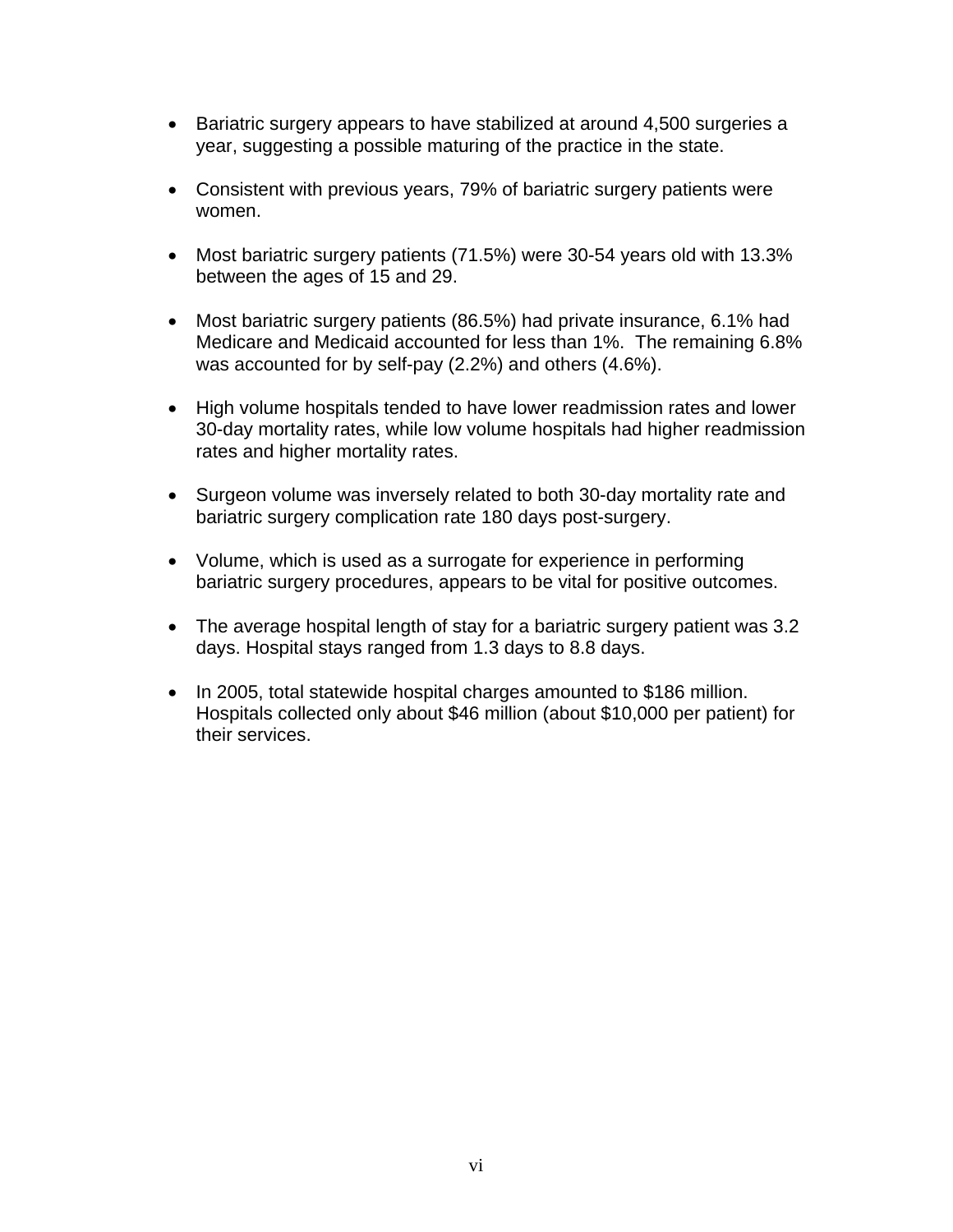## **Introduction**

In October 2005 the Department of Health and Senior Services (Department) released a report on bariatric surgeries performed in New Jersey using 2003 data. The report was mainly based on discussions and recommendations of a work group formed by the Department to assess bariatric surgery prevalence in the State. The Bariatric Work Group was comprised of bariatric surgeons, representatives of providers and payers, medical directors of managed care plans, health care consultants, and consumer advocates. The recent rapid increase in the volume of bariatric surgery, coupled with several well-publicized cases of serious complications or death following the surgery, and a lack of information specific to bariatric surgery in New Jersey was cause for alarm for the Department to form the Work Group and conduct the study.

The Work Group discussed the following issues in detail:

- What data are currently available on bariatric surgery in NJ, and are these data adequate for needs enhancement?
- What are the appropriate indications of medical necessity for various types of bariatric surgery?
- What are the core elements of a good, comprehensive program?
- What are the professional competencies and training essential to a successful bariatric surgery program?
- Is there a volume/quality association for bariatric surgery?
- Are there agreed-upon standards for assessing the quality of bariatric surgery programs?
- What are the typical complications associated with bariatric surgery, and are there best practices that reduce the risks of these complications as well as mortality?

The Work Group was aware that the Uniform Billing (UB) data set is the only source of information on bariatric surgery cases in New Jersey. The Work Group reviewed efforts in Massachusetts, New York, and Pennsylvania to see how they used their UB data to study bariatric surgeries in their respective states. Moreover, the group consulted with payer representatives from among the Bariatric Work Group members to help with the diagnostic and procedure codes to use to identify bariatric patients. This process resulted in an approach that combines diagnosis codes with procedure codes (discussed later) to identify likely bariatric surgery cases within the UB data.

The Department receives an electronic copy of each claim, or bill, developed by hospitals for each inpatient admission and emergency department visit, roughly four million records per year. This Uniform Billing (UB) data base includes extensive demographic and clinical data, including one primary diagnosis code and up to eight secondary diagnosis codes (scheduled to be expanded to more than eight secondary codes in 2007), and as many as eight procedure codes.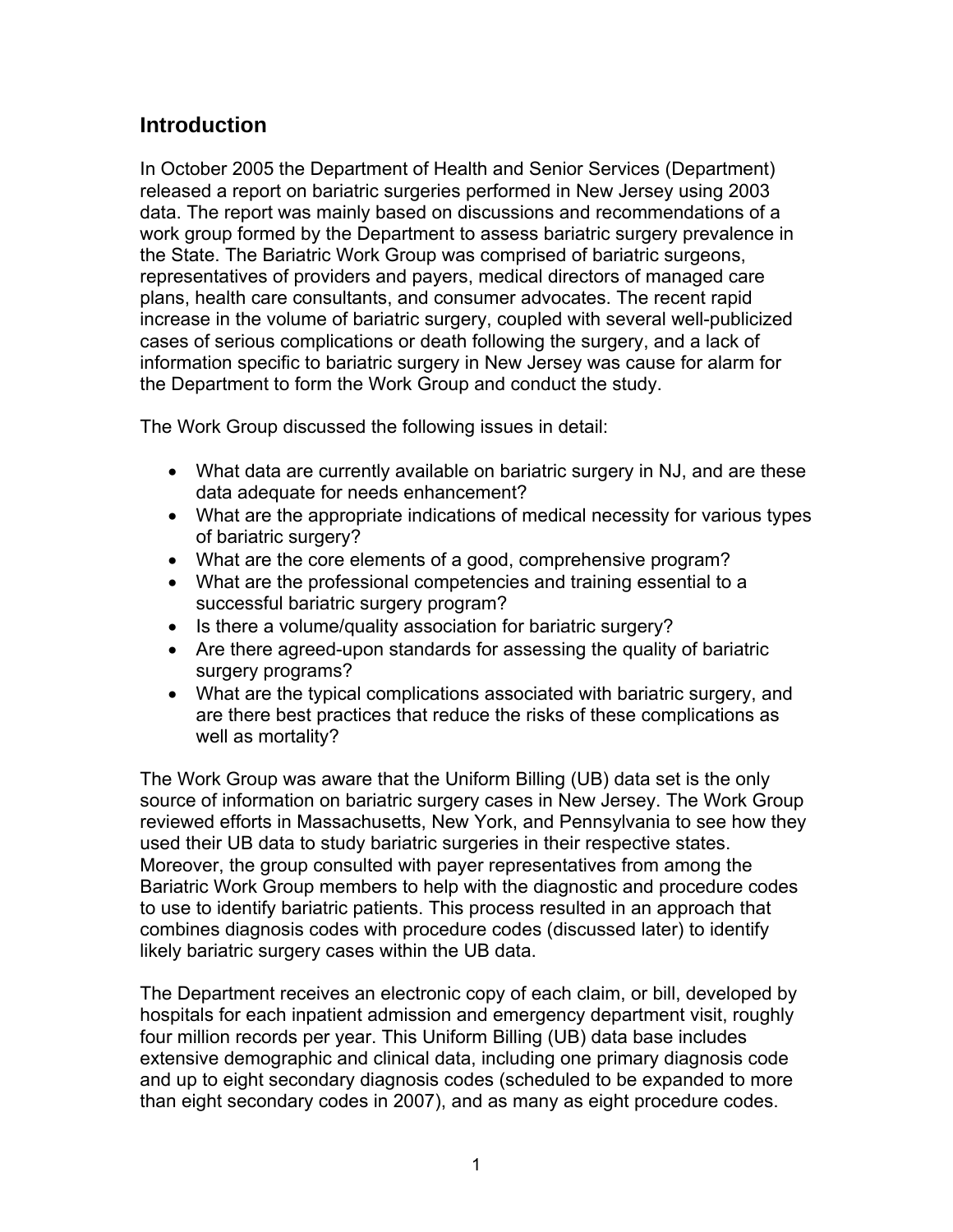The UB data base uses a standard format governed by the National Uniform Bill Committee. New Jersey is one of many states that collect a copy of hospital UB data for public health purposes. The UB data set is derived from patients' medical charts, but, since its primary purpose is to collect payments from insurers and other payers, it does not always contain all items that may interest researchers. Additionally, since some items on the form are of less interest to insurers than to researchers, the reliability of data collected using a UB form is not uniform. Even though UB data are not audited, and have well-known limitations, their large size and ready availability have made them the most frequently used public data sets in health services research.

As part of the Work Group activities, Department staff analyzed the 2003 hospital discharge data with the aim of reviewing statewide trends in bariatric surgery and examining outcomes. The report can be found at the Department's website (<http://www.nj.gov/health/healthcarequality/other.shtml>). In the 2003 report, the Work Group suggested that the Department continue to use its hospital discharge data for periodic monitoring of bariatric surgery. Following their recommendation, the current report uses data on surgeries performed in 2005 to study bariatric surgery and its outcomes in New Jersey<sup>[1](#page-8-0)</sup>.

Unlike the previous report, which provided data based on the patient's discharge year, the current report uses data on 4,451 patients who had bariatric surgery in 2005 regardless of their discharge date. For example, the 4,451 bariatric surgery cases in 2005 refer to all cases admitted and discharged in 2005 plus those admitted in 2005 but discharged in 2006 (Table 2). Only 17 of the 4,451 bariatric surgery patients were admitted in 2005 but discharged in 2006. As in the previous report, we followed patients through data matching to estimate hospital length of stay, and reported complications 180 days after bariatric surgery and mortality within 30 days following surgery.

The current report also includes a summary of findings from a short survey of 36 hospitals that the 2003 UB data showed had performed bariatric surgery.

#### **Overview**

 $\overline{a}$ 

Obesity is a critical health problem that affects approximately 60 million adults in the United States (US) including about 1.4 million in New Jersey. In 2005, 22.1% of New Jersey adults (1,448,849 of 6,555,880) were considered obese while 37.1% (2,432,231 of 6,555,880) were overweight. In recent years, the prevalence of obesity has risen steadily in all states; in both sexes; across age groups, races, and educational levels; and regardless of smoking status. $1$ 

<span id="page-8-0"></span> $<sup>1</sup>$  Except for expert advice solicited from some Work Group members on updating of codes, the</sup> Work Group was not involved in the preparation of the current report.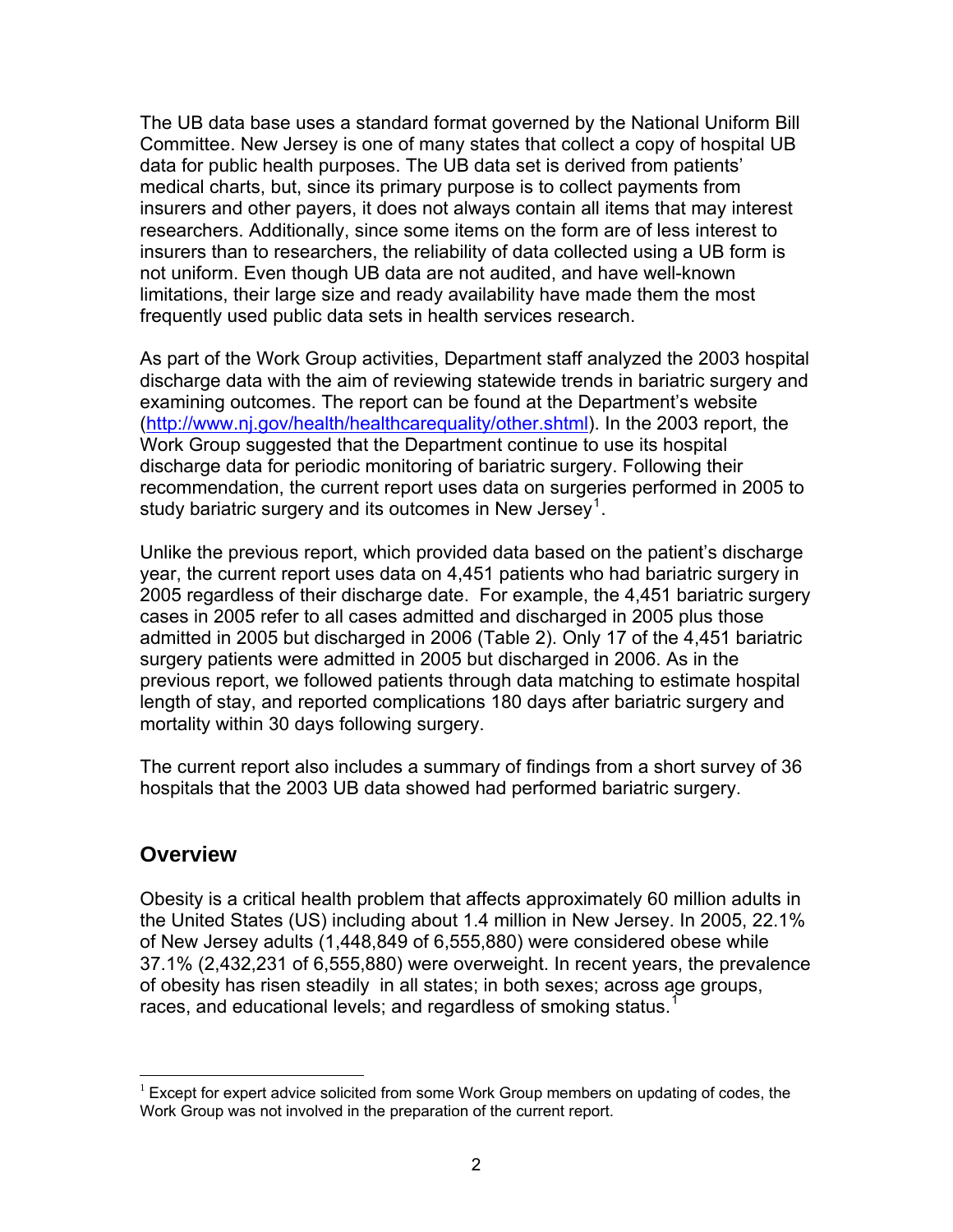Obesity is defined as an excessively high amount of body fat in relation to lean body mass. People become overweight and obese as a result of an imbalance in the amount of calories consumed and the amount of calories burned. Other factors that likely contribute to obesity include genetics, age, ethnicity, pregnancy history, medications, medical problems such as low thyroid function, and lack of sleep. Some people point to environmental and socioeconomic factors, such as suburban living to be associated with reduced exercise. Large portions of food consumption also contribute to increased calories.

Numerous medical conditions are related to overweight and obesity. This partial list includes high blood pressure, type-2 diabetes (insulin resistant/adult onset), high cholesterol level, coronary heart disease, gall bladder disease, asthma, sleep apnea, osteoarthritis, infertility, idiopathic intracranial hypertension, lower extremity venous stasis disease, gastroesophageal reflux, and urinary stress incontinence. Furthermore, American Cancer Society researchers have documented a strong association between obesity and many forms of cancer.<sup>[2](#page-44-1)</sup> The report substantiates previous studies linking overweight and obesity to cancers of the colon and rectum, breast (in postmenopausal women), uterus, kidney, esophagus, and gall bladder. The report also links additional forms of cancer—stomach, liver, pancreas, prostate, non-Hodgkin lymphoma, multiple myeloma, cervical, and ovarian—to overweight and obesity.

Besides being associated with other diseases, obesity itself has been recognized as a disease since 1985 by the National Institutes of Health (NIH). In July 2004, the Centers for Medicare and Medicaid Services (CMS) removed language in the Medicare Coverage Issues Manual stating that obesity was not an illness.<sup>[3](#page-44-1)</sup>

By some estimates, obesity is associated with approximately 26,000 to 112,000 excess deaths each year. $4$  In addition to facing increased morbidity and mortality, people with obesity also suffer from social stigma and workplace discrimination. One CDC study estimates that U.S. obesity-attributable medical expenditures reached \$7[5](#page-44-1) billion in 2003. $5$  Taxpayers financed about half of these costs through Medicare and Medicaid. With the addition of indirect costs, such as lost wages caused by obesity-related illnesses, the total amount spent as a result of obesity exceeds \$100 billion per year.<sup>[6](#page-44-1)</sup>

Factors relating a person's weight status to potential risk for disease include the following: age, height and weight, fat composition and distribution, and the presence or absence of other health problems and risk factors. The body mass index (BMI) is a measure of body fat based on a relationship between weight and height. The same BMI cut points (Table 1) can be used to classify the level of overweight and obesity for adult men, adult non-pregnant women, and generally for all racial/ethnic groups.<sup>[7](#page-44-1)</sup> Waist circumference should also be measured, because increased abdominal fat appears to be an independent risk predictor when the BMI is not markedly increased. According to the NIH, a high waist circumference (>35 inches for women and >40 inches for men) is associated with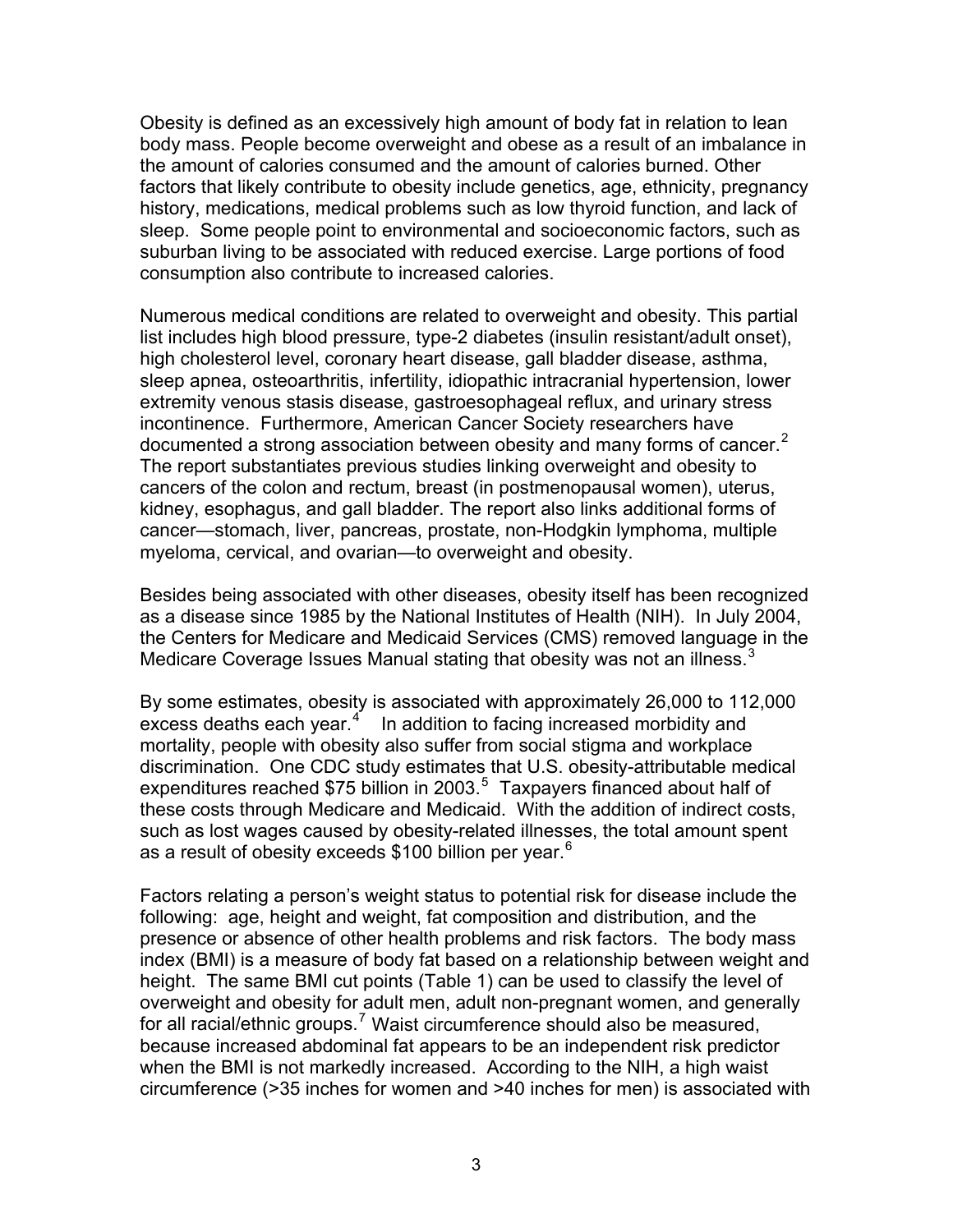an increased risk for type-2 diabetes, dyslipidemia, hypertension, and cardiovascular disease (CVD) in patients with a BMI between 25 and 34.9.[8](#page-44-1)

| <b>Category</b>                 | BMI           |
|---------------------------------|---------------|
| Underweight                     | < 18.5        |
| Normal                          | $18.5 - 24.9$ |
| Overweight                      | $25.0 - 29.9$ |
| <b>Obesity Class I</b>          | $30.0 - 34.9$ |
| <b>Obesity Class II</b>         | $35.0 - 39.9$ |
| <b>Morbid Obesity Class III</b> | $\geq 40.0$   |

**Table 1. Body Mass Index (BMI) Cut Points** 

Note:

BMI = weight (kg) / [height (m)]<sup>2</sup>, where kg = kilograms, m = meters

**OR**

BMI = weight (lb) / [height (in)]<sup>2</sup> x 703, where 703 is the conversion factor

Under the direction and with the support of the federal government, states conduct ongoing surveys of adults, the Behavioral Risk Factor Surveillance System (BRFSS), to identify the prevalence of behaviors and characteristics associated with health risks. $9 \ln 2005$  $9 \ln 2005$ , 22.1% of New Jersey adults (1,448,849) were considered obese while 37.1% (2,432,231) were overweight. Survey findings for years 2000-2005 show that overall, the percentage of adults in New Jersey who are overweight is consistently higher than the national average. Conversely, the percentage of New Jersey's adults who are obese has been slightly lower than the percentage nationwide. In both the nation and New Jersey, the obese population has been increasing at a faster rate than the overweight population<sup>[10](#page-44-1)</sup> (see Figure 1).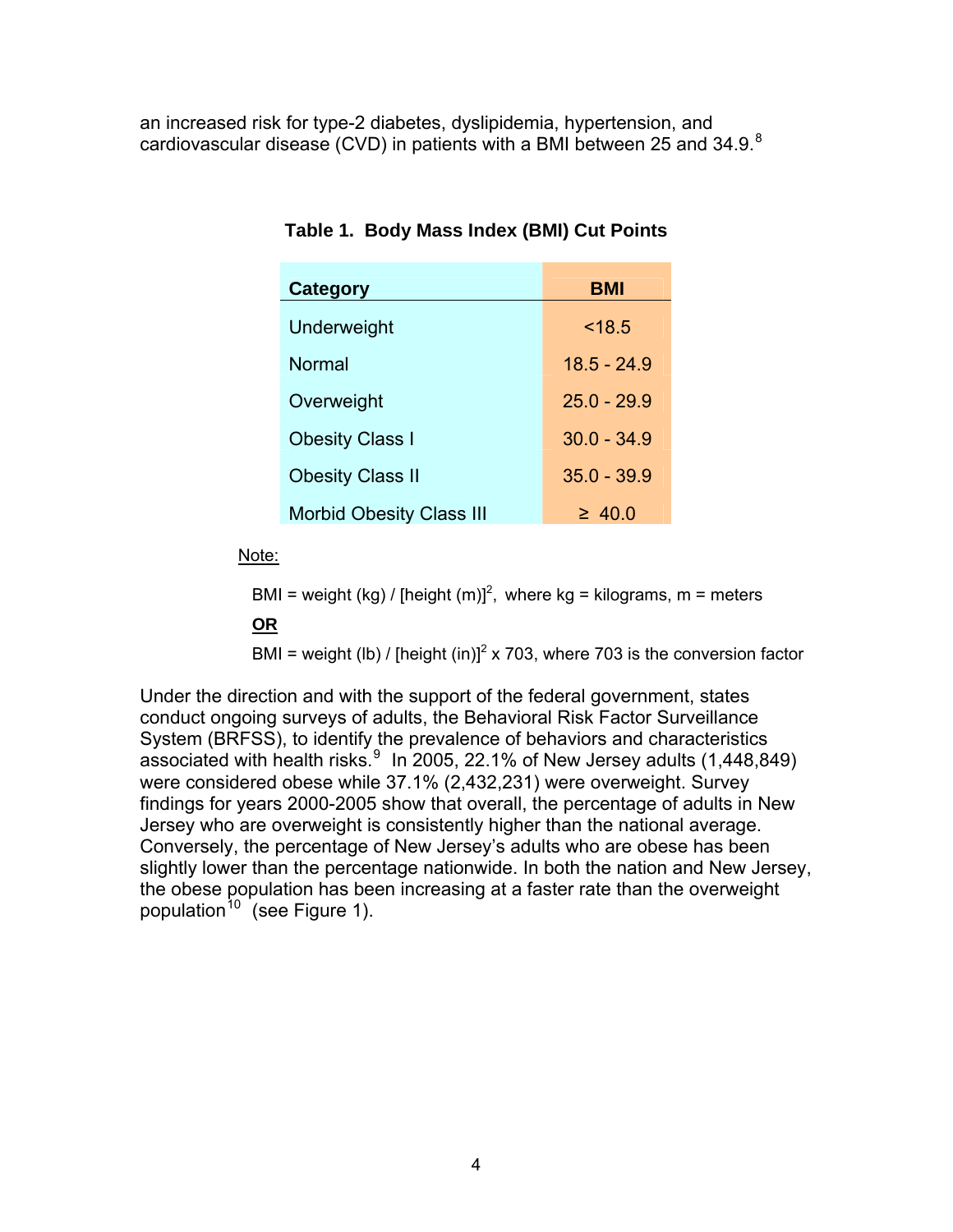

**Figure 1. Trends in Overweight and Obesity: New Jersey VS. US** 

Notes: Overweight means BMI = 25.0-29.9, Obese means BMI  $\geq$  30.0 Source: CDC, Behavioral Risk Factor Surveillance System

## **Preventing Obesity**

At any given time, about 29 percent of men and 44 percent of women in the US are attempting to lose weight. However, only 20 percent report that they are reducing calories or engaging in physical activity to achieve weight loss.<sup>[11](#page-44-1)</sup> For those who do lose weight, maintaining weight loss over the long term is exceedingly difficult. Most people regain as much as two-thirds of weight lost within one year and regain all the weight within five years.<sup>[12](#page-44-1)</sup>

According to the NIH, preventing obesity includes *primary prevention of overweight or obesity itself*, *secondary prevention or avoidance of weight regain following weight loss*, and *prevention of further weight increases in obese individuals unable to lose weight*. [13](#page-44-1) The NIH also argues that preventing and treating obesity through medical and lifestyle approaches are interdependent. Bariatric surgery, for example, is most effective as a weight loss tool when patients comply with recommended preventative dietary and physical activity regimens after the surgery (See Appendix C).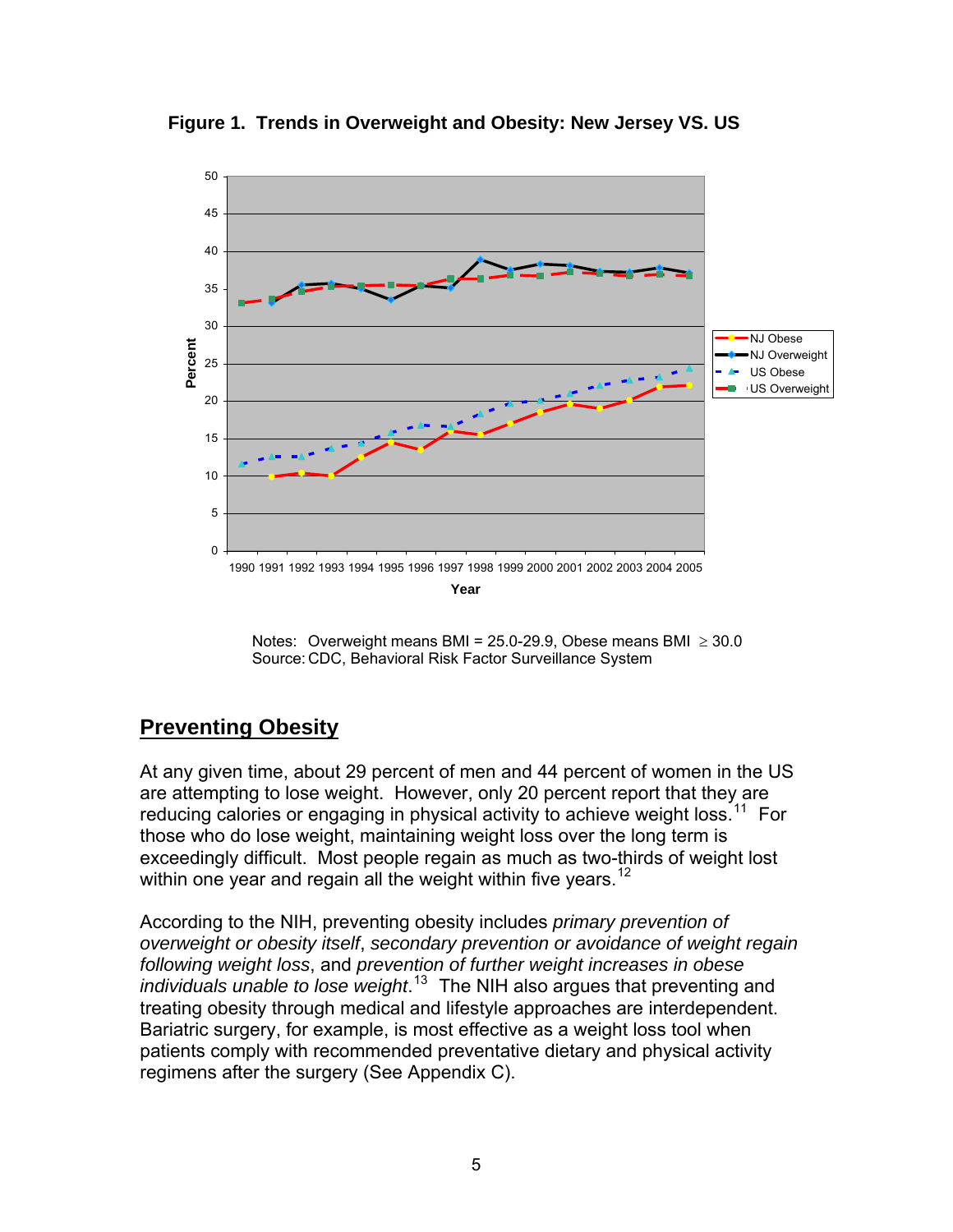Losing even a small amount of weight is beneficial for the individual's health. For example, according to the U.S. Preventive Services Task Force, weight reduction of five to seven percent of body weight is associated with lower blood pressure, improved cholesterol, and decreased risk of developing diabetes.<sup>[14](#page-44-1)</sup>

Preventing children from becoming overweight is critical so that they do not become overweight as adults. Research shows that about one-third of overweight preschool children and one-half of overweight school age children remain overweight as adults.<sup>[15](#page-44-1)</sup> In June 2002, the New Jersey Childhood Obesity Roundtable was convened by the Department to determine the extent of the youth obesity problem in the state. The group found that while 60 percent of sixth graders in New Jersey were of normal weight, eighteen percent were overweight and another twenty percent were obese.<sup>[16](#page-44-1)</sup> It is essential that children and their parents learn about the extent of the overweight problem and practice obesity prevention measures throughout the lifespan.

Recognizing the extent of the obesity problem, the State of New Jersey established by law (P.L. 2004, Chapter 303) an Obesity Prevention Task Force in the Department.<sup>[17](#page-44-1)</sup> The task force consisted of 27 members, including the Commissioners of Health and Senior Services, Human Services, and Education; the Secretary of Agriculture; and a wide range of expert stakeholders. The task force was charged with developing a statewide Obesity Action Plan, which includes recommendations for specific actionable measures to support and enhance obesity prevention among State residents, particularly children and adolescents.

The *Obesity Prevention Action Plan* was published in the summer of 2006. There is a national consensus, the report notes, on the five key areas of intervention to reverse the obesity epidemic – improved nutrition, increased fruit and vegetable consumption, increased physical activity, exclusive breastfeeding of infants, and decreased "screen time" including television viewing, computer use and video games. The report is comprehensive and addresses all aspects of obesity prevention from seven major themes; infrastructure, public/professional awareness, communities, schools, workplace, health care system, and disparities.

The Task Force considered each of these areas in outlining a series of goals, strategies and action steps. The report calls for actions on the part of federal, state and local government; local organizations and neighborhoods; public and non-public schools; workplaces; and healthcare systems and health professionals. All parts of the community must work together to support healthy behaviors that can help reduce obesity, according to the report.

The full report, with an extensive set of strategies and action steps, can be viewed on the department's web site at [www.nj.gov/health](http://www.nj.gov/health).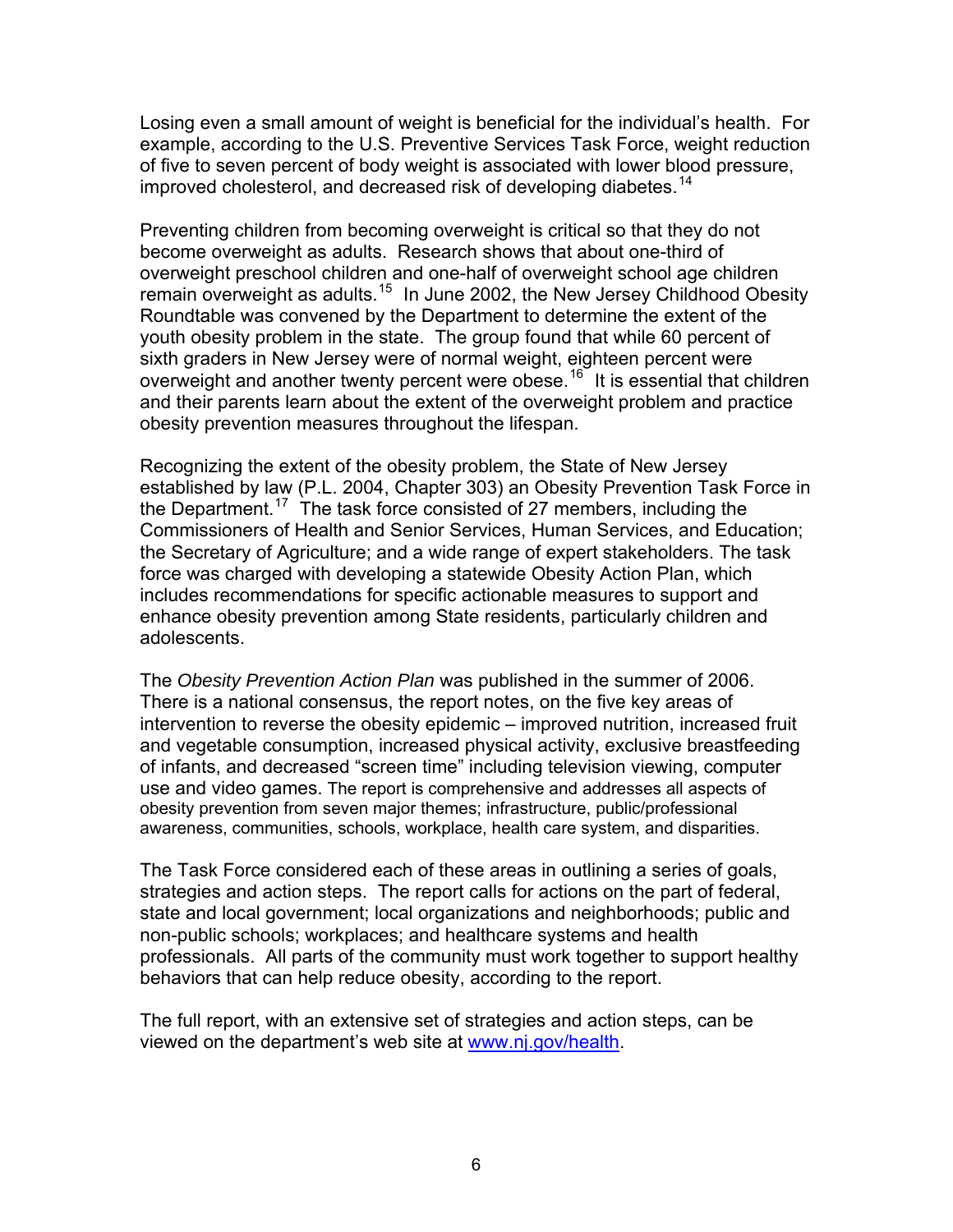# **Types of Bariatric Surgery**

Interventions for reducing overweight and obesity range from dieting, increasing physical activity and other behavior modification, to medications and bariatric surgery. Research shows that short- and long-term effectiveness differs for each intervention. Furthermore, even pharmaceutical and surgical interventions require a combination of physical activity, diet, and behavioral intervention to be optimally effective.

As the percentage of overweight and obese New Jerseyans has risen, so too has the volume of surgical treatments for obesity. According to clinical guidelines developed by the National Heart, Lung, and Blood Institute (NHLBI) Expert Panel, *surgical intervention is recommended only for those with BMI > 40 or BMI of 35 to 40 with at least one obesity-related co-morbidity*. This suggests that not all obese individuals should be provided with bariatric surgery as an option for their overweight problems.

There were 44,937 cases in the New Jersey 2005 UB data diagnosed with obesity (27,130 cases of ICD-9-CM = 278) or morbid obesity (17,807 cases of ICD-9-CM = 278.01). Of the morbidly obese (17,807 cases), only 25.0% (4,451 cases) had bariatric surgeries. Of the 4,451 bariatric surgery cases, only 23 (0.5%) were not morbidly obese cases. This shows the consistency with the NHLB guidelines stated above. Appendix C presents more details on prevention and treatment approaches which was also presented fully in the first report.

Bariatric surgery is performed by using laparoscopic procedures or by laparotomy (open procedures). Such surgeries are either restrictive, malabsorptive, or both. Restrictive procedures limit the flow of food through the digestive tract by closing off part of the stomach and limiting the amount of food that can be held in the stomach at one time. Malabsorptive procedures prevent food from being fully absorbed in the intestine. All types of bariatric surgery require follow-up commitment to diet and lifestyle changes, as well as ongoing use of nutritional supplements, in order to maintain weight loss and avoid adverse health consequences related to malabsorption. The major types of bariatric surgery are as follows: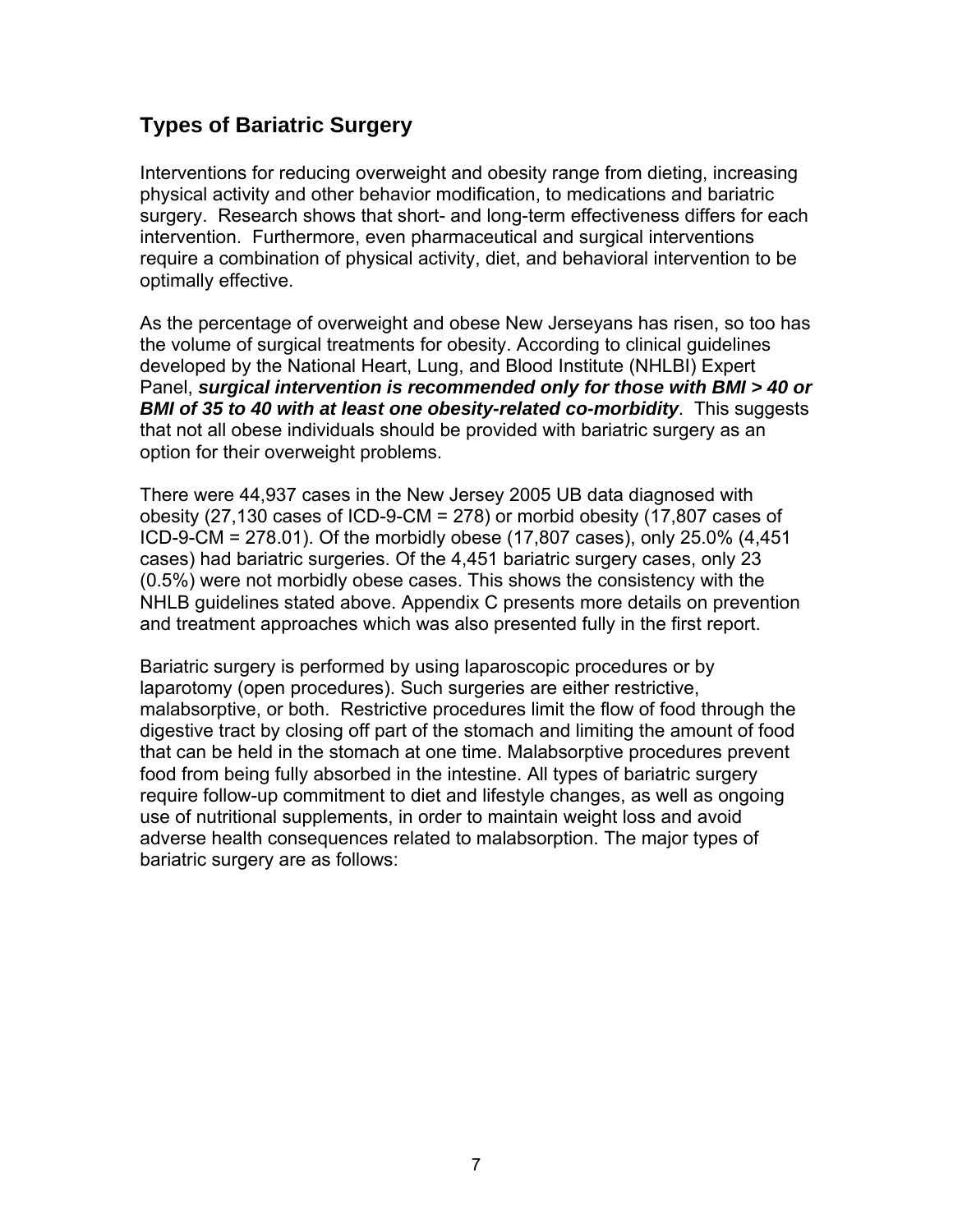**(1) Roux-en-Y Bariatric (RYGB),** the most commonly performed weight loss surgery in the United States, has both restrictive and malabsorptive



components. This procedure creates a small pouch from the original stomach. The pouch remains attached at one end to the lower part of the esophagus and, at the other end, there is a new connection created to a section of small intestine, thus bypassing the

remaining part of the stomach and the initial loop of small intestine (see diagram). Patients who undergo RYGB are at risk for developing various nutritional deficiencies along with the desired loss of weight. They must take lifelong supplements of multivitamins, vitamin B12, iron, and calcium. They also require long-term follow-up for physical, nutritional, and metabolic evaluation and counseling.

**(2) Biliopancreatic Diversion (BPD)** is a malabsorptive operation in which portions of the stomach are removed. The small pouch that remains



is connected to the final segment of the small intestine which completely bypasses the first two sections of small intestine. This procedure is used less frequently than others because of the high risk of nutritional deficiencies that accompany weight loss. For patients who undergo BPD, long-term nutritional supplementation, biochemical monitoring, and clinical follow-up are absolutely essential.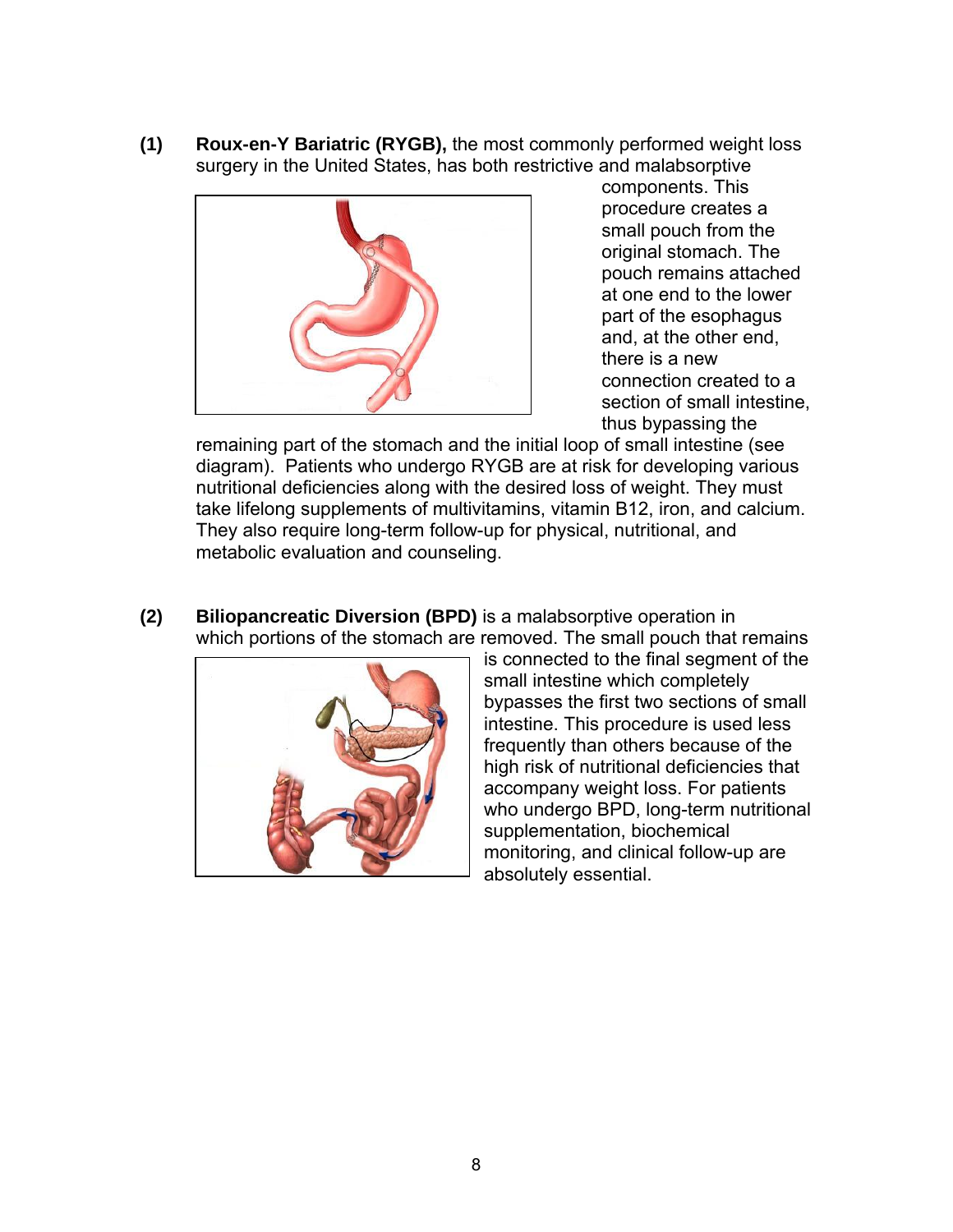**(3) Vertical Banded Gastroplasty (VBG)** restricts volume intake, but has no malabsorptive effect. Staples are used to create an artificial pouch in one



section of the stomach. The band connects the small upper pouch with the larger part of the stomach which is below the band. The band connecting the two parts creates a small outlet. Food passes slowly through the outlet from the pouch to the lower

part of the stomach. With adjustable VBG, the diameter of the outlet can be changed to allow smaller or larger amounts of food to pass. Patients must be instructed to chew well and eat slowly. Failure to do so may result in repeated vomiting and isolated cases of protein and vitamin deficiency. Careful patient follow-up is mandatory.

**(4) Laparoscopic Adjustable Gastric Banding (LAGB)**, introduced to the U.S. market in 2001, has become increasingly popular. In LAGB, an



adjustable silicone band is placed around the upper stomach to create a small pouch and a restricted outlet. The diameter of the outlet can be changed by injecting or removing saline through a portal under the skin. Patient compliance and follow-up is similar to that required

for VBG patients. If the LAGB is not effective, or if serious complications develop, the band can be removed.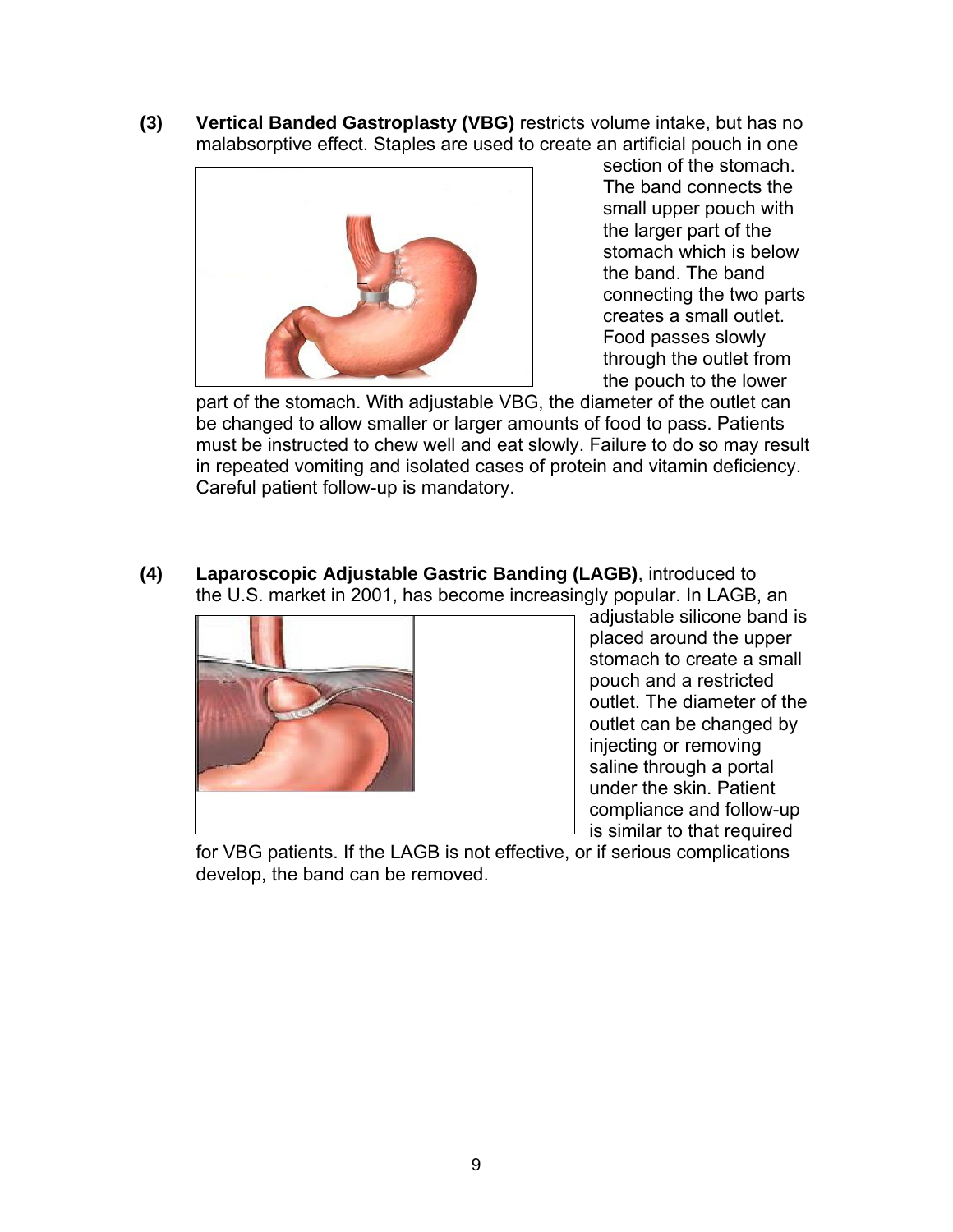# **Potential Outcomes of Bariatric Surgery**

Weight reduction obtained with surgical intervention is typically 20 kilograms or more. The benefits of bariatric surgery include the reduction of risk factors for comorbidities such as diabetes, hypertension, cardiovascular disease, and certain cancers. In addition, many patients report that post surgery they enjoy enhanced quality of life; improved mobility and stamina; better mood, self-esteem and interpersonal effectiveness; and lessened self-consciousness.

Using a statistical approach known as meta analysis, Maggard et al. argue that the relationship between bariatric surgery and complication rates is complex and the direction of the relationship is inconclusive.<sup>[18](#page-44-1)</sup>

Despite the growing interest in bariatric surgery outcomes, there is no national reporting and classification system regarding the complications of bariatric surgery and caution must be exercised in using such data at face value. According to Buchwald complication rates were difficult to catalog because of inconsistent reporting of data, dependence on length of follow-up and other factors"<sup>[19](#page-44-1)</sup>.

Finally, the risk of mortality or complications is greater with increased weight or BMI, male gender, increased age, and revisional surgery (revisional surgery is performed on those who have already had a bariatric procedure and require some type of surgical repair). In particular, patients older than 50 years who have a BMI > 50 appear to have a significantly elevated risk. Severe medical conditions that may contribute to increased risk include type-2 diabetes, hypertension, and obstructive sleep apnea.<sup>[20](#page-44-1)</sup>

While severe medical conditions may increase the risk of complications, bariatric surgery may help resolve or significantly mitigate some of these same comorbidities. Buchwald et al. documented a strong evidence for the improvement of type-2 diabetes and impaired glucose intolerance following bariatric surgery. Their findings also suggest that hyperlipidemia, hypertension, and obstructive sleep apnea were also significantly improved following bariatric surgery.<sup>[21](#page-44-1)</sup>

The lack of detailed practice guidelines for bariatric surgery by any national certifying boards makes it difficult to evaluate best surgical practices.

## **Identifying Bariatric Surgery Cases in the UB Database**

Two diagnosis codes and a number of procedure codes were identified as indicators of a bariatric surgery case from the UB data. The decision to use these codes was made by experts in bariatric surgery as well as payer representatives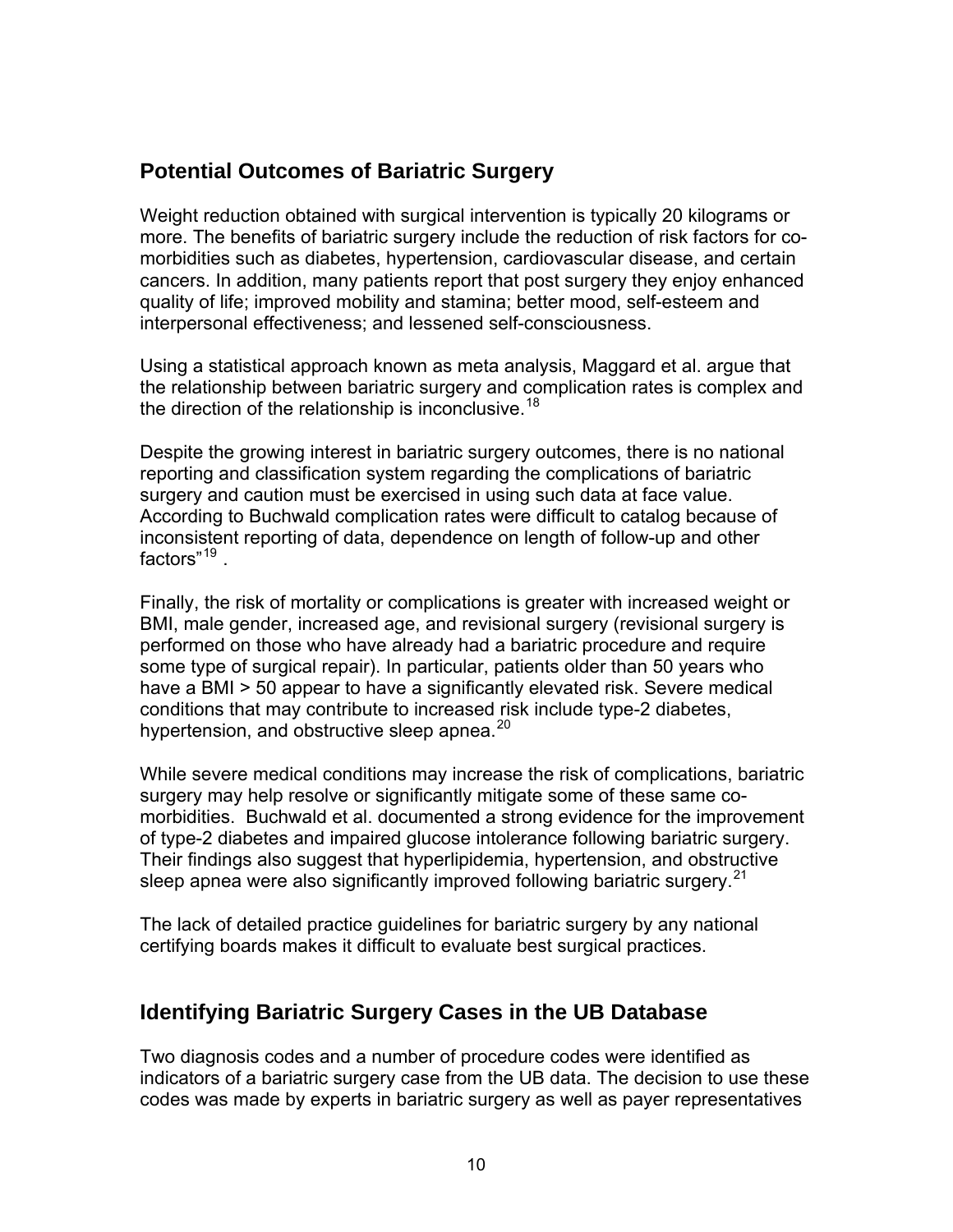of the Work Group. The list of the ICD-9-CM diagnosis and procedure codes is given below. This list includes recent additions of procedure codes 44.38, 44.68, 44.95, 44.96, and 44.97 per the Generic ICD-9-CM coding manual (Volumes, 1, 2, 3; 2007). These additions were verified by some Work Group members for relevance.

| <b>Diagnosis Code</b>                                                                                | <b>Procedure Code</b>                                                                                                                                                                                                                                                                                                                                                                                                                                                                                                                                 |
|------------------------------------------------------------------------------------------------------|-------------------------------------------------------------------------------------------------------------------------------------------------------------------------------------------------------------------------------------------------------------------------------------------------------------------------------------------------------------------------------------------------------------------------------------------------------------------------------------------------------------------------------------------------------|
| 278<br>Obesity and other<br>$\overline{\phantom{a}}$<br>hyperalimentation<br>278.01 - Morbid obesity | 43.7 - Partial gastrectomy with<br>anastomosis to jejunum<br>43.89 - Other partial gastrectomy<br>44.31 - High gastric bypass<br>44.38 - Laparoscopic gastroenterostomy<br>44.39 - Other gastroenterostomy<br>44.68 - Laparoscopic gastroplasty<br>44.69 - Repair stomach NOS<br>44.95 - Laparoscopic gastric restrictive<br>procedure (band/pot insertion)<br>44.96 - Laparoscopic revision of gastric<br>restrictive procedure<br>44.97 - Laparoscopic removal of gastric<br>restrictive device(s)<br>45.91 - Small to small intestinal anastomosis |

In order for a patient to be eligible for the bariatric surgery analysis, he/she had to have been diagnosed as morbidly obese (ICD-9-CM = 278.01) or as having obesity and other hyperalimentation (ICD-9-CM = 278), and had to have had at least one of the procedures performed from among the list above.

There were 17,807 morbidly obese cases (ICD-9-CM = 278.01) and 27,130 obese with hyperalimentation cases (ICD-9-CM = 278) in the 2005 New Jersey UB data. Of the morbidly obese cases, only 25.0% (4,451 cases) had bariatric surgeries.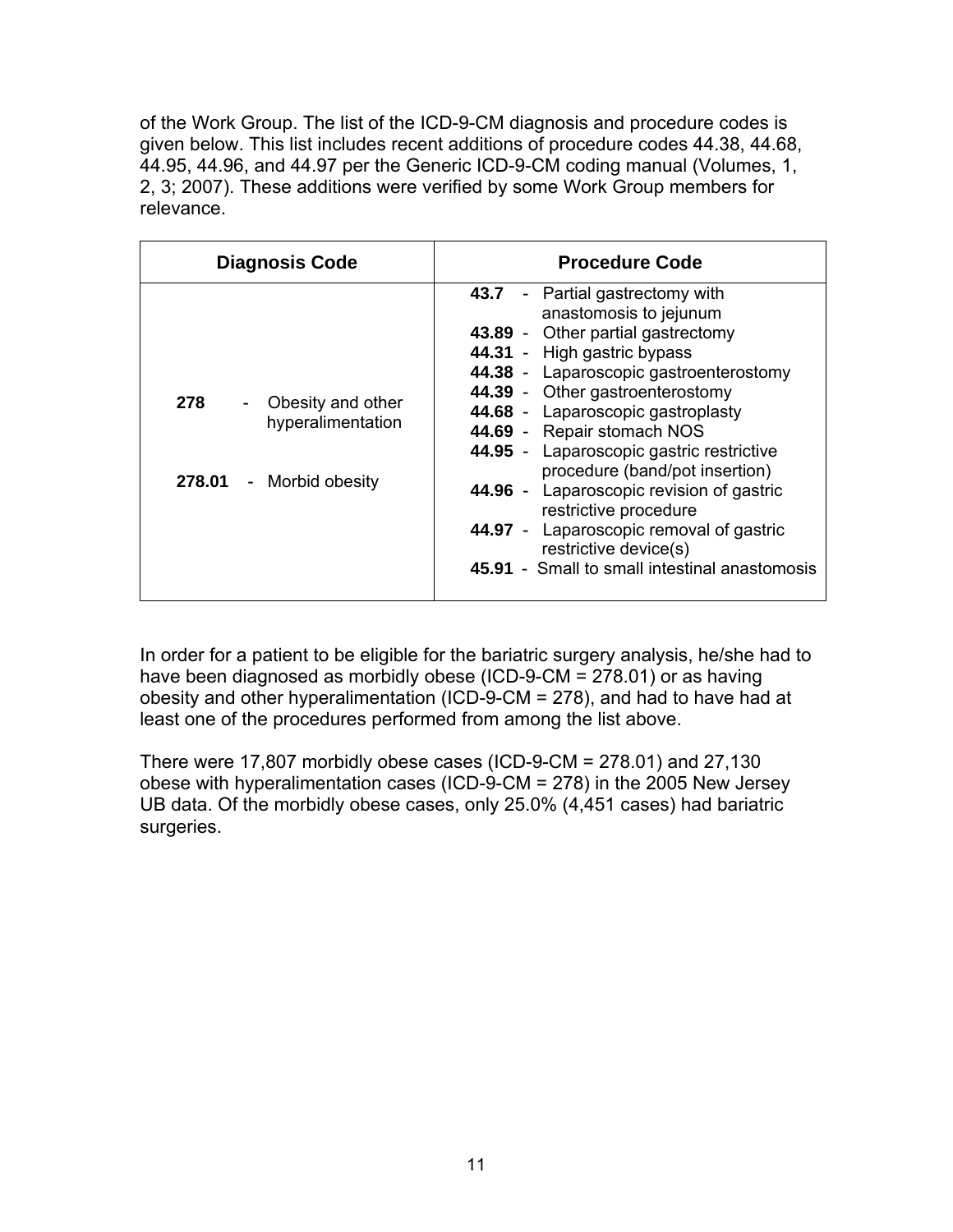### **Trends in Bariatric Surgery in New Jersey: 1998 - 2005**

Bariatric surgery in New Jersey has shown a sharp increase over the past few years. In 1998, there were only 496 bariatric surgery procedures performed statewide. Between 1998 and 2005, bariatric surgery cases increased from 496 to 4,451, about an 800 percent (797.3%) increase. The year-to-year change was the highest between 2000 and 2001 (80.7%) and has been declining since. Between 2004 and 2005, the number of bariatric surgery cases has declined by 3.3% after showing a modest increase a year earlier. The annual number of bariatric surgeries appears to have leveled off to around 4,500. The reasons for the leveling off or the modest decline between 2004 and 2005 are unknown, but may reflect decisions by hospitals and/or surgeons to leave the field due to costs and/or increasing limitations or coverage exclusions by insurers/payers (Table 2).

|        | $Procedure =$<br>44.31, 44.38,<br>44.39, 44.68, | $Proceedure =$               |                                 |                       |
|--------|-------------------------------------------------|------------------------------|---------------------------------|-----------------------|
| Year   | 44.69, 44.95,<br>44.96, 44.97                   | 43.7, 43.81,<br>43.89, 45.91 | <b>Combined</b><br><b>Total</b> | $\%$<br><b>Change</b> |
| 1998   | 356                                             | 140                          | 496                             |                       |
| 1999   | 424                                             | 201                          | 625                             | 26.01                 |
| 2000   | 799                                             | 298                          | 1,097                           | 75.52                 |
| 2001   | 1,505                                           | 477                          | 1,982                           | 80.67                 |
| 2002   | 2,435                                           | 781                          | 3,216                           | 62.26                 |
| 2003   | 3,539                                           | 889                          | 4,428                           | 37.69                 |
| 2004   | 4,222                                           | 383                          | 4,605                           | 4.00                  |
| 2005** | 4,374                                           | 77                           | 4,451                           | $-3.34$               |

#### *TABLE 2. BARIATRIC SURGERY TRENDS IN NEW JERSEY, 1998 - 2005*

**(Diagnosis = 278.00, 278.01)** 

Source: New Jersey Uniform Billing Database 1998-2005.

Notes:

\* The numbers in this table are slightly different from those reported in the first report. That is because we used updated ICD-9-CM procedure codes and that also because the current report is based on admissions instead of discharges.

\*\* Procedure codes 44.38, 44.68, 44.95, 44.96, and 44.97 are used in 2005 only.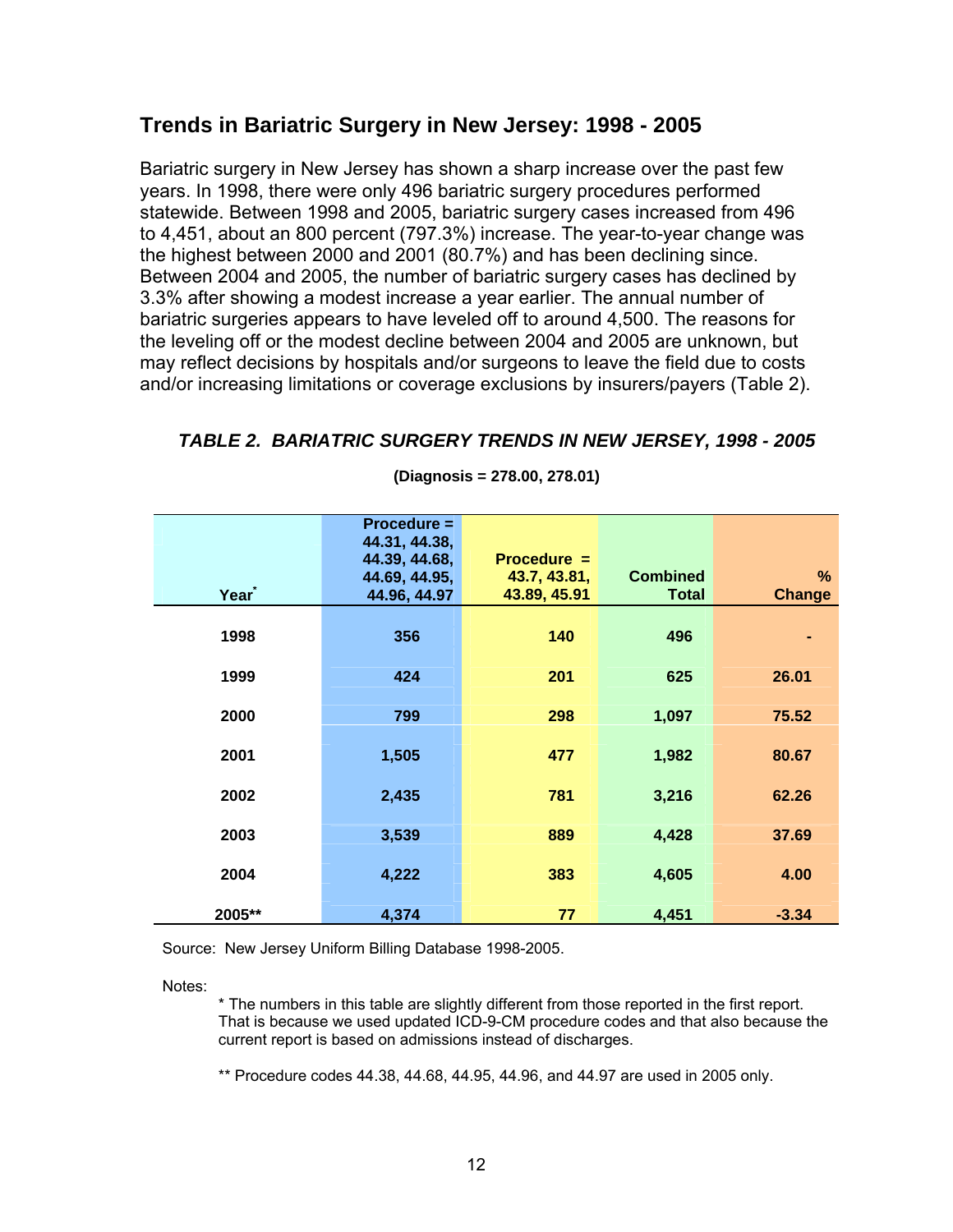Figure 2 shows trends in bariatric surgeries in New Jersey over the last seven years. The data lines in the graph clearly show that coding has become better defined, with almost no bariatric surgery cases being reported under ICD-9-CM codes of 43.7, 43.81, 43.89, and 45.91. These procedure codes are not used as often as in the past to report bariatric surgery cases.



**Figure 2. Recent Trends in Bariatric Surgeries**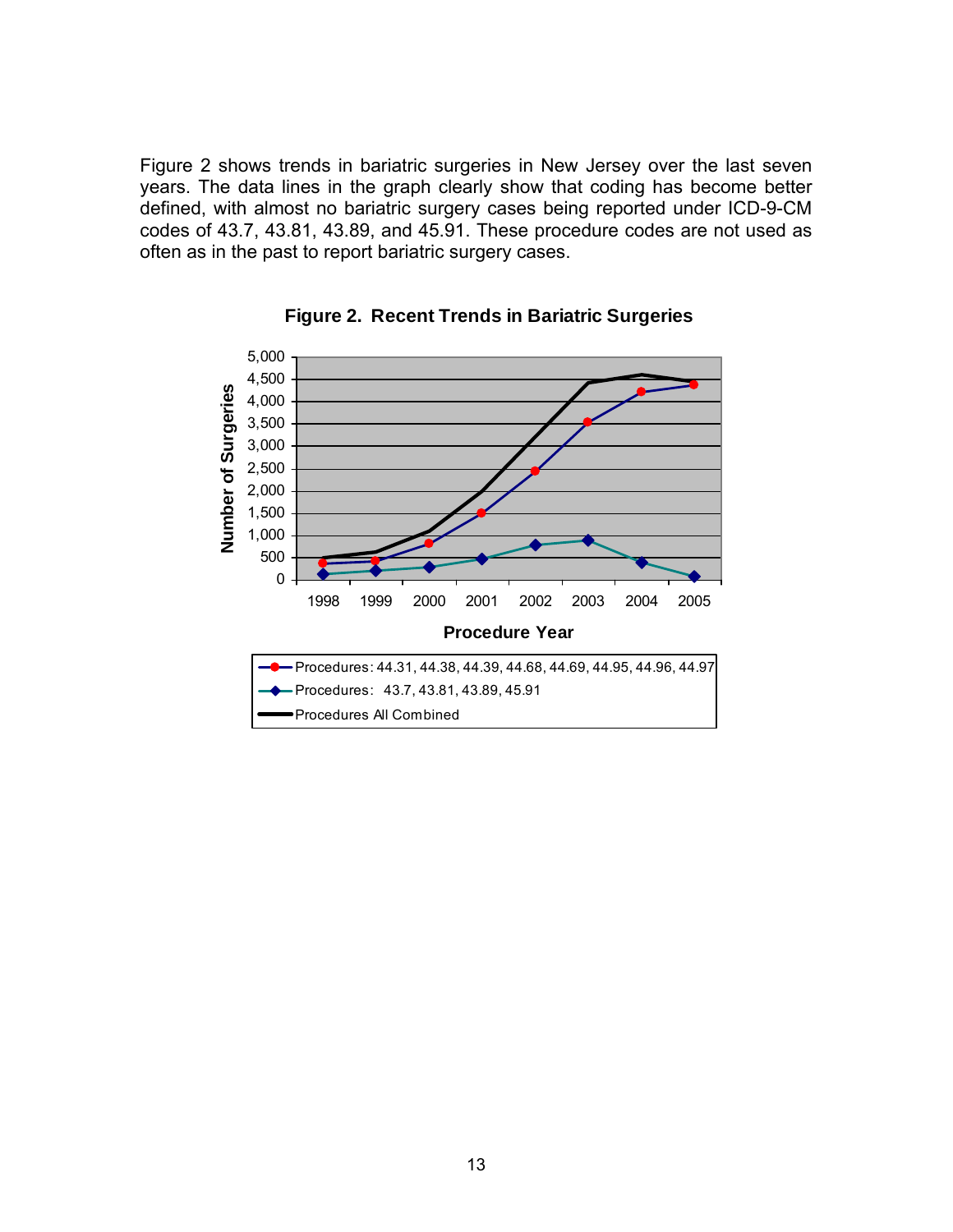# **Characteristics of Bariatric Surgery Patients**

As indicated earlier, there were 4,451 bariatric surgeries performed in 2005. Over 70 percent (71.5%) of bariatric surgery patients were 30-54 years old, about 13 percent were under 30 years old and about 15 percent were 55 years old or older. Seventy nine percent of bariatric surgery patients were female (Table 3). Almost 87 percent (86.5%) of the bariatric surgeries were paid through private insurance providers, with Medicare accounting for only 6.1 percent, and Medicaid accounting for only 0.6 percent. It should be noted, however, that UB data do not distinguish between HMOs serving commercial and Medicaid members. Most New Jersey Medicaid clients under age 65 are enrolled in an HMO. Thus, the UB data show only Medicaid fee-for-service patients and likely understate Medicaid's share of bariatric surgery patients<sup>[2](#page-20-0)</sup>.

### **Severity of Illness and Risk of Mortality by Patient Characteristics**

Tables 4 and 5 present characteristics of bariatric surgery patients by severity of illness and risk of mortality, respectively. Severity of illness and risk of mortality are obtained by using 3-M's proprietary grouper known as the All Patient Refined Diagnosis Related Groups (APR-DRG) which is a clinical model that expands on Diagnosis Related Groups (DRGs) on the basis of patient demographics and secondary diagnoses to identify patients with low, moderate, high and very high severity of illness or risk of mortality<sup>[3](#page-20-1)</sup>. These classifications are disease-specific assigned by the APR-DRG to address differences in severity and risk of mortality for all patients across the several clinical conditions seen in an acute health care setting.

Table 4 shows that more than 96% of statewide bariatric surgery patients had low or moderate severity of illness. Eight of the nine in-hospital deaths (88.9%) occurred among patients identified as having high or very high severity of illness.

Table 5 shows that 99% of statewide bariatric surgery patients had low or moderate risk of mortality. Six of nine in-hospital deaths (67%) occurred among patients with high or very high risk of mortality.

<span id="page-20-0"></span> $2$  The Division of Medical Assistance and Health Services, which administers New Jersey's Medicaid program, reported that there were 114 gastric bypass surgeries in 2003 covered by Medicaid HMOs. Including this information, the private insurance share would drop to 85% and the Medicaid share would rise to 3%.

<span id="page-20-1"></span><sup>3</sup> **S***everity of illness***: low** = minor loss of function (includes cases with no comorbidity or complication), **moderat**e = moderate loss of function, **high** = major loss of function, **very high** = extreme loss of function.

*Risk of mortality***: low** = minor likelihood of dying, **moderate** = moderate likelihood of dying, **high** = Major likelihood of dying, **very high** = extreme likelihood of dying.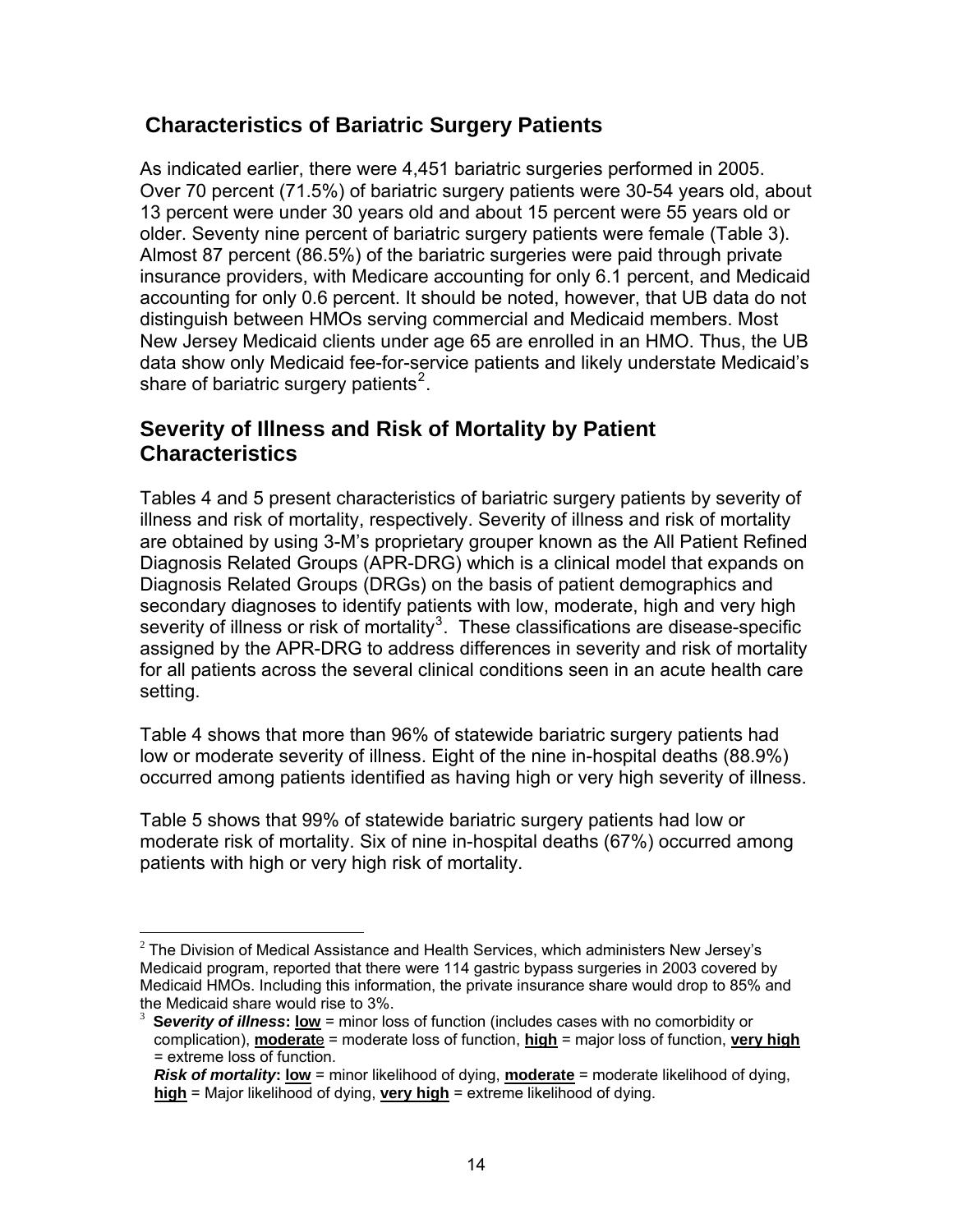There is no variation in severity of illness or risk of mortality by gender. On the other hand, some variation is observed by payer type. For example, more than 19 percent (19.2%) of Medicaid patients had high or very high severity of illness while only 7.7% were high or very high for risk of mortality.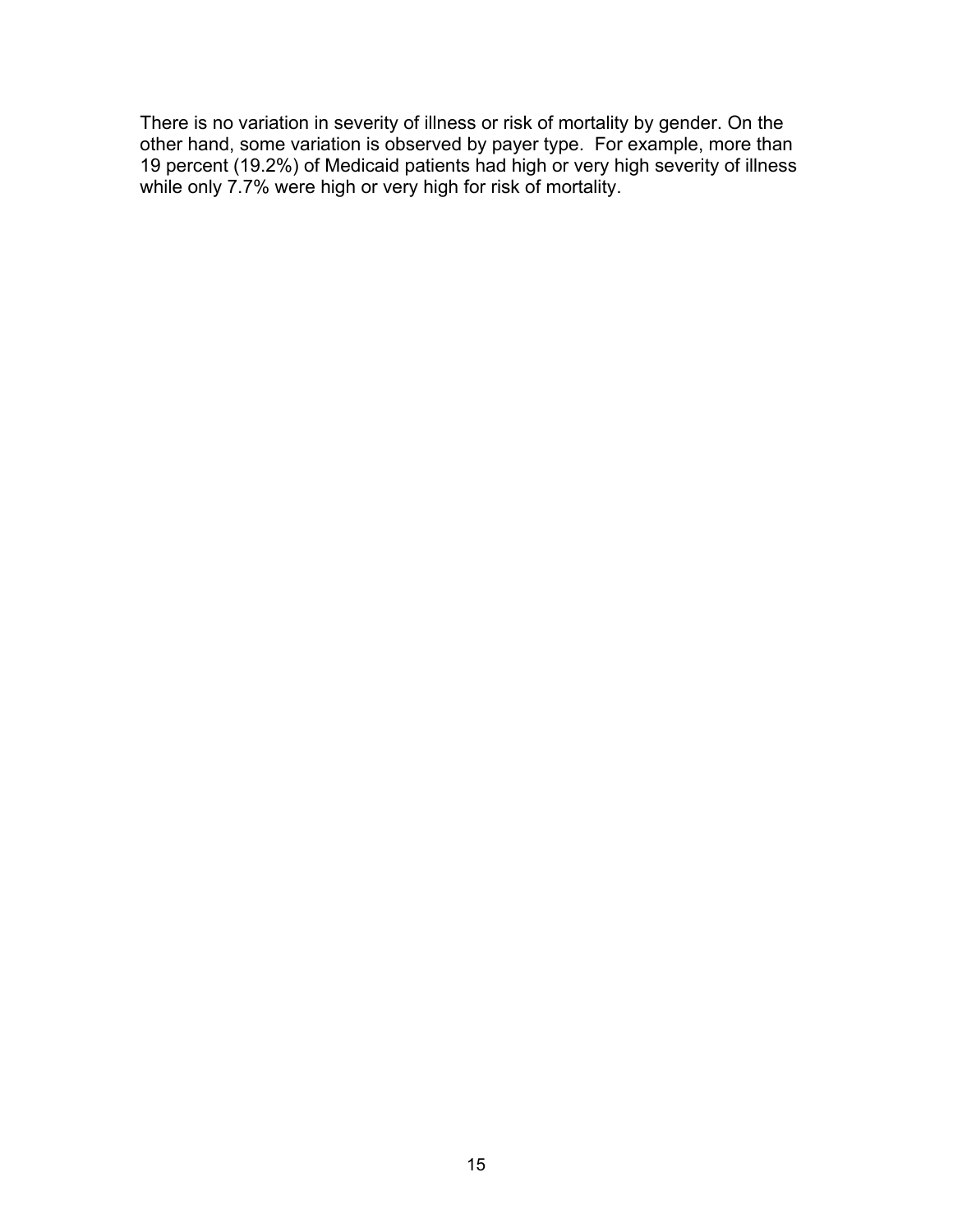| <b>Age Group</b> | <b>Total</b> | <b>Column %</b> |
|------------------|--------------|-----------------|
| $15 - 19$        | 56           | 1.3             |
| 20-24            | 172          | 3.9             |
| 25-29            | 359          | 8.1             |
| 30-34            | 548          | 12.3            |
| 35-39            | 677          | 15.2            |
| 40-44            | 705          | 15.8            |
| 45-49            | 685          | 15.4            |
| 50-54            | 569          | 12.8            |
| 55-59            | 412          | 9.3             |
| 60-64            | 191          | 4.3             |
| 65-69            | 63           | 1.4             |
| $70+$            | 14           | 0.3             |
| <b>Total</b>     | 4,451        | 100.0           |
|                  |              |                 |
| <b>Sex</b>       |              |                 |
| Female           | 3,518        | <u>79.0</u>     |
| Male             | 933          | 21.0            |
| <b>Total</b>     | 4,451        | 100.0           |
|                  |              |                 |
| Payer            |              |                 |
| Medicare         | 272          | 6.1             |
| Medicaid         | 26           | 0.6             |
| Private          | 3,852        | 86.5            |
| Self Pay         | 98           | 2.2             |
| Other            | 203          | 4.6             |
| <b>Total</b>     | 4,451        | 100.0           |

#### *TABLE 3. DEMOGRAPHIC CHARACTERISTICS OF BARIATRIC SURGERY PATIENTS - 2005*

Source: New Jersey 2005 and 2006 UB Data.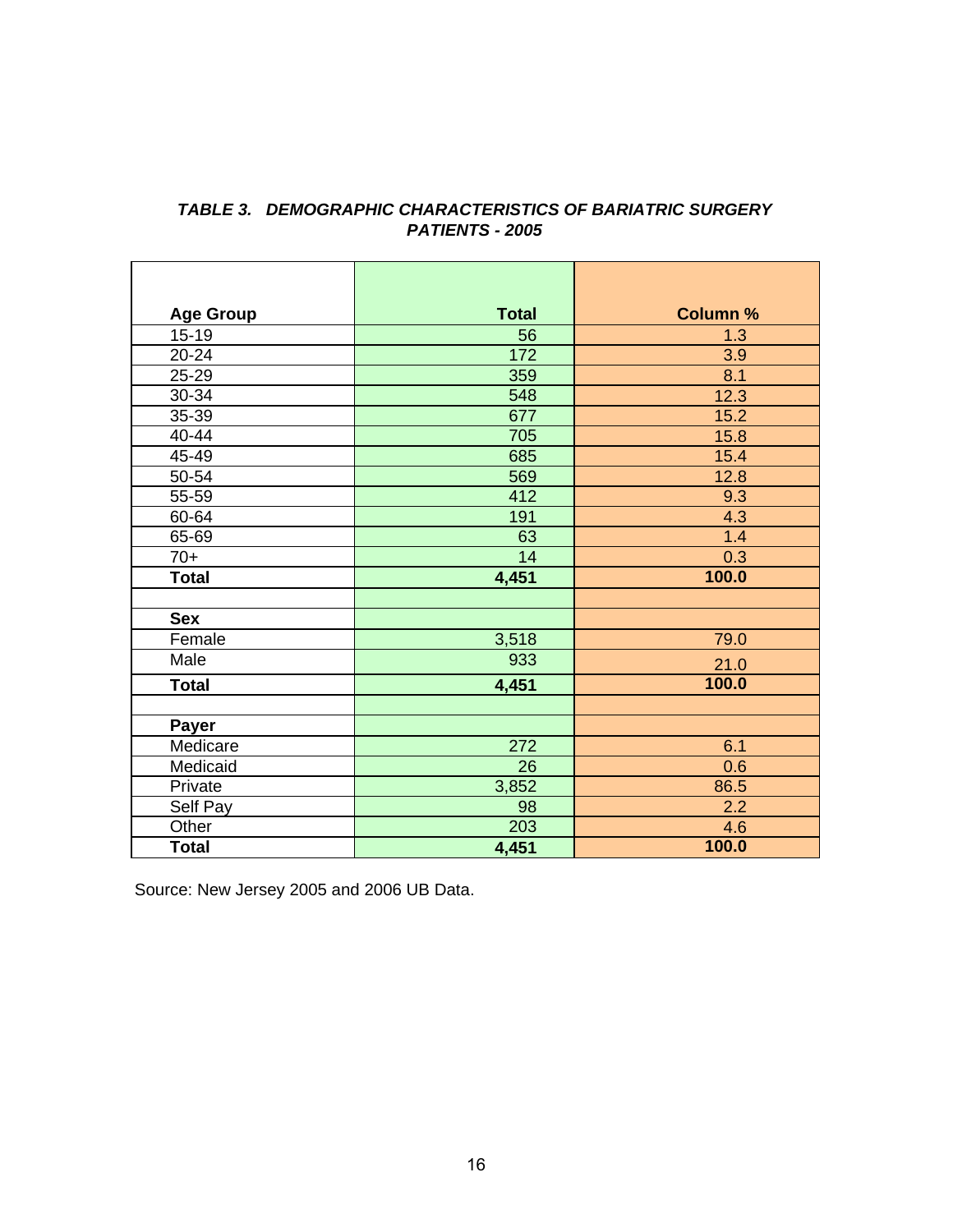|                  | <b>SEVERITY OF ILLNESS (APR-DRG)*</b> |                 |                  |                  |              |
|------------------|---------------------------------------|-----------------|------------------|------------------|--------------|
| <b>Age Group</b> | Low                                   | <b>Moderate</b> | <b>High</b>      | <b>Very High</b> | <b>Total</b> |
| $15 - 19$        | 62.5                                  | 35.7            | 1.8              | 0.0              | 56           |
| 20-24            | 66.3                                  | 30.8            | 2.3              | 0.6              | 172          |
| 25-29            | 61.3                                  | 37.0            | 1.7              | 0.0              | 359          |
| 30-34            | 62.8                                  | 34.7            | 2.0              | 0.5              | 548          |
| 35-39            | 58.2                                  | 39.0            | 2.2              | 0.6              | 677          |
| 40-44            | 52.1                                  | 43.7            | 3.0              | 1.3              | 705          |
| 45-49            | 50.4                                  | 46.9            | $\overline{2.2}$ | 0.6              | 685          |
| 50-54            | 53.1                                  | 42.0            | 3.7              | 1.2              | 569          |
| 55-59            | 43.2                                  | 50.2            | 5.3              | 1.2              | 412          |
| 60-64            | 44.5                                  | 46.1            | 8.9              | 0.5              | 191          |
| 65-69            | 39.7                                  | 54.0            | 4.8              | 1.6              | 63           |
| $70+$            | 35.7                                  | 42.9<br>14.3    |                  | 7.1              | 14           |
| <b>Total</b>     | 54.2                                  | 41.9            | $\overline{3.1}$ | 0.8              | 4,451        |
|                  |                                       |                 |                  |                  |              |
| <b>Sex</b>       |                                       |                 |                  |                  |              |
| Female           | 57.5                                  | 39.1            | 2.7              | 0.7              | 3518         |
| Male             | 41.8                                  | 52.3            | 4.7              | 1.2              | 933          |
| <b>Total</b>     | 54.2                                  | 41.9            | $\overline{3.1}$ | 0.8              | 4,451        |
| <b>Payer</b>     |                                       |                 |                  |                  |              |
| Medicare         | 29.8                                  | 61.0            | 7.4              | 1.8              | 272          |
| Medicaid         | 34.6                                  | 46.2            | 11.5             | 7.7              | 26           |
| Private          | $\overline{55.7}$                     | 40.9            | $\overline{2.7}$ | 0.7              | 3,852        |
| Self Pay         | 70.4                                  | 27.6            | 1.0              | 1.0              | 98           |
| Other            | 54.2                                  | 40.4            | 4.9              | 0.5              | 203          |
| <b>Total</b>     | 54.2                                  | 41.9            | 3.1              | 0.8              | 4,451        |
|                  |                                       |                 |                  |                  |              |
| <b>Deaths</b>    | 1                                     | $\mathbf 0$     | 3                | 5                | 9            |

#### *TABLE 4. DEMOGRAPHIC CHARACTERISTICS OF BARIATRIC SURGERY PATIENTS BY SEVERITY OF ILLNESS - 2005*

<u> The Common State</u>

 $\blacksquare$ 

Source: New Jersey 2005 and 2006 UB Data.

 $\mathbf{r}$ 

\* Percent of row total

 $\blacksquare$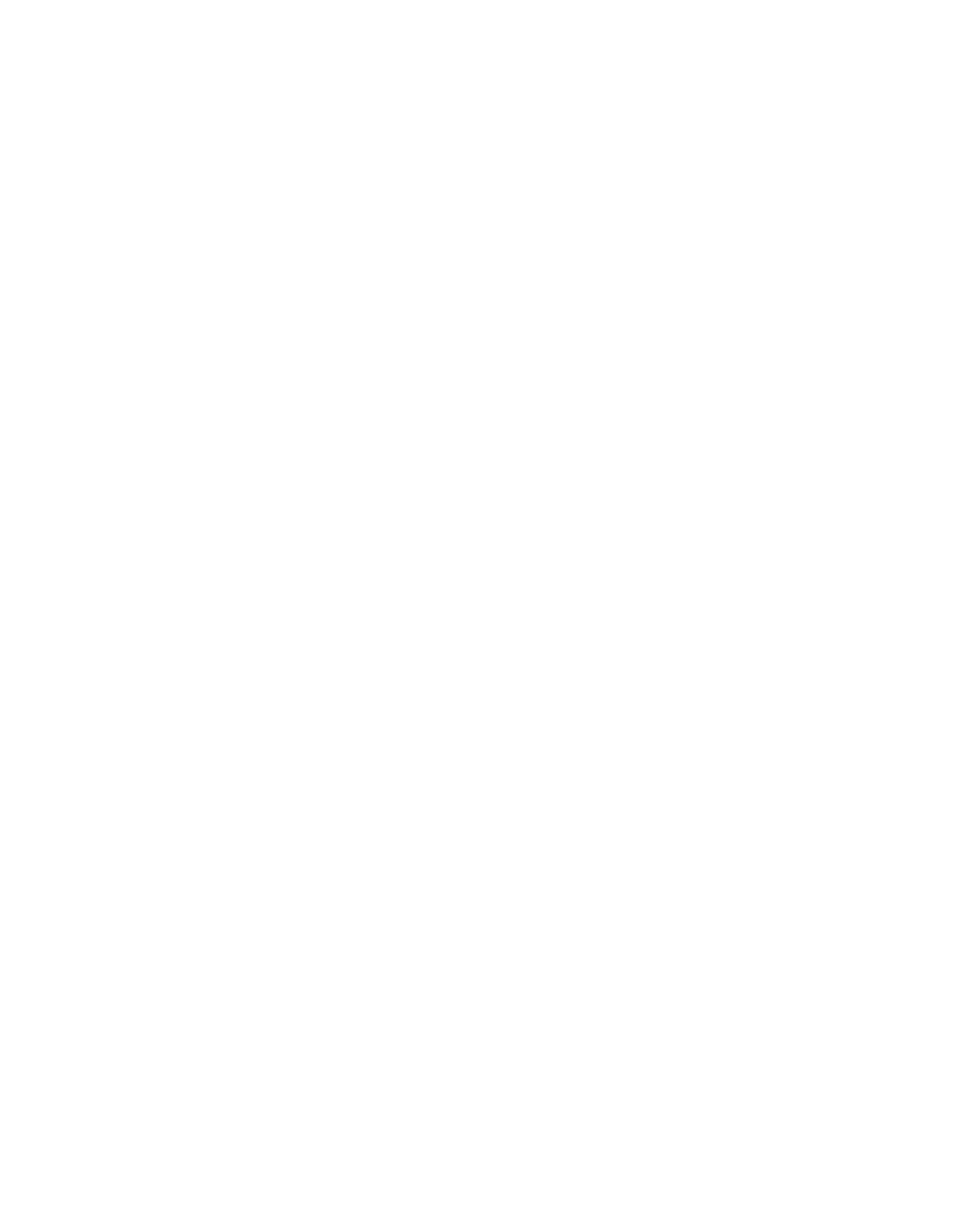### **Severity of Illness and Risk of Mortality by Hospital**

Based on the 2005 UB data, only 32 hospitals in New Jersey performed bariatric surgeries<sup>[4](#page-25-0)</sup> after counting those hospitals that have reported at least five bariatric surgeries in the year. The Department analyzed both severity of illness and risk of mortality by hospital to assess variations in the severity of illness and risk of mortality measures.

Table 6 presents the distribution of bariatric surgery patients by severity of illness within each hospital. We observe that severity of illness varies by hospital with 28.6 percent of bariatric surgery patients at Muhlenberg Regional Medical Center and 20.6 percent at Barnert Hospital assessed with high or very high severity of illness. By comparison, three hospitals --St. Claire's Hospital-Dover, Union Hospital and Somerset Medical Center had no bariatric surgery patients that scored high or very high. Over sixteen percent (16.1%) of bariatric surgery patients at Holy Name Hospital, and 10.5 percent in Trinitas Hospital had high or very high severity of illness scores.

By volume, two hospitals (Hackensack University Medical Center and Morristown Memorial Hospital) accounted for 34.7% of all bariatric surgeries, with four of the 32 hospitals (Hackensack University Medical Center (20.8%), Morristown Memorial Hospital (13.9%), St. Barnabas Medical Center (9.4%), and AtlantiCare Regional Medical Center-City (6.2%)) performing more than 50 percent (50.3%) of statewide bariatric surgeries in 2005.

Table 7 shows the distribution of bariatric surgery patients by risk of mortality within each hospital. The bariatric surgery patient population shows a substantial variation by risk of mortality. Several hospitals had 0.0 percent of their patients that scored high or very high for risk of mortality. On the other hand, Barnert Hospital, St. Clare's Hospital – Denville, St. Joseph's Hospital and Medical Center, and Union Hospital had five or more percent of their bariatric surgery patients who scored high or very high for risk of mortality. Twenty percent of bariatric surgery patients at Union Hospital were scored as high risk cases.

<span id="page-25-0"></span> $\overline{a}$  $4$  Hospitals with less than 5 cases were removed to minimize anomalies resulting from coding errors. The Department for its 2003 report had contacted all hospitals that reported fewer than five cases to determine if they were truly performing bariatric surgeries to find out that such low volume hospitals did not.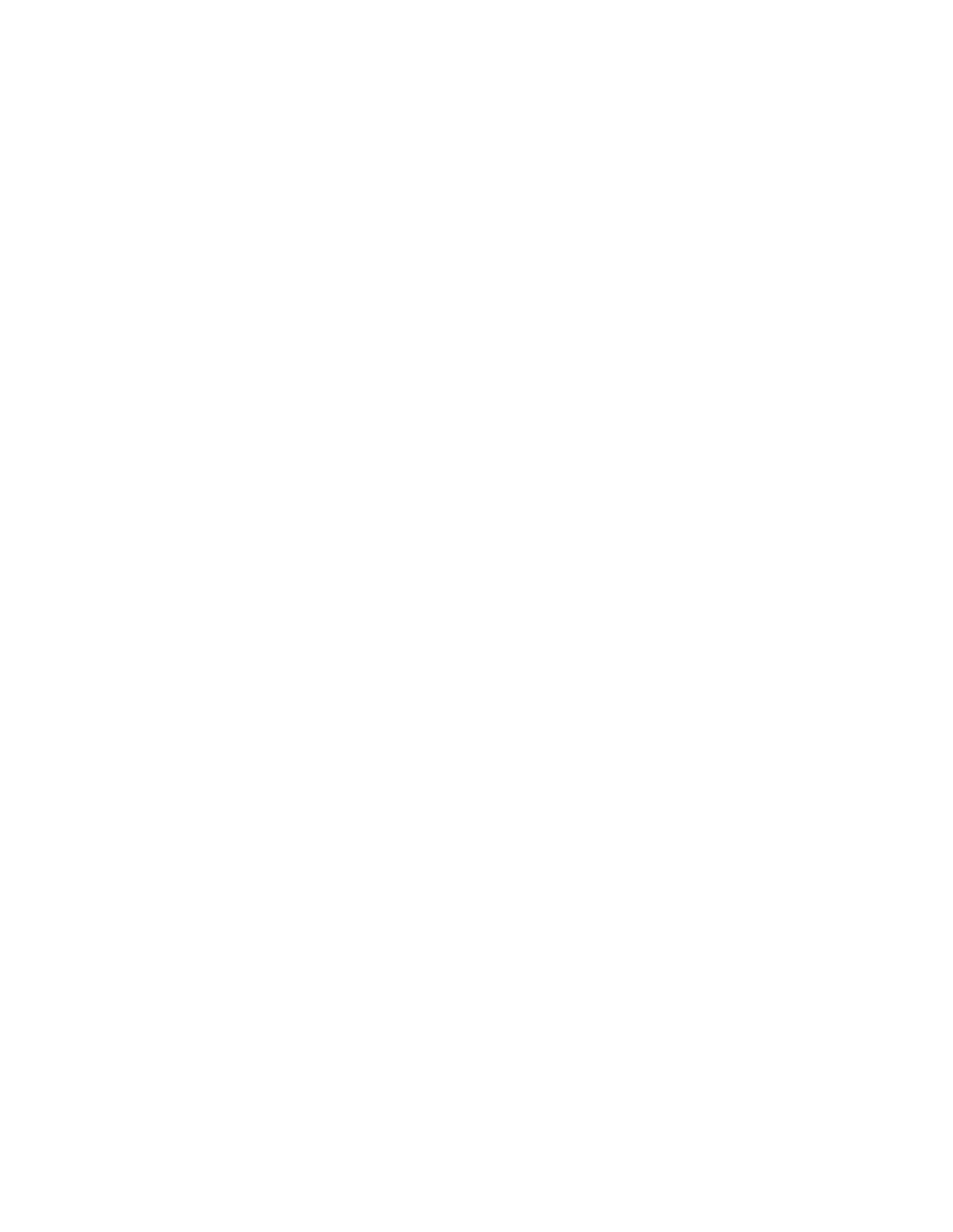|                                              |      | <b>RISK OF MORTALITY (APR-DRG)*</b> |             |                  |              |  |  |  |
|----------------------------------------------|------|-------------------------------------|-------------|------------------|--------------|--|--|--|
| <b>HOSPITAL</b>                              | Low  | <b>Moderate</b>                     | <b>High</b> | <b>Very High</b> | <b>Total</b> |  |  |  |
| AtlantiCare Regional Medical Center-City     | 96.4 | 2.9                                 | 0.4         | 0.4              | 276          |  |  |  |
| <b>Barnert Hospital</b>                      | 79.4 | 14.7                                | 0.0         | 5.9              | 34           |  |  |  |
| <b>CentraState Medical Center</b>            | 95.7 | 2.2                                 | 1.1         | 1.1              | 93           |  |  |  |
| <b>Chilton Memorial Hospital</b>             | 87.5 | 10.6                                | 1.9         | 0.0              | 104          |  |  |  |
| <b>Englewood Hospital and Medical Center</b> | 90.6 | 6.6                                 | 1.9         | 0.9              | 106          |  |  |  |
| Hackensack University Medical Center         | 96.6 | 2.9                                 | 0.3         | 0.1              | 925          |  |  |  |
| Holy Name Hospital                           | 87.1 | 9.7                                 | 1.6         | 1.6              | 62           |  |  |  |
| Jersey City Medical Center                   | 94.7 | 5.3                                 | 0.0         | 0.0              | 19           |  |  |  |
| Lourdes Medical Center of Burlington Cty.    | 94.4 | 4.8                                 | 0.0         | 0.8              | 125          |  |  |  |
| Monmouth Medical Center                      | 95.7 | 4.3                                 | 0.0         | 0.0              | 69           |  |  |  |
| Morristown Memmorial Hospital                | 97.3 | 2.4                                 | 0.2         | 0.2              | 620          |  |  |  |
| Mountainside Hospital                        | 95.8 | 3.2                                 | 1.1         | 0.0              | 95           |  |  |  |
| Muhlenberg Regional Medical Center           | 78.6 | 21.4                                | 0.0         | 0.0              | 14           |  |  |  |
| Newark Beth Israel Medical Center            | 89.7 | 7.7                                 | 2.6         | 0.0              | 78           |  |  |  |
| Our Lady of Lourdes Medical Center           | 91.0 | 6.6                                 | 1.8         | 0.6              | 166          |  |  |  |
| Overlook Hospital                            | 96.8 | 3.2                                 | 0.0         | 0.0              | 126          |  |  |  |
| Pascack Valley Hospital                      | 96.3 | 3.7                                 | 0.0         | 0.0              | 27           |  |  |  |
| Raritan Bay Medical Center-Perth Amboy       | 97.6 | 2.4                                 | 0.0         | 0.0              | 82           |  |  |  |
| <b>RWJ University Hospital</b>               | 95.1 | 4.3                                 | 0.5         | 0.0              | 184          |  |  |  |
| <b>Somerset Medical Center</b>               | 99.0 | 1.0                                 | 0.0         | 0.0              | 102          |  |  |  |
| South Jersey Healthcare Regional MC          | 89.2 | 8.4                                 | 2.0         | 0.4              | 249          |  |  |  |
| St. Barnabas Medical Center                  | 95.9 | 3.8                                 | 0.0         | 0.2              | 419          |  |  |  |
| St. Clare's Hospital-Denville                | 87.1 | 6.5                                 | 3.2         | 3.2              | 31           |  |  |  |
| St. Clare's Hospital-Dover                   | 94.7 | 5.3                                 | 0.0         | 0.0              | 38           |  |  |  |
| St. Francis Medical Center-Trenton           | 94.2 | 5.8                                 | 0.0         | 0.0              | 52           |  |  |  |
| St. Joseph's Hospital and Medical Center     | 75.0 | 16.7                                | 4.2         | 4.2              | 24           |  |  |  |
| <b>Trinitas Hospital</b>                     | 89.5 | 10.5                                | 0.0         | 0.0              | 19           |  |  |  |
| <b>UMDNJ-University Hospital</b>             | 92.9 | 3.6                                 | 0.0         | 3.6              | <u>28</u>    |  |  |  |
| <b>Union Hospital</b>                        | 60.0 | 20.0                                | 20.0        | 0.0              | 5            |  |  |  |
| University Medical Center at Princeton       | 95.5 | 2.6                                 | 0.6         | 1.3              | 156          |  |  |  |
| <b>Valley Hospital</b>                       | 97.3 | 1.4                                 | 1.4         | 0.0              | 74           |  |  |  |
| Virtua-Memorial Hospital Burlington Cty.     | 91.8 | 4.1                                 | 2.0         | 2.0              | 49           |  |  |  |
| <b>Total</b>                                 | 94.7 | 4.2                                 | 0.7         | 0.4              | 4,451        |  |  |  |

#### *TABLE 7. RISK OF MORTALITY OF BARIATRIC SURGERY PATIENTS BY HOSPITAL - 2005*

Source: New Jersey 2005 and 2006 UB Data.

\* Percent of row total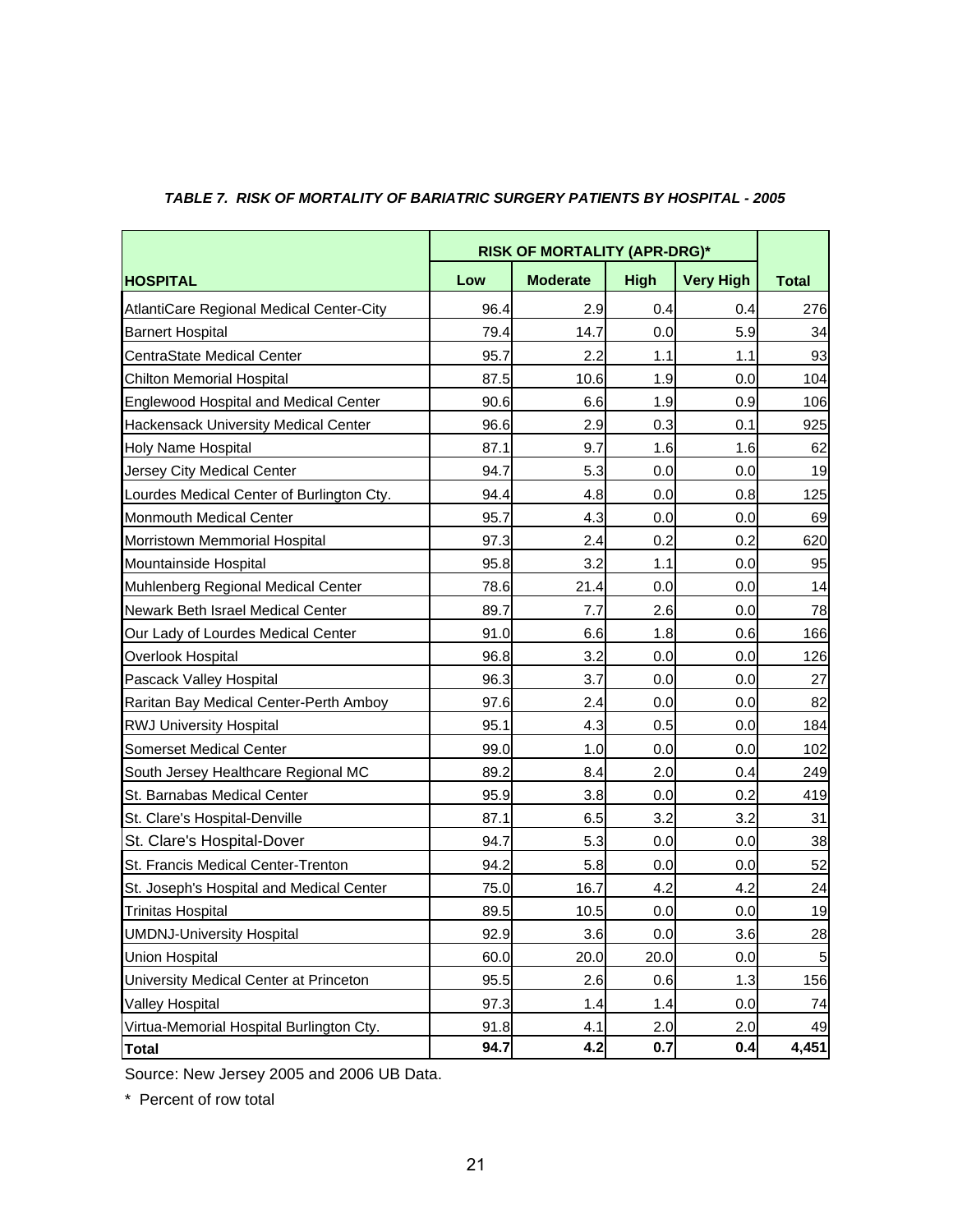### **Bariatric Surgery by Hospital Volume and Readmissions**

Table 8 presents bariatric surgery by hospital volume, 30-day readmissions, 180 day readmissions, in-hospital mortality and 30-day mortality. Hospital level readmission rates and mortality rates are presented in Table 9.

Table 8 shows that 13 hospitals performed 100 or more surgeries in 2005, accounting for 3,558 (79.9%). The remaining 19 hospitals accounted for only 893 (20.1%) surgeries. There is a clear negative relationship between bariatric surgery volume and readmissions rate, with low volume hospitals showing higher readmission rates. This relationship is evident both in short-term readmissions (30-day readmission rates) and longer-term readmissions (180-day readmission rates). Readmission rates are assessed by taking patients readmitted for directly related complications (see discussion later). As expected, 180-day readmission rates are higher than 30-day readmission rates, suggesting that complications following bariatric procedures can still manifest long after the procedure is performed.

 Table 8 also presents in-hospital and 30-day crude mortality rates by hospital volume to assess the degree to which hospital volume is related to bariatric surgery mortality. The data show that five of the nine (55.6%) initial or in-hospital deaths occurred in hospitals that performed fewer than 100 bariatric surgeries. Similarly, seven of the thirteen 30-day bariatric deaths (53.8%) occurred in these low volume hospitals. Given that these hospitals performed only 20.1 percent (893) of the total surgeries in 2005, this suggests that there is an inverse relationship between hospital bariatric surgery volume and mortality.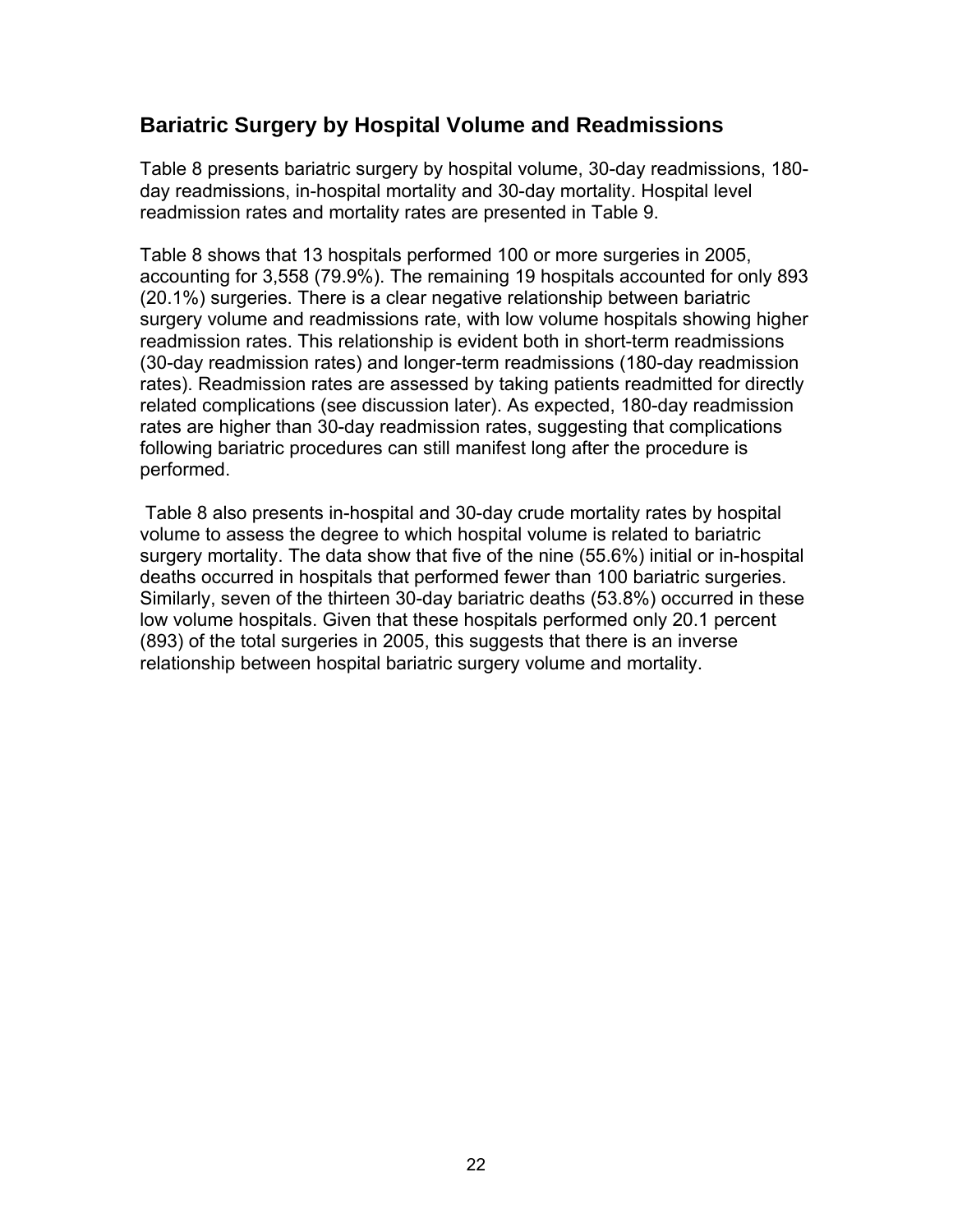#### *TABLE 8. HOSPITAL VOLUME, MORTALITY AND READMISSIONS - 2005*

|                                  |                  | <b>INITIAL</b>                                  | <b>READMISSION WITHIN 30</b><br><b>DAYS</b> |                |                  | <b>READMISSION WITHIN 180</b><br><b>DAYS</b> |                |                       |                | <b>IN-HOSPITAL</b><br><b>MORTALITY</b> | <b>30-DAY</b><br><b>MORTALITY</b> |                 |
|----------------------------------|------------------|-------------------------------------------------|---------------------------------------------|----------------|------------------|----------------------------------------------|----------------|-----------------------|----------------|----------------------------------------|-----------------------------------|-----------------|
| <b>HOSPITAL</b><br><b>VOLUME</b> | <b>NUMBER OF</b> | <b>BARIATRIC</b><br><b>HOSPITALS PROCEDURES</b> | N                                           |                | TOTAL   RATE (%) | N                                            |                | <b>TOTAL RATE (%)</b> | $\mathbf N$    | <b>RATE (%)</b>                        | N                                 | <b>RATE (%)</b> |
| $ $ < 10                         |                  | 5                                               | $2^{\circ}$                                 | $\overline{2}$ | 40.00            | $\overline{2}$                               | $\overline{2}$ | 40.00                 | $\overline{0}$ | 0.00                                   | 0                                 | 0.00            |
| $10 - 24$                        | 4                | 76                                              |                                             | 9              | 9.21             | 11                                           | 16             | 14.47                 |                | 1.32                                   |                                   | 1.32            |
| $25 - 49$                        | 6                | 207                                             | 21                                          | 22             | 10.14            | 35                                           | 54             | 16.91                 |                | 0.48                                   | $\overline{2}$                    | 0.97            |
| 50 - 99                          | 8                | 605                                             | 45                                          | 50             | 7.44             | 70                                           | 113            | 11.57                 | 3              | 0.50                                   | $\overline{4}$                    | 0.66            |
| 100 - 249                        | 9                | 1,318                                           | 106                                         | 117            | 8.04             | 155                                          | 206            | 11.76                 | $\mathbf{0}$   | 0.00                                   |                                   | 0.08            |
| 250 - 499                        | ົ                | 695                                             | 42                                          | 48             | 6.04             | 56                                           | 67             | 8.06                  | $\mathbf{0}$   | 0.00                                   | $\mathbf{0}$                      | 0.00            |
| 500+                             | ി                | 1,545                                           | 93                                          | 102            | 6.02             | 129                                          | 151            | 8.35                  | 4              | 0.26                                   | 5                                 | 0.32            |
| <b>TOTAL</b>                     | 32               | 4,451                                           | 316                                         | 350            | 7.10             | 458                                          | 609            | 10.29                 | 9              | 0.20                                   | 13                                | 0.29            |

Source: New Jersey 2005 and 2006 UB Data.

 $N =$  Number of readmitted patients

TOTAL = Total number of readmissions among readmitted patients

Note: Readmission rate is culculated as 100\*(N/Initial Bariatric Procedures).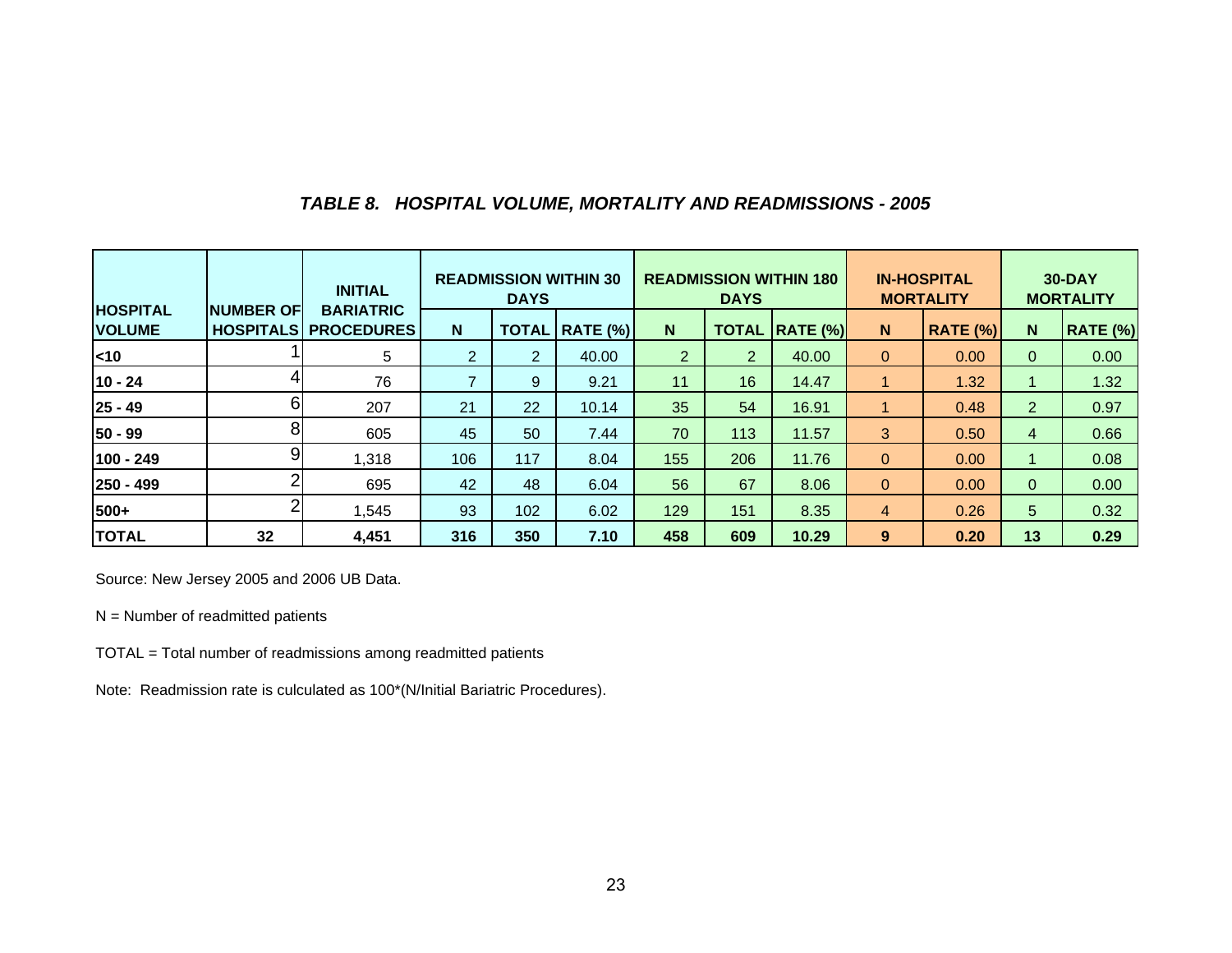# **Readmission by Hospital**

Table 9 presents 30-day and 180-day readmission rates by hospital as well as inhospital and 30-day mortality for each hospital. Statewide, 7.1 percent of bariatric surgeries were readmitted within 30 days of initial discharge compared to 13.7 percent for 180-day readmissions<sup>[5](#page-30-0)</sup>. By hospital, 30-day readmission rates varied from 0.0% at Trinitas Hospital to 40.0% at Union Hospital. Consistent with previous findings, readmission rates appear to be lower among high volume hospitals compared with low volume hospitals. For example, high volume hospitals such as Hackensack, Morristown, St. Barnabas, AtlantiCare, and South Jersey Healthcare Regional MC had lower readmission rates compared to low volume hospitals (Union and Muhlenberg).

# **Bariatric Surgery Mortality**

The mortality rate from bariatric surgery is very low. There were nine in-hospital deaths among bariatric surgery cases in 2005, resulting in an in-hospital crude mortality rate of 0.20%. Our analysis also looked at mortality 30 days after surgery. In order to do this, in cases where deaths occurred after the initial discharge, the Department staff looked for any other UB records for the same analytical purposes, the subsequent record was linked to the initial surgery, not only to determine mortality rates, but also 30-day readmission and 180-day complication rates and total hospital stay days. This analysis, which used both the 2005 and 2006 UB data sets to account for 30-day mortality uncovered four additional deaths for a total of 13, resulting in a statewide mortality rate of 0.29%. Similar to readmission rates, the analysis suggests an inverse relationship between hospital volume and bariatric surgery mortality. patient to identify deaths occurring up to 30 days after the initial admission. For

<span id="page-30-0"></span> $\overline{a}$  $5$  A study conducted using 1995-2004 California hospital discharge data found that 20.2% of patients were readmitted one year after Roux-en-Y gastric bypass (RYGB) surgery (Zingmond et al. "Hospitalization Before and After Gastric Bypass Surgery," JAMA, October 19, 2005, Vol. 294, No. 15: 1918-1924).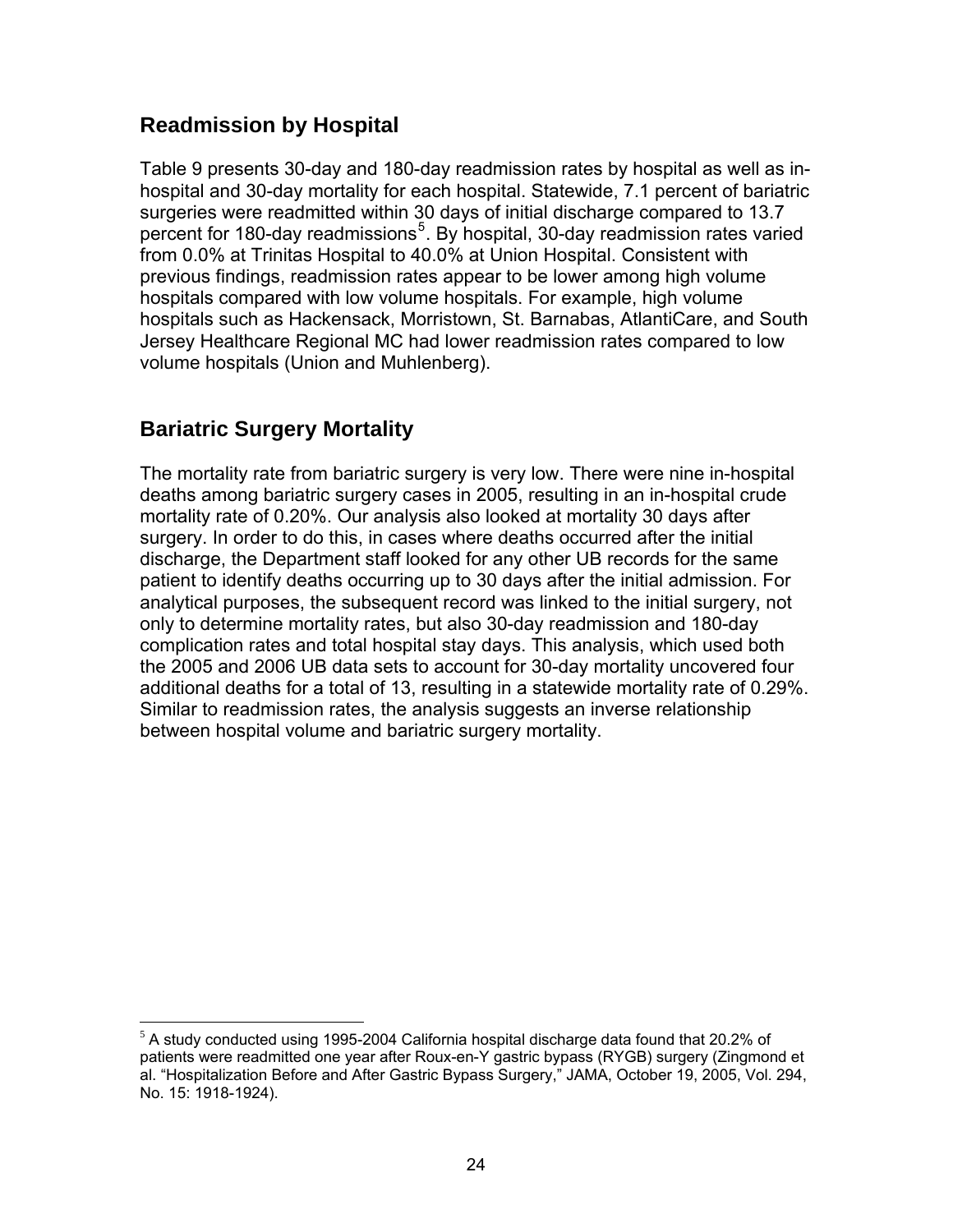|                                              | <b>INITIAL</b><br><b>BARIATRIC</b> | <b>READMISSION WITHIN 30</b><br><b>DAYS</b> |                  |                 | <b>READMISSION WITHIN 180</b><br><b>DAYS</b> |                |                 | <b>IN-HOSPITAL</b><br><b>MORTALITY</b> |                 | 30-DAY<br><b>MORTALITY*</b> |                 |
|----------------------------------------------|------------------------------------|---------------------------------------------|------------------|-----------------|----------------------------------------------|----------------|-----------------|----------------------------------------|-----------------|-----------------------------|-----------------|
| <b>HOSPITAL</b>                              | <b>PROCEDURES*</b>                 | N                                           | <b>TOTAL</b>     | <b>RATE (%)</b> | N.                                           | <b>TOTAL</b>   | <b>RATE (%)</b> | N                                      | <b>RATE (%)</b> | N                           | <b>RATE (%)</b> |
| AtlantiCare Regional Medical Center-City     | 276                                | 9                                           | 9                | 3.26            | 17                                           | 19             | 6.88            | $\overline{0}$                         | 0.00            | $\mathbf{0}$                | 0.00            |
| <b>Barnert Hospital</b>                      | 34                                 | $\overline{4}$                              | $\overline{4}$   | 11.76           | $6\phantom{a}$                               | 8              | 23.53           | $\overline{0}$                         | 0.00            | $\overline{0}$              | 0.00            |
| CentraState Medical Center                   | 93                                 | 8                                           | 9                | 8.60            | 9                                            | 19             | 20.43           | $\mathbf{1}$                           | 1.08            | $\mathbf{1}$                | 1.08            |
| <b>Chilton Memorial Hospital</b>             | 104                                | 12                                          | 12               | 11.54           | 14                                           | 17             | 16.35           | $\mathbf 0$                            | 0.00            | $\overline{0}$              | 0.00            |
| <b>Englewood Hospital and Medical Center</b> | 106                                | 9                                           | 9                | 8.49            | 14                                           | 18             | 16.98           | $\overline{0}$                         | 0.00            | $\overline{0}$              | 0.00            |
| <b>Hackensack University Medical Center</b>  | 925                                | 55                                          | 58               | 5.95            | 67                                           | 78             | 8.43            | 3                                      | 0.32            | 3                           | 0.32            |
| <b>Holy Name Hospital</b>                    | 62                                 | $\overline{7}$                              | 9                | 11.29           | 11                                           | 18             | 29.03           | $\mathbf{1}$                           | 1.61            | $\overline{1}$              | 1.61            |
| Jersey City Medical Center                   | 19                                 | $\overline{2}$                              | $\overline{2}$   | 10.53           | 3                                            | $\overline{4}$ | 21.05           | $\mathbf 0$                            | 0.00            | $\overline{0}$              | 0.00            |
| Lourdes Medical Center of Burlington Cty.    | 125                                | 16                                          | 17               | 12.80           | 17                                           | 21             | 16.80           | $\mathbf 0$                            | 0.00            | $\mathbf{0}$                | 0.00            |
| Monmouth Medical Center                      | 69                                 | $\mathbf{1}$                                | $\overline{1}$   | 1.45            | $\mathbf{1}$                                 | $\overline{2}$ | 2.90            | $\mathbf 0$                            | 0.00            | $\overline{0}$              | 0.00            |
| Morristown Memmorial Hospital                | 620                                | 38                                          | 44               | 6.13            | 62                                           | 73             | 11.77           | $\mathbf{1}$                           | 0.16            | $\overline{2}$              | 0.32            |
| Mountainside Hospital                        | 95                                 | $\overline{4}$                              | $\overline{4}$   | 4.21            | 8                                            | 11             | 11.58           | $\mathbf 0$                            | 0.00            | $\overline{0}$              | 0.00            |
| Muhlenberg Regional Medical Center           | 14                                 | $\overline{2}$                              | 3                | 14.29           | $\overline{4}$                               | $6\phantom{1}$ | 42.86           | $\mathbf 0$                            | 0.00            | $\overline{0}$              | 0.00            |
| Newark Beth Israel Medical Center            | 78                                 | $\overline{7}$                              | $\overline{7}$   | 8.97            | 11                                           | 13             | 16.67           | $\mathbf{1}$                           | 1.28            | $\overline{2}$              | 2.56            |
| Our Lady of Lourdes Medical Center           | 166                                | 17                                          | 18               | 10.24           | 21                                           | 32             | 19.28           | $\mathbf 0$                            | 0.00            | $\overline{0}$              | 0.00            |
| <b>Overlook Hospital</b>                     | 126                                | 5                                           | 6                | 3.97            | 11                                           | 14             | 11.11           | $\overline{0}$                         | 0.00            | $\overline{0}$              | 0.00            |
| Pascack Valley Hospital                      | 27                                 | $\overline{2}$                              | $\overline{2}$   | 7.41            | $6\phantom{1}6$                              | 9              | 33.33           | $\overline{0}$                         | 0.00            | $\mathbf{1}$                | 3.70            |
| Raritan Bay Medical Center-Perth Amboy       | 82                                 | 8                                           | 10               | 9.76            | 15                                           | 29             | 35.37           | $\mathbf 0$                            | 0.00            | $\mathbf{0}$                | 0.00            |
| <b>RWJ University Hospital</b>               | 184                                | 12                                          | 15               | 6.52            | 18                                           | 21             | 11.41           | $\overline{0}$                         | 0.00            | $\mathbf{0}$                | 0.00            |
| <b>Somerset Medical Center</b>               | 102                                | 8                                           | $\boldsymbol{8}$ | 7.84            | 10                                           | 16             | 15.69           | $\overline{0}$                         | 0.00            | $\mathbf{0}$                | 0.00            |
| South Jersey Healthcare Regional MC          | 249                                | 14                                          | 14               | 5.62            | 25                                           | 35             | 14.06           | $\overline{0}$                         | 0.00            | $\overline{0}$              | 0.00            |
| St. Barnabas Medical Center                  | 419                                | 33                                          | 39               | 7.88            | 39                                           | 48             | 11.46           | $\overline{0}$                         | 0.00            | $\overline{0}$              | 0.00            |
| St. Clare's Hospital-Denville                | 31                                 | $\overline{4}$                              | $\overline{4}$   | 12.90           | $\overline{7}$                               | 9              | 29.03           | $\overline{0}$                         | 0.00            | $\overline{0}$              | 0.00            |
| St. Clare's Hospital-Dover                   | 38                                 | $\overline{2}$                              | $\overline{2}$   | 5.26            | $\mathbf{1}$                                 | $\overline{4}$ | 10.53           | $\overline{0}$                         | 0.00            | $\overline{0}$              | 0.00            |
| St. Francis Medical Center-Trenton           | 52                                 | 6                                           | $6\phantom{1}6$  | 11.54           | $\overline{7}$                               | 11             | 21.15           | $\overline{0}$                         | 0.00            | $\mathbf 0$                 | 0.00            |
| St. Joseph's Hospital and Medical Center     | 24                                 | 3                                           | $\overline{4}$   | 12.50           | $\overline{4}$                               | 6              | 25.00           | $\overline{1}$                         | 4.17            | $\mathbf{1}$                | 4.17            |
| <b>Trinitas Hospital</b>                     | 19                                 | $\mathbf{0}$                                | $\mathbf{0}$     | 0.00            | $\mathbf{0}$                                 | $\mathbf{0}$   | 0.00            | $\overline{0}$                         | 0.00            | $\mathbf{0}$                | 0.00            |
| <b>JMDNJ-University Hospital</b>             | 28                                 | 3                                           | 3                | 10.71           | $6\phantom{a}$                               | 11             | 39.29           | $\overline{0}$                         | 0.00            | $\mathbf{0}$                | 0.00            |
| <b>Union Hospital</b>                        | 5                                  | $\overline{2}$                              | $\overline{2}$   | 40.00           | $\overline{2}$                               | $\overline{2}$ | 40.00           | $\overline{0}$                         | 0.00            | $\mathbf{0}$                | 0.00            |
| University Medical Center at Princeton       | 156                                | 13                                          | 18               | 8.33            | 25                                           | 32             | 20.51           | $\overline{0}$                         | 0.00            | $\mathbf{1}$                | 0.64            |
| <b>Valley Hospital</b>                       | 74                                 | $\overline{4}$                              | $\overline{4}$   | 5.41            | 8                                            | 10             | 13.51           | $\overline{0}$                         | 0.00            | $\mathbf{0}$                | 0.00            |
| Virtua-Memorial Hospital Burlington Cty.     | 49                                 | 6                                           | $\overline{7}$   | 12.24           | 9                                            | 13             | 26.53           | 1                                      | 2.04            | $\mathbf{1}$                | 2.04            |
| <b>Total</b>                                 | 4,451                              | 316                                         | 350              | 7.10            | 458                                          | 609            | 13.68           | 9                                      | 0.20            | 13                          | 0.29            |

#### *TABLE 9. BARIATRIC SURGERIES, MORTALITY AND READMISSIONS BY HOSPITAL - 2005*

Source: New Jersey 2005 and 2006 UB data.

 $N =$  Number of readmitted patients

TOTAL = Total number of readmissions among readmitted patients

\* = 4 additional deaths identified after follow-up of patients within the UB system.

Note: Readmission rate is culculated as (Number of Readmissions)/(Number of Initial Bariatric Procedures)\*100.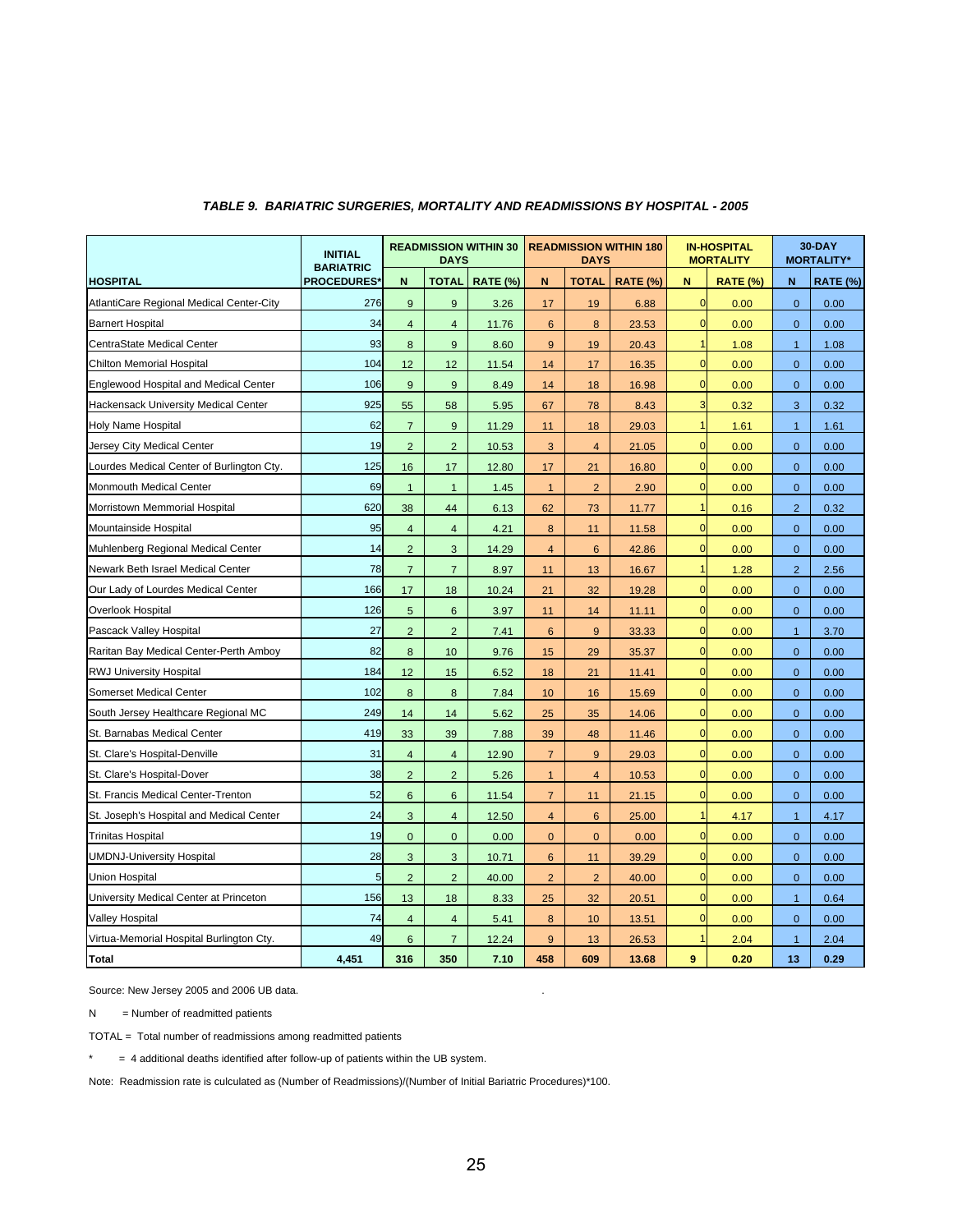# **Bariatric Surgery Complications and Mortality by Surgeon Volume**

The Department used primary and secondary diagnosis codes recommended by the Work Group to identify directly related complications on readmitted patients (see Appendix A). These directly related complication codes were searched for each readmitted patient within 180 days after surgery. Complications for a readmitted patient may be reported either as a primary diagnosis or under one or more of the eight secondary diagnoses of subsequent readmissions in the UB data. Thus, any readmitted patient potentially has up to nine complications per readmission. In principle, therefore, a complication rate could exceed 100% of readmissions because of multiple diagnoses/complications. The summary of complication rates by surgeon volume is presented in Table 9 while Table 10 displays complication rates by hospital.

Table 10 shows that 108 surgeons performed the 4,451 bariatric surgeries in 2005, with 16 of these surgeons performing 62 percent (2,759) of the surgeries. Fifty-five out of the 108 surgeons (50.9%) performed between 1-9 cases only (see Table 10).

It was also of interest to assess how surgeon volume relates to mortality among bariatric surgery patients. Staff, therefore, analyzed both in-hospital and 30-day mortality rates by surgeon volume. Table 10 presents the crude mortality rates by surgeon volume but doesn't suggest a clear pattern of association between volume and bariatric surgery mortality. This erratic pattern may in part be due to the small number of bariatric surgery deaths. However, when we regroup surgeon volumes into four approximately equal sized categories (1-49, 50-99, 100-159, and 160+), we find a clearer inverse relationship between surgeon volume and both in-hospital and 30-day mortality rates. The 30-day mortality rates for these categories were 0.93 percent, 0.0 percent, 0.29 percent and 0.17 percent, respectively. This is consistent with previous findings on the relationship we observed between hospital volume and mortality as well as hospital volume and readmissions.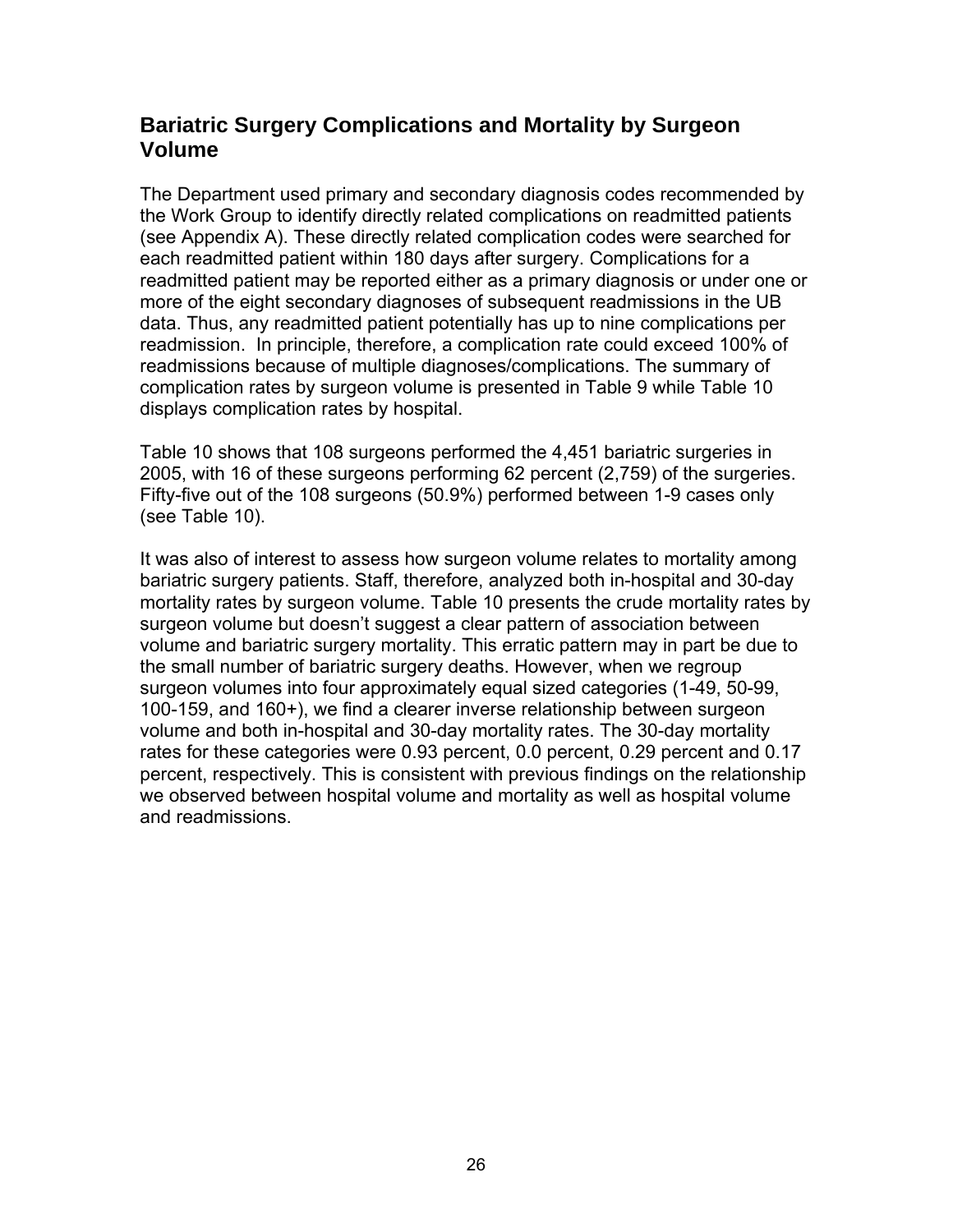#### *TABLE 10. BARIATRIC SURGERIES VOLUME BY SURGEON, MORTALITY AND COMPLICATIONS - 2005*

| <b>SURGEON</b>                |                                     |                                     | <b>IN-HOSPITAL MORTALITY</b> |             | <b>30-DAY MORTALITY*</b> |                 | <b>DIRECTLY-RELATED COMPLICATIONS</b><br>(READMISSIONS WITHIN 180 DAYS) |                                         |
|-------------------------------|-------------------------------------|-------------------------------------|------------------------------|-------------|--------------------------|-----------------|-------------------------------------------------------------------------|-----------------------------------------|
| <b>VOLUME</b><br><b>GROUP</b> | <b>NUMBER OF</b><br><b>SURGEONS</b> | <b>NUMBER OF</b><br><b>PATIENTS</b> | <b>Number</b>                | Rate $(\%)$ | <b>Number</b>            | <b>Rate (%)</b> | <b>Total Number of</b><br><b>Complications</b>                          | <b>Complications</b><br><b>Rate (%)</b> |
| $1 - 9$                       | 55                                  | 97                                  |                              | 1.03        |                          | 1.03            | 27                                                                      | 27.84                                   |
| $10 - 19$                     | 10 <sup>1</sup>                     | 151                                 | 0                            | 0.00        | $\mathbf 0$              | 0.00            | 18                                                                      | 11.92                                   |
| 20-49                         | 14                                  | 501                                 |                              | 0.80        | $6\phantom{1}6$          | 1.20            | 120                                                                     | 23.95                                   |
| 50-99                         | 13                                  | 943                                 |                              | 0.00        | $\mathbf 0$              | 0.00            | 128                                                                     | 13.57                                   |
| 100-159                       | 81                                  | 1029                                |                              | 0.19        | 3                        | 0.29            | 103                                                                     | 10.01                                   |
| $160+$                        | 81                                  | <b>1730</b>                         | າ                            | 0.12        | 3 <sup>1</sup>           | 0.17            | 157                                                                     | 9.08                                    |
| Total                         | 108                                 | 4,451                               | 9                            | 0.20        | 13                       | 0.29            | 553                                                                     | 12.42                                   |

Source: New Jersey 2005 and 2006 UB Data.

 $* = 4$  additional deaths identified after follow-up of patients within the UB system.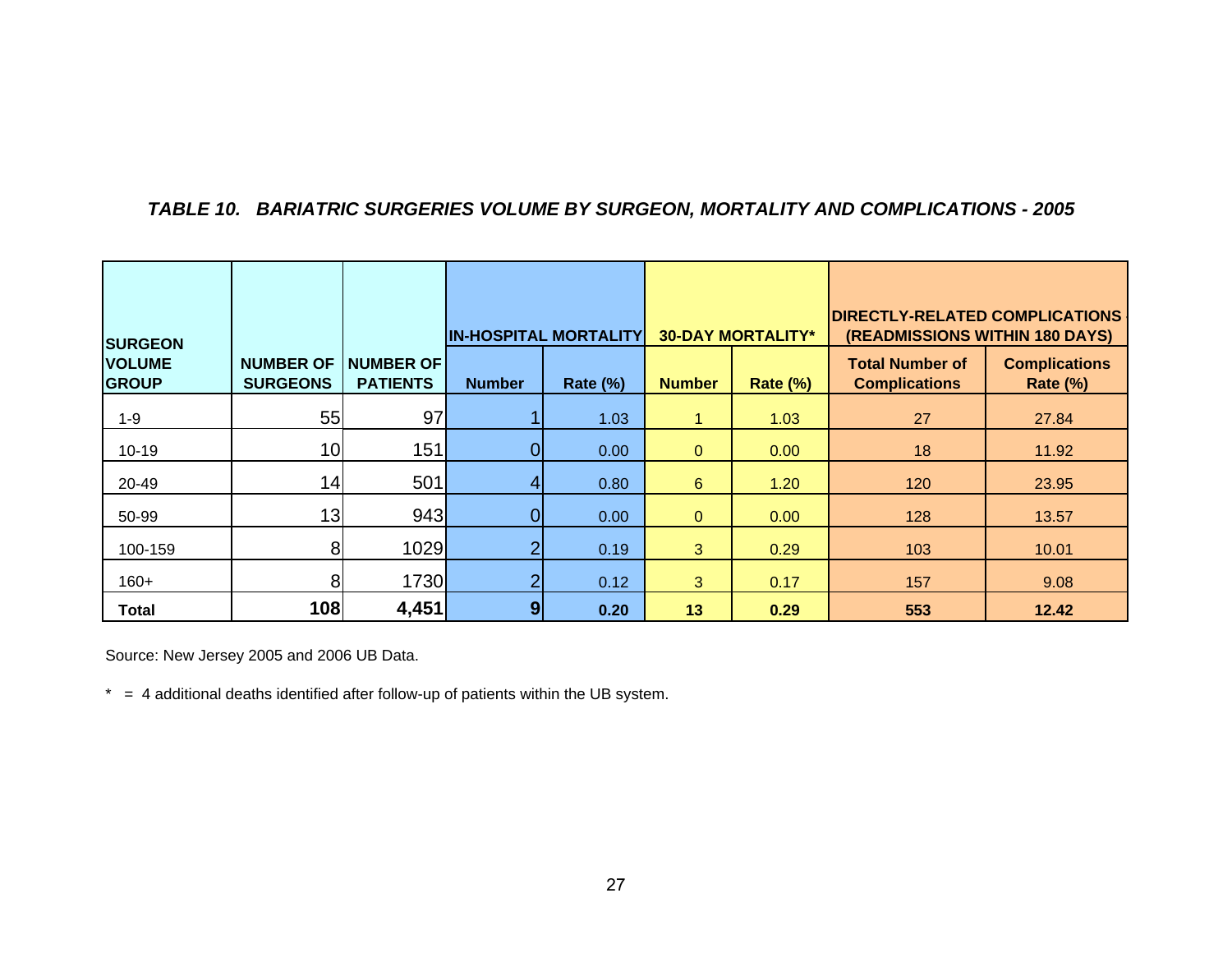# **Complications**

Examining the extent of complications following bariatric surgery was one of the most vital components of this analysis. To assess complications, an extensive search of directly-related complications (see Appendix A) that occurred over 180 days after surgery was made among all readmitted patients. A patient could have multiple complications within each admission provided that the ICD-9-CM code falls within the list of complications identified earlier.

There were 553 directly related complications within 180 days of the bariatric procedure among the 4,451 patients. This represents a 12.4 percent complication rate. Complication rates were highest (27.8%) among the low surgeon volume (1-9 volume) group followed by the 20-49 surgeon volume group (24.0%). The lowest complication rate (9.8%) was among surgeons performing 160 or more cases a year. Complications rates tend to decline as surgeon volume increases suggesting, once again, the importance of surgeon volume for positive bariatric surgery outcome.

Table 11 presents the number of readmissions and directly-related complications 180 days post surgery for each of the 32 hospitals performing bariatric surgery. The table also presents the average number of complications per bariatric surgery patient and the corresponding complication rate. The statewide rate for directly-related complications was estimated at 12.4 percent.

Over 10 percent (10.3%) of the 4,451 bariatric surgery patients were readmitted within 180 days after the surgery for directly related complications. There were a total of 609 readmissions of which 319 were for directly-related complications following their bariatric surgeries. The total number of complications reported by these 319 readmissions was 553 resulting in an average of 1.7 per patient that is attributable to directly-related complications.

Table 11 also suggests an inverse relationship between volume and complication rate where there is a tendency for higher volume hospitals to exhibit lower complication rates. This tendency is clearly evidenced by data showing that the high volume hospitals such as Hackensack (7.1%), Morristown (17.4%), St. Barnabas (6.2%), AtlantiCare (7.3%), and South Jersey Regional MC (14.9%) have significantly lower complication rates compared to the low volume hospitals such as Union (40.0%), Muhlenberg (57.1%), Pascack Valley (59.3%), and Jersey City (36.8%).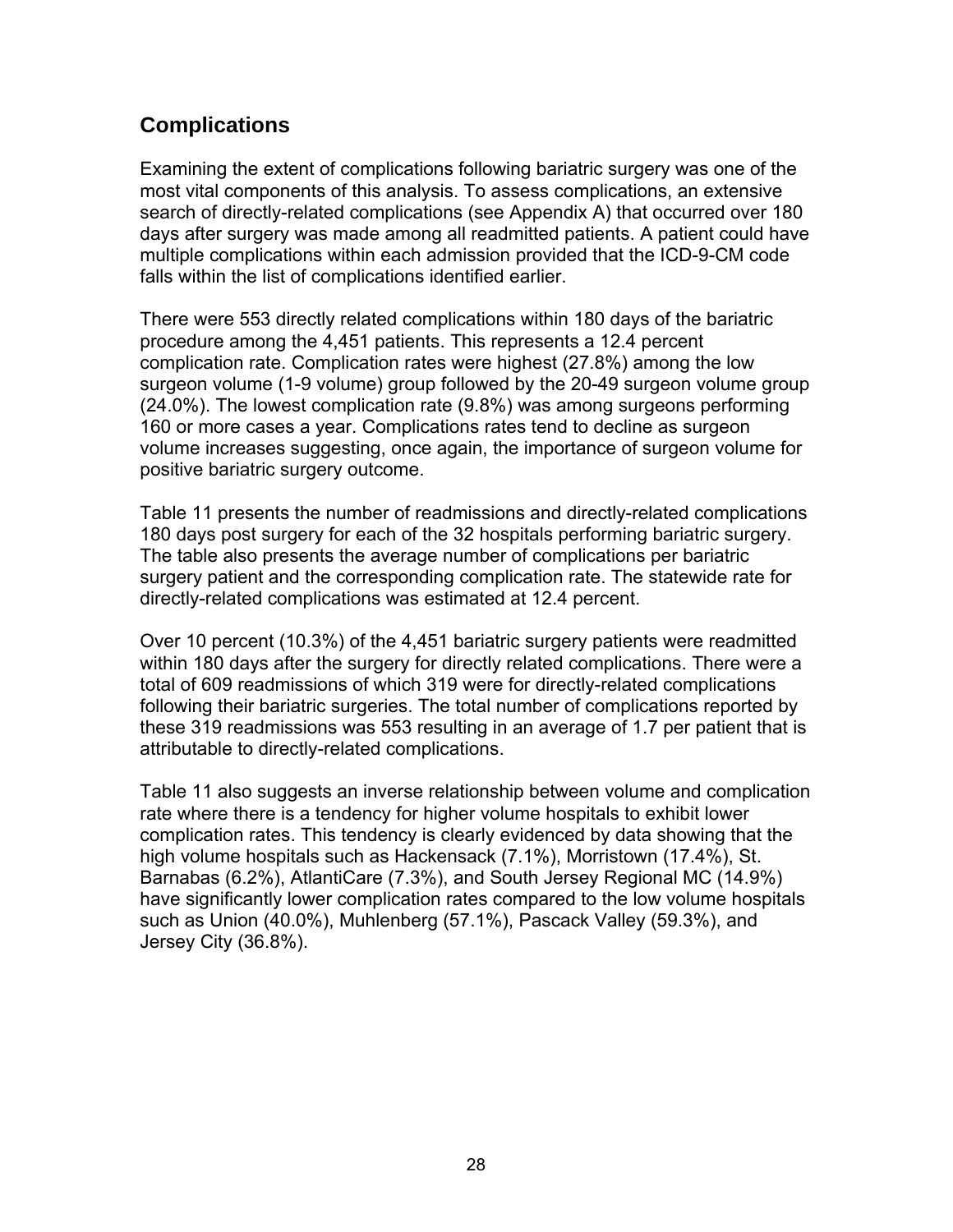#### *TABLE 11. COMPLICATIONS DIRECTLY-RELATED TO BARIATRIC SURGERY BY HOSPITAL - 2005 (READMISSIONS WITHIN 180 DAYS)*

| <b>HOSPITAL</b>                              | <b>Total</b><br>number of<br>bariatric<br>surgeries | <b>Total</b><br>number of<br>readmitted<br>patients | <b>Total number</b><br>of<br>readmissions | <b>Total number of</b><br>readmissions<br>due to directly-<br>related<br>complications | Total # of<br>complications<br>among patients<br>readmitted for<br>directly-related<br>complications | Average<br>number of<br>complications<br>per patient* | Rate of<br>complications<br>$(%)^{**}$ |
|----------------------------------------------|-----------------------------------------------------|-----------------------------------------------------|-------------------------------------------|----------------------------------------------------------------------------------------|------------------------------------------------------------------------------------------------------|-------------------------------------------------------|----------------------------------------|
| AtlantiCare Regional Medical Center-City     | 276                                                 | 17                                                  | 19                                        | 12                                                                                     | 20                                                                                                   | 1.7                                                   | 7.25                                   |
| <b>Barnert Hospital</b>                      | 34                                                  | $6\phantom{1}6$                                     | 8                                         | $\overline{A}$                                                                         | 9                                                                                                    | 2.3                                                   | 26.47                                  |
| <b>CentraState Medical Center</b>            | 93                                                  | 9                                                   | 19                                        | 10                                                                                     | 21                                                                                                   | 2.1                                                   | 22.58                                  |
| <b>Chilton Memorial Hospital</b>             | 104                                                 | 14                                                  | 17                                        | 9                                                                                      | 15                                                                                                   | 1.7                                                   | 14.42                                  |
| <b>Englewood Hospital and Medical Center</b> | 106                                                 | 14                                                  | 18                                        | 10                                                                                     | 18                                                                                                   | 1.8                                                   | 16.98                                  |
| Hackensack University Medical Center         | 925                                                 | 67                                                  | 78                                        | 35                                                                                     | 66                                                                                                   | 1.9                                                   | 7.14                                   |
| Holy Name Hospital                           | 62                                                  | 11                                                  | 18                                        | 11                                                                                     | 20                                                                                                   | 1.8                                                   | 32.26                                  |
| Jersey City Medical Center                   | 19                                                  | 3                                                   | 4                                         | $\overline{A}$                                                                         | $\overline{7}$                                                                                       | 1.8                                                   | 36.84                                  |
| Lourdes Medical Center of Burlington Cty.    | 125                                                 | 17                                                  | 21                                        | 14                                                                                     | 21                                                                                                   | 1.5                                                   | 16.80                                  |
| <b>Monmouth Medical Center</b>               | 69                                                  | $\overline{1}$                                      | $\overline{2}$                            | $\overline{0}$                                                                         | $\mathbf 0$                                                                                          |                                                       | 0.00                                   |
| Morristown Memmorial Hospital                | 620                                                 | 62                                                  | 73                                        | 54                                                                                     | 108                                                                                                  | 2.0                                                   | 17.42                                  |
| Mountainside Hospital                        | 95                                                  | 8                                                   | 11                                        | 6                                                                                      | 9                                                                                                    | 1.5                                                   | 9.47                                   |
| Muhlenberg Regional Medical Center           | 14                                                  | $\overline{4}$                                      | 6                                         | 5                                                                                      | 8                                                                                                    | 1.6                                                   | 57.14                                  |
| Newark Beth Israel Medical Center            | 78                                                  | 11                                                  | 13                                        | 3                                                                                      | 5                                                                                                    | 1.7                                                   | 6.41                                   |
| Our Lady of Lourdes Medical Center           | 166                                                 | $\overline{21}$                                     | 32                                        | 18                                                                                     | 24                                                                                                   | 1.3                                                   | 14.46                                  |
| Overlook Hospital                            | 126                                                 | 11                                                  | 14                                        | 9                                                                                      | 15                                                                                                   | 1.7                                                   | 11.90                                  |
| Pascack Valley Hospital                      | 27                                                  | 6                                                   | 9                                         | $\overline{7}$                                                                         | 16                                                                                                   | 2.3                                                   | 59.26                                  |
| Raritan Bay Medical Center-Perth Amboy       | 82                                                  | 15                                                  | 29                                        | 22                                                                                     | 34                                                                                                   | 1.5                                                   | 41.46                                  |
| <b>RWJ University Hospital</b>               | 184                                                 | 18                                                  | 21                                        | 11                                                                                     | 17                                                                                                   | 1.5                                                   | 9.24                                   |
| <b>Somerset Medical Center</b>               | 102                                                 | 10                                                  | 16                                        | $\overline{7}$                                                                         | $\overline{7}$                                                                                       | 1.0                                                   | 6.86                                   |
| South Jersey Regional MC                     | 249                                                 | 25                                                  | 35                                        | 20                                                                                     | 37                                                                                                   | 1.9                                                   | 14.86                                  |
| St. Barnabas Medical Center                  | 419                                                 | 39                                                  | 48                                        | 18                                                                                     | 26                                                                                                   | 1.4                                                   | 6.21                                   |
| St. Clare's Hospital-Denville                | 31                                                  | $\overline{7}$                                      | 9                                         | $\overline{4}$                                                                         | 10                                                                                                   | 2.5                                                   | 32.26                                  |
| St. Clare's Hospital-Dover                   | 38                                                  | 1                                                   | $\overline{4}$                            | $\Omega$                                                                               | $\Omega$                                                                                             |                                                       | 0.00                                   |
| St. Francis Medical Center-Trenton           | 52                                                  | $\overline{7}$                                      | 11                                        | 6                                                                                      | 8                                                                                                    | 1.3                                                   | 15.38                                  |
| St. Joseph's Hospital and Medical Center     | 24                                                  | 4                                                   | 6                                         | $\Omega$                                                                               | $\mathbf 0$                                                                                          |                                                       | 0.00                                   |
| <b>Trinitas Hospital</b>                     | 19                                                  | $\Omega$                                            | $\overline{0}$                            | $\overline{0}$                                                                         | $\mathbf 0$                                                                                          |                                                       | 0.00                                   |
| <b>UMDNJ-University Hospital</b>             | 28                                                  | 6                                                   | 11                                        | $\overline{0}$                                                                         | $\mathbf 0$                                                                                          |                                                       | 0.00                                   |
| <b>Union Hospital</b>                        | 5                                                   | $\overline{2}$                                      | $\overline{2}$                            |                                                                                        | $\overline{2}$                                                                                       | 2.0                                                   | 40.00                                  |
| University Medical Center at Princeton       | 156                                                 | 25                                                  | 32                                        | 10                                                                                     | 16                                                                                                   | 1.6                                                   | 10.26                                  |
| <b>Valley Hospital</b>                       | 74                                                  | 8                                                   | 10                                        | 4                                                                                      | 6                                                                                                    | 1.5                                                   | 8.11                                   |
| Virtua-Memorial Hospital Burlington Cty.     | 49                                                  | 9                                                   | 13                                        | 5                                                                                      | 8                                                                                                    | 1.6                                                   | 16.33                                  |
| <b>Total</b>                                 | 4,451                                               | 458                                                 | 609                                       | 319                                                                                    | 553                                                                                                  | 1.7                                                   | 12.42                                  |

Source: New Jersey 2005 and 2006 UB Data.

\* Average number of complications refers to the number of complications per patient among those readmitted because of directly-related complication.

\*\* Complications rate refers to the number of directly-related complications per 100 bariatric procedures.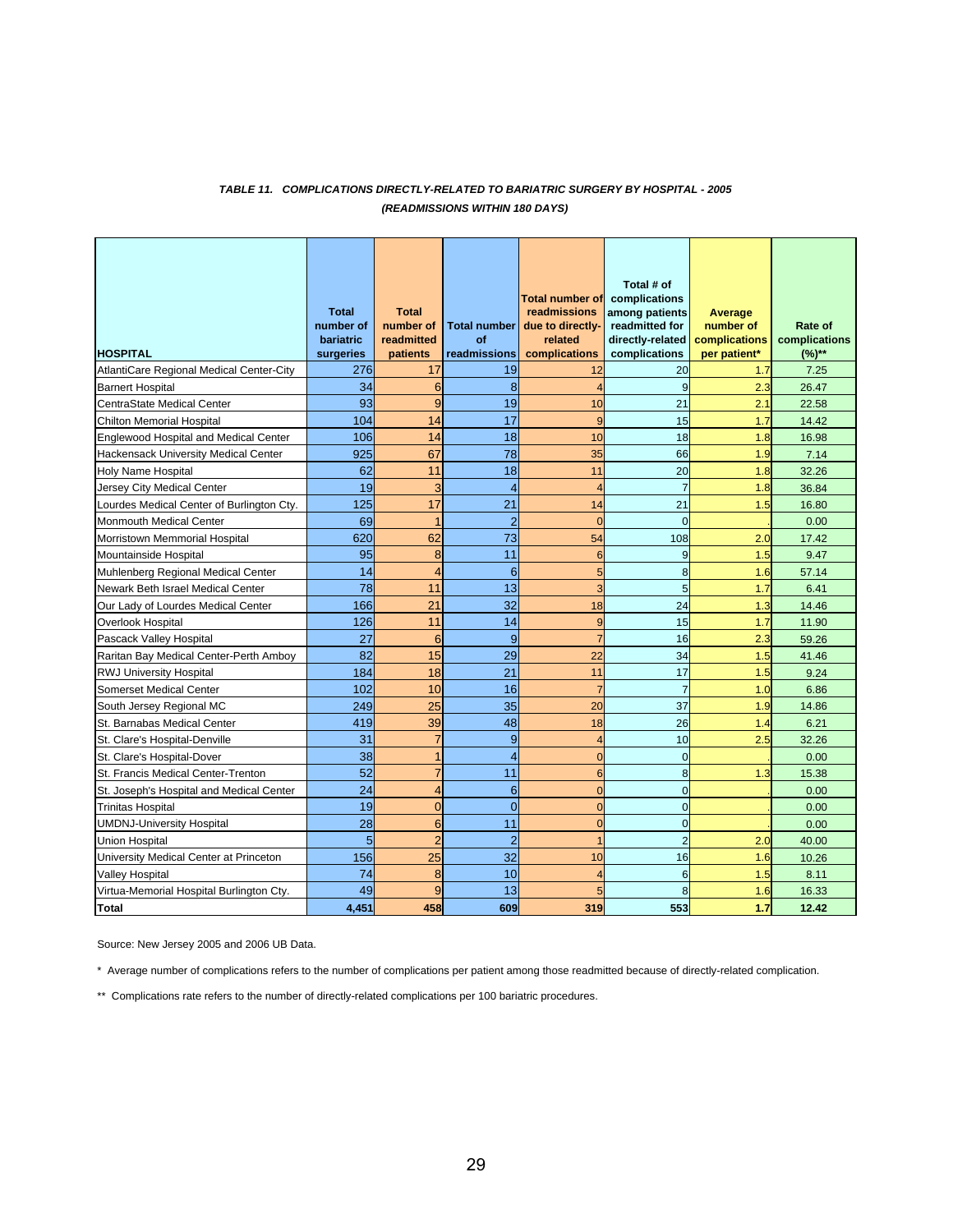# **Bariatric Surgery and Hospital Length of Stay**

Both providers and insurers believe that it's the relatively small number of bariatric surgery cases involving extremely serious complications that drive up the costs of the procedure. These are the cases where complications do not cause immediate death but require long hospitalizations. These are also the cases that may generate extensive publicity. In an effort to provide an indication together all hospital days for the initial admission for bariatric surgery as well as any readmission associated with a directly-related complication within 180 days of surgery. Length of hospital stay by 2005 bariatric surgery patients was captured both from the 2005 and 2006 UB data sets. Table 12 presents the statewide distribution of bariatric surgery patients by length of hospital stay days. of the volume of such long-stay cases involving complications, this study added

The majority of patients (58%) stayed for two days or less, while 30.6 percent stayed an average of 3–4 days. There were 334 patients (7.6 percent) who stayed for 5-9 days and 79 patients (1.8 percent) who spent an average of 10–14 days in a hospital. Ninety-one patients (1.9%), spent between 15 and 180 days in hospital either during their bariatric surgery admission or a subsequent admission; thirty-two of these patients (0.7%), had hospital stays that exceeded 30 days. The data suggest that there is a small subset of bariatric surgery patients who experience severe and costly complications.

Table 13 presents average length of hospital stays by hospital. The average length of hospital stay ranged from a low of 1.3 days at Valley Hospital to a high of 8.8 days at Union Hospital. Generally, the high volume hospitals tend to have shorter lengths of hospital stay. The average length of hospital stay for all the 4,451 bariatric patients in 2005 was 3.2 days.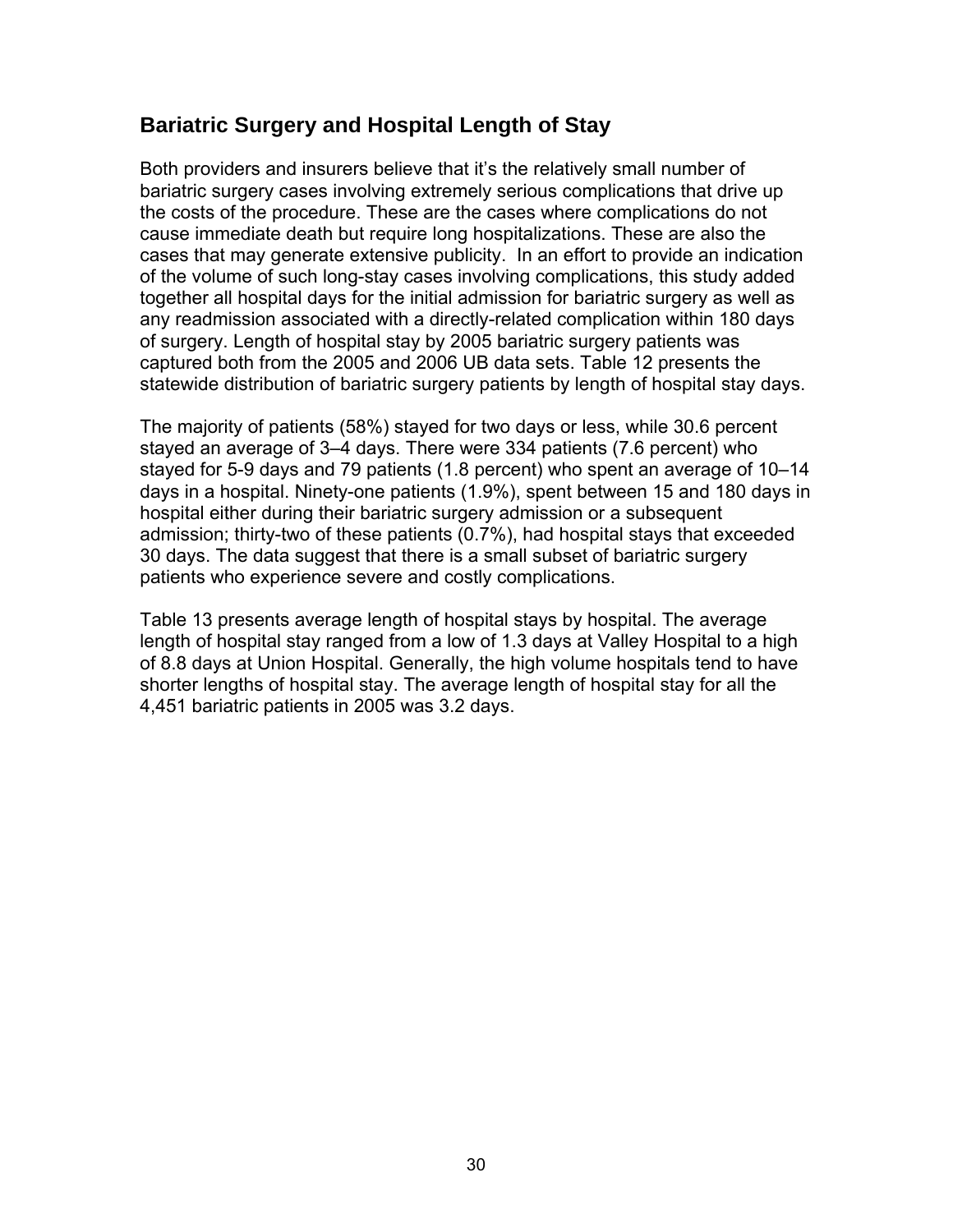#### *TABLE 12. STATEWIDE BARIATRIC SURGERY PATIENTS BY LENGTH OF HOSPITAL STAY IN DAYS - 2005*

| <b>LENGTH OF</b><br><b>HOSPITAL STAY IN</b><br>DAYS* | <b>NUMBER OF</b><br><b>PATIENTS</b> | <b>PERCENT</b> |
|------------------------------------------------------|-------------------------------------|----------------|
| $\leq$ $=$ 2                                         | 2,595                               | 58.0           |
| $3 - 4$                                              | 1,352                               | 30.6           |
| $5-9$                                                | 334                                 | 7.6            |
| $10 - 14$                                            | 79                                  | 1.8            |
| $15 - 19$                                            | 31                                  | 0.6            |
| 20-24                                                | 20                                  | 0.4            |
| 25-29                                                | 8                                   | 0.2            |
| 30-49                                                | 14                                  | 0.3            |
| 50-79                                                | 12                                  | 0.3            |
| 80-180                                               | 6                                   |                |
| Total                                                | 4,451                               | 0.1<br>100.0   |

Source: New Jersey 2005 and 2006 UB Data.

\* Total days for the initial admission as well as for each readmission to any New Jersey hospital for a directly related complication.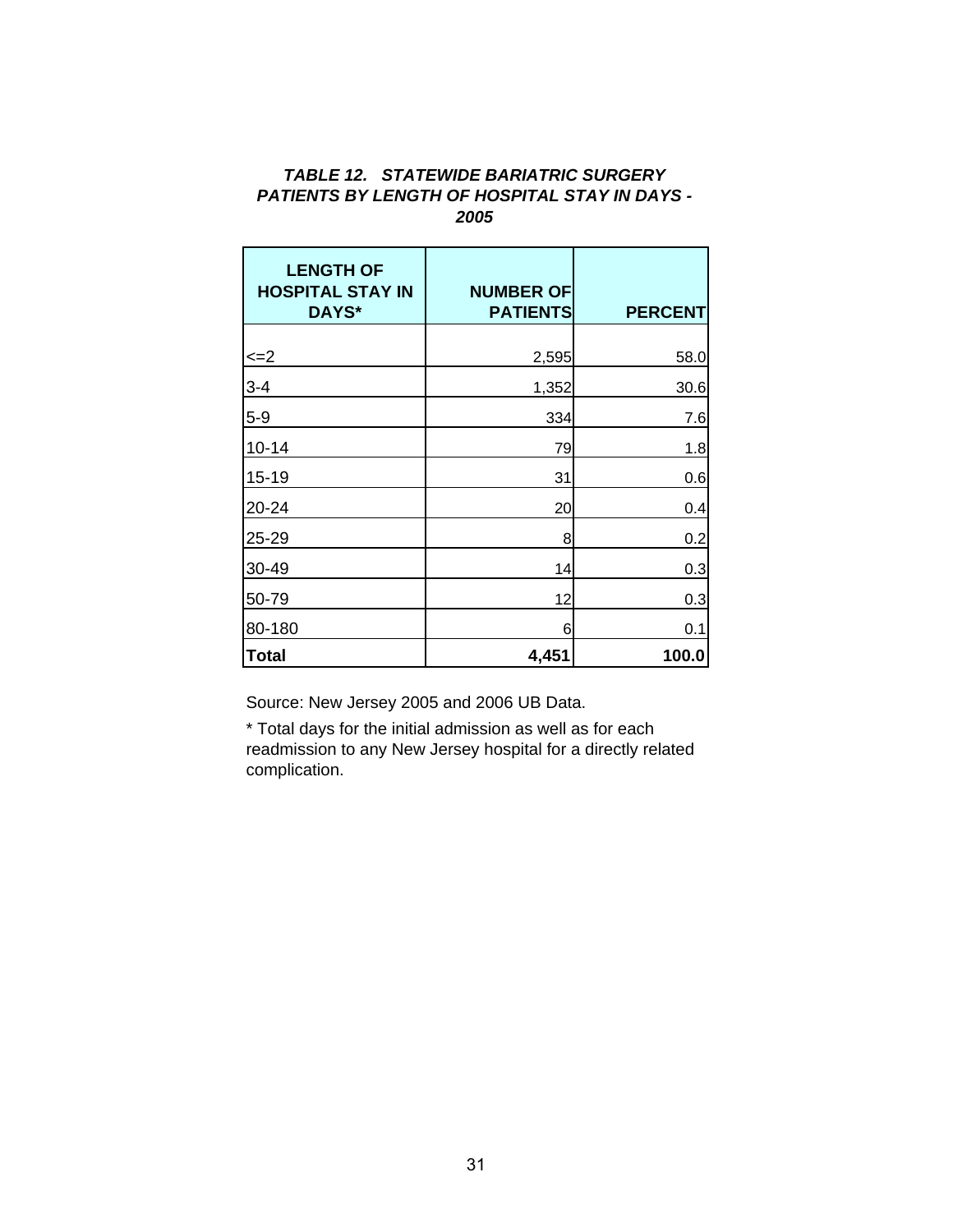| <b>HOSPITAL</b>                                 | TOTAL NUMBER OF<br><b>BARIATRIC</b><br><b>SURGERIES</b> | <b>TOTAL NUMBER</b><br>OF HOSPITAL<br><b>STAY DAYS*</b> | <b>AVERAGE NUMBER</b><br>OF HOSPITAL STAY<br><b>DAYS</b> |
|-------------------------------------------------|---------------------------------------------------------|---------------------------------------------------------|----------------------------------------------------------|
| <b>AtlantiCare Regional Medical Center-City</b> | 276                                                     | 533                                                     | 1.9                                                      |
| <b>Barnert Hospital</b>                         | 34                                                      | 192                                                     | 5.6                                                      |
| <b>CentraState Medical Center</b>               | 93                                                      | 337                                                     | 3.6                                                      |
| <b>Chilton Memorial Hospital</b>                | 104                                                     | 260                                                     | 2.5                                                      |
| <b>Englewood Hospital and Medical Center</b>    | 106                                                     | 505                                                     | 4.8                                                      |
| <b>Hackensack University Medical Center</b>     | 925                                                     | 2,576                                                   | 2.8                                                      |
| <b>Holy Name Hospital</b>                       | 62                                                      | 455                                                     | 7.3                                                      |
| Jersey City Medical Center                      | 19                                                      | 73                                                      | 3.8                                                      |
| Lourdes Medical Center of Burlington Cty.       | 125                                                     | 495                                                     | 4.0                                                      |
| <b>Monmouth Medical Center</b>                  | 69                                                      | 159                                                     | 2.3                                                      |
| Morristown Memmorial Hospital                   | 620                                                     | 1,371                                                   | 2.2                                                      |
| Mountainside Hospital                           | 95                                                      | 211                                                     | 2.2                                                      |
| Muhlenberg Regional Medical Center              | 14                                                      | 97                                                      | 6.9                                                      |
| Newark Beth Israel Medical Center               | 78                                                      | 399                                                     | 5.1                                                      |
| Our Lady of Lourdes Medical Center              | 166                                                     | 808                                                     | 4.9                                                      |
| Overlook Hospital                               | 126                                                     | 347                                                     | 2.8                                                      |
| Pascack Valley Hospital                         | 27                                                      | 114                                                     | 4.2                                                      |
| Raritan Bay Medical Center-Perth Amboy          | 82                                                      | 259                                                     | 3.2                                                      |
| RWJ University Hospital                         | 184                                                     | 498                                                     | 2.7                                                      |
| <b>Somerset Medical Center</b>                  | 102                                                     | 271                                                     | 2.7                                                      |
| South Jersey Regional MC                        | 249                                                     | 1,371                                                   | 5.5                                                      |
| St. Barnabas Medical Center                     | 419                                                     | 1,095                                                   | 2.6                                                      |
| St. Clare's Hospital-Denville                   | 31                                                      | 267                                                     | 8.6                                                      |
| St. Clare's Hospital-Dover                      | 38                                                      | 103                                                     | 2.7                                                      |
| St. Francis Medical Center-Trenton              | 52                                                      | 157                                                     | 3.0                                                      |
| St. Joseph's Hospital and Medical Center        | 24                                                      | 110                                                     | 4.6                                                      |
| <b>Trinitas Hospital</b>                        | 19                                                      | 57                                                      | 3.0                                                      |
| <b>UMDNJ-University Hospital</b>                | 28                                                      | 132                                                     | 4.7                                                      |
| <b>Union Hospital</b>                           | 5                                                       | 44                                                      | 8.8                                                      |
| University Medical Center at Princeton          | 156                                                     | 621                                                     | 4.0                                                      |
| Valley Hospital                                 | 74                                                      | 93                                                      | 1.3                                                      |
| Virtua-Memorial Hospital Burlington Cty.        | 49                                                      | 226                                                     | 4.6                                                      |
| <b>Total</b>                                    | 4,451                                                   | 14,236                                                  | 3.2                                                      |

#### *TABLE 13. LENGTH OF HOSPITAL STAYS (IN DAYS) BY HOSPITAL - 2005*

Source: New Jersey 2005 and 2006 UB Data.

\* includes all initial admissions as well as readmissions to any New Jersey hospital within 180 days.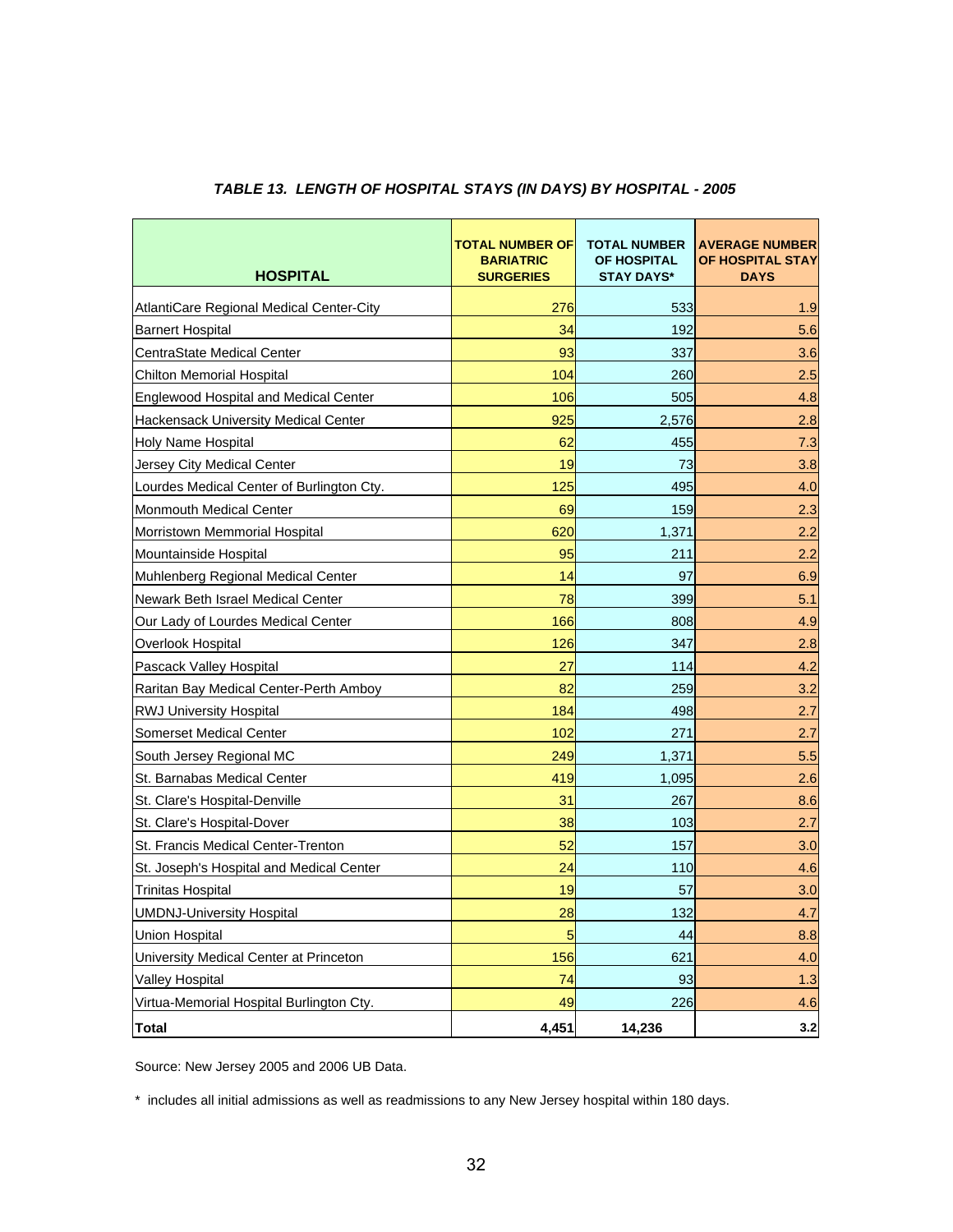# **Hospital Charges for Bariatric Surgery**

Hospital charges statewide for bariatric surgeries in 2005 were \$186 million. This figure does not include charges by surgeons or anesthesiologists. The Department has no data on physician charges. The average hospital charge per patient was about \$42,000 with a substantial variation by hospital ranging from \$19,804 at Valley Hospital to \$77,941 at South Jersey Regional Medical center. However, it must be noted that hospital charges do not reflect the true cost of treatment, nor do they show actual payments hospitals receive for services provided. Public payers, such as Medicare and Medicaid (for patients not enrolled in an HMO) set the rates they will pay hospitals, regardless of charges. Private insurers typically negotiate deep discounts from the charge rate. In 2004, the statewide average ratio of hospital net patient service revenue to charges was 24.7%. Applying this ratio to the 2005 data suggests that the total amount of revenue actually collected by hospitals may have been closer to \$45.9 million (24.7% x \$186 million).

### **Insurance Coverage Issues**

The first report indicated that the Work Group could not reach consensus on the issue of insurance coverage for obesity treatments, including bariatric surgery. Providers in the Work Group believe that the research is increasingly convincing that bariatric surgery is not only safe and effective, but also cost-effective in terms of its reduction of certain co-morbidities, such as diabetes and sleep apnea. Views of Work Group insurer representatives were not as specific as those of the providers.

CMS, in the past, specifically stated that obesity is not an illness. That statement has been withdrawn and CMS is now evaluating what types of obesity-related treatments it would cover under Medicare. In the meantime, bariatric surgery is covered under Medicare only to the extent that it is related to treating other illnesses.

While all the Work Group members agreed that objective criteria for medical necessity should be followed in determining coverage for bariatric surgery, and the NIH criteria were considered the most objective available, there still is no consensus about the application of these criteria in practice.

Private insurers, as mentioned earlier, have been stringent in determining whether patients meet clinical criteria for bariatric surgery. In New Jersey, insurers, reacting to the rapid growth of bariatric surgery are increasingly, where permitted, modifying their policies to offer riders to exclude coverage for such surgery and/or to impose high cost-sharing on patients (HMOs in New Jersey are not permitted to exclude bariatric surgery coverage). Insurers believe such riders offer reasonable methods to hold down the cost of health insurance for employers. They are also skeptical that the rapid growth in bariatric surgery has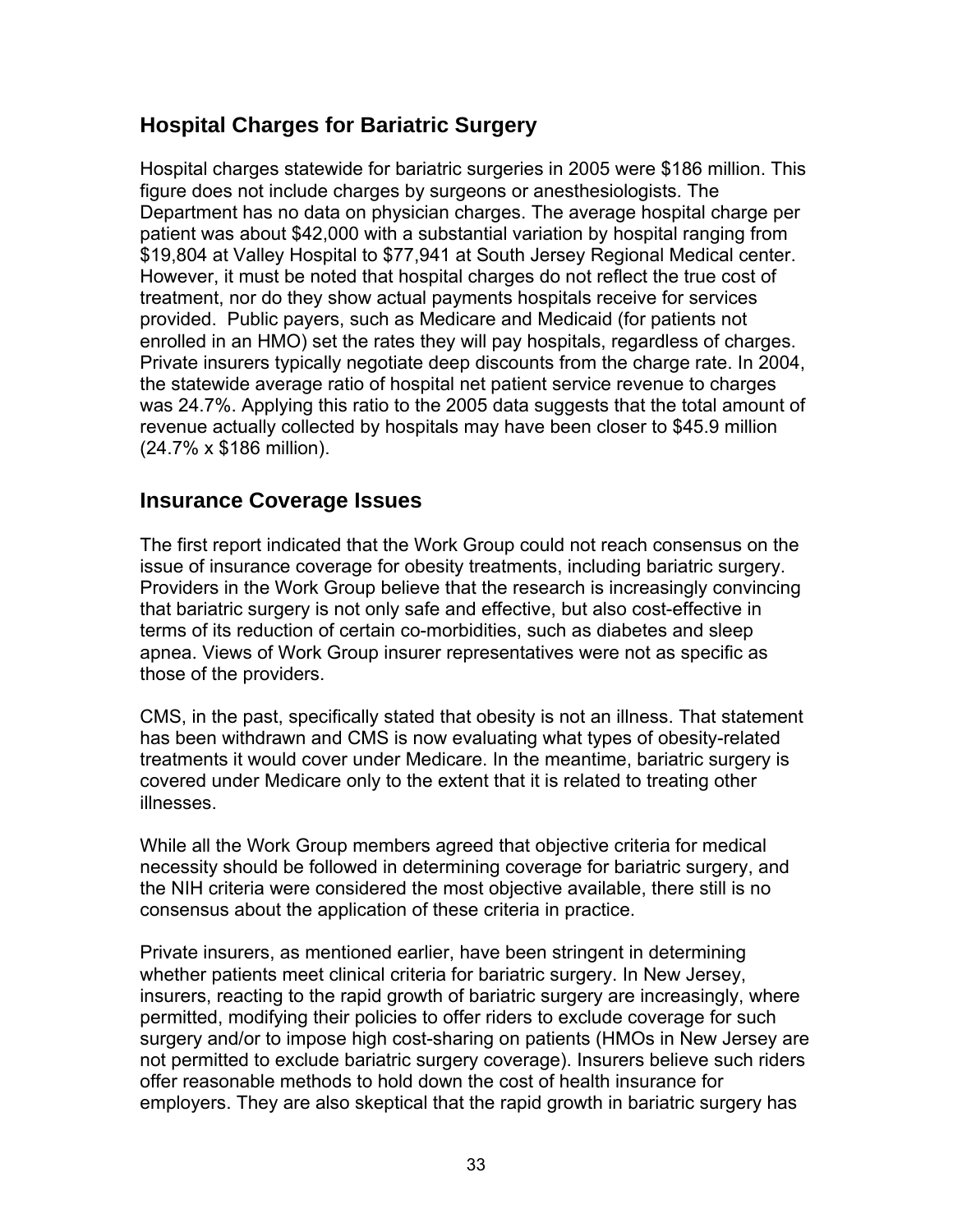all been driven by clinical necessity, and they are very concerned with the extraordinarily high costs of those few cases where severe complications result in very lengthy and costly hospitalizations.

Due to federal law, insurance coverage mandates enacted by the State have no effect on patients covered by Medicare or self-insured employers, representing roughly half of all New Jerseyans. Moreover, insurer and employer representatives argue that the increased costs associated with mandates result in reduction in the number of employers who offer health insurance as well as employees who sign up for it. Providers counter by pointing out the longer term savings resulting from reduced co-morbidities.

# **Survey Findings of Bariatric Surgery Hospitals**

In the first Bariatric Surgery Report, the Work Group recommended that hospitals performing bariatric surgery adopt a comprehensive approach to the care of their bariatric surgery patients. In particular, data elements of care set forth by the American Society for Bariatric Surgery (ASBS) or the American College of Surgeons (ACS) were recommended for this comprehensive approach. The Department then conducted a short survey to assess the progress made by New Jersey hospitals in adopting this comprehensive approach. The survey, which covered only the 36 hospitals that performed bariatric surgery in 2003, was conducted in June 2006.

Thirty-two of the 36 hospitals completed the survey, for a response rate of 89 percent. Of these, only 23 hospitals (64%) indicated that they performed bariatric surgery through 2006. This was confirmed by checking the 2005 and 2006 UB data. Thirteen hospitals that reported performing bariatric surgery in 2003 did not perform the procedure in the period 2005-2006. Nine of the 32 hospitals included in the present report did not perform bariatric surgery in 2003. This indicates that the number of hospitals that perform bariatric surgery fluctuates from year-toyear and that the big majority of the surgeries are performed by a few high volume hospitals. For example, 80% of the surgeries in 2005 were performed by only 13 hospitals. By comparison, in 2003, 79% of the surgeries were performed by only 12 hospitals. The year-to-year fluctuations in the number of bariatric surgery hospitals may be the result of low volume hospitals not doing enough procedures to be included in the analysis.

The survey data show that five hospitals were designated '*Center of Excellence*' (an accreditation given to hospitals for adopting the recommended comprehensive approach to bariatric surgery) by either ACS or ASBS. Only one of these five hospitals, University Medical Center at Princeton, reported having accreditation from both ACS and ASBS. Fourteen hospitals indicated that they had either applied or had plans to apply for the accreditation.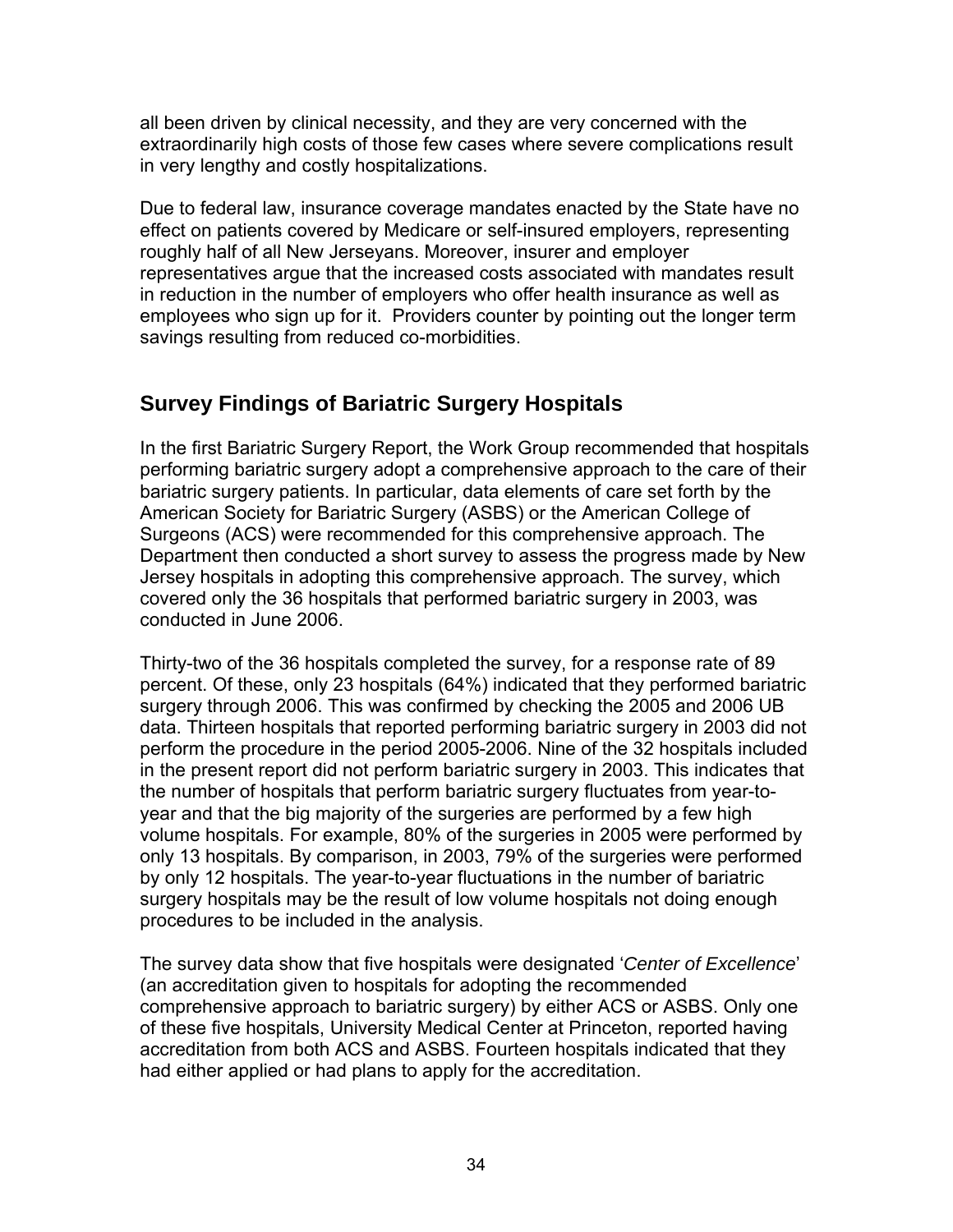Interestingly, only 20 hospitals indicated reading the first Bariatric Surgery Report while 11 hospitals replied that they did not read the report. Summary of findings of the survey are presented in Appendix B.

### **Conclusions and Recommendations**

There is considerable clinical research regarding obesity. New prescription drugs to treat obesity are under development and may prove more effective than current pharmacological approaches. Medical device companies have developed a pacemaker-type device, which is being used in Europe that can be laparoscopically attached to the stomach to produce satiety. These and other as yet unknown treatments may emerge and will need to be examined to determine if they compare favorably to bariatric surgery in terms of safety, effectiveness, and cost. In the meantime, the Department will continue to use its hospital discharge data for periodic monitoring of bariatric surgery in consultation with expert stakeholders until better systems such as a bariatric surgery registry are in place.

A bariatric surgery registry would consist of patient-level bariatric surgery data separately submitted to the Department by all hospitals that perform such surgeries. Typically, such a registry would include socio-demographic data and an extensive list of clinical data. Generally, the data would be abstracted from patients' medical records for the specific purpose of submission to the bariatric surgery data registry. The data elements abstracted would be those that experts would consider most relevant to assessing the quality of bariatric surgery. The Department has no plans to pursue a state registry until there is a clear consensus on a standardized set of data elements for the registry. In addition, the Department does not have the resources to develop a registry at this time.

The UB database suggests some important trends and hospital and surgeon characteristics that affect positive bariatric surgery outcomes. Variations by gender, age and health insurance status are also noted for proper understanding of the bariatric surgery population.

Bariatric surgery appears to have stabilized at around 4,500 cases per year suggesting a possible maturing of the practice in the state. The largest group utilizing this weight reduction surgery continues to be females (79%) with 30-54 year olds accounting for 71.5% of all bariatric surgeries in 2005.

Over 86% (86.5%) of bariatric surgery patients had private insurance and 6.1% had Medicare. Health coverage that includes not only bariatric surgery, but also pre- and post-operative counseling and nutritional supplements give patients the best chance of succeeding in their weight reduction goal. Such related services and products are rarely covered by insurance and may pose significant treatment barriers, particularly for lower income patients.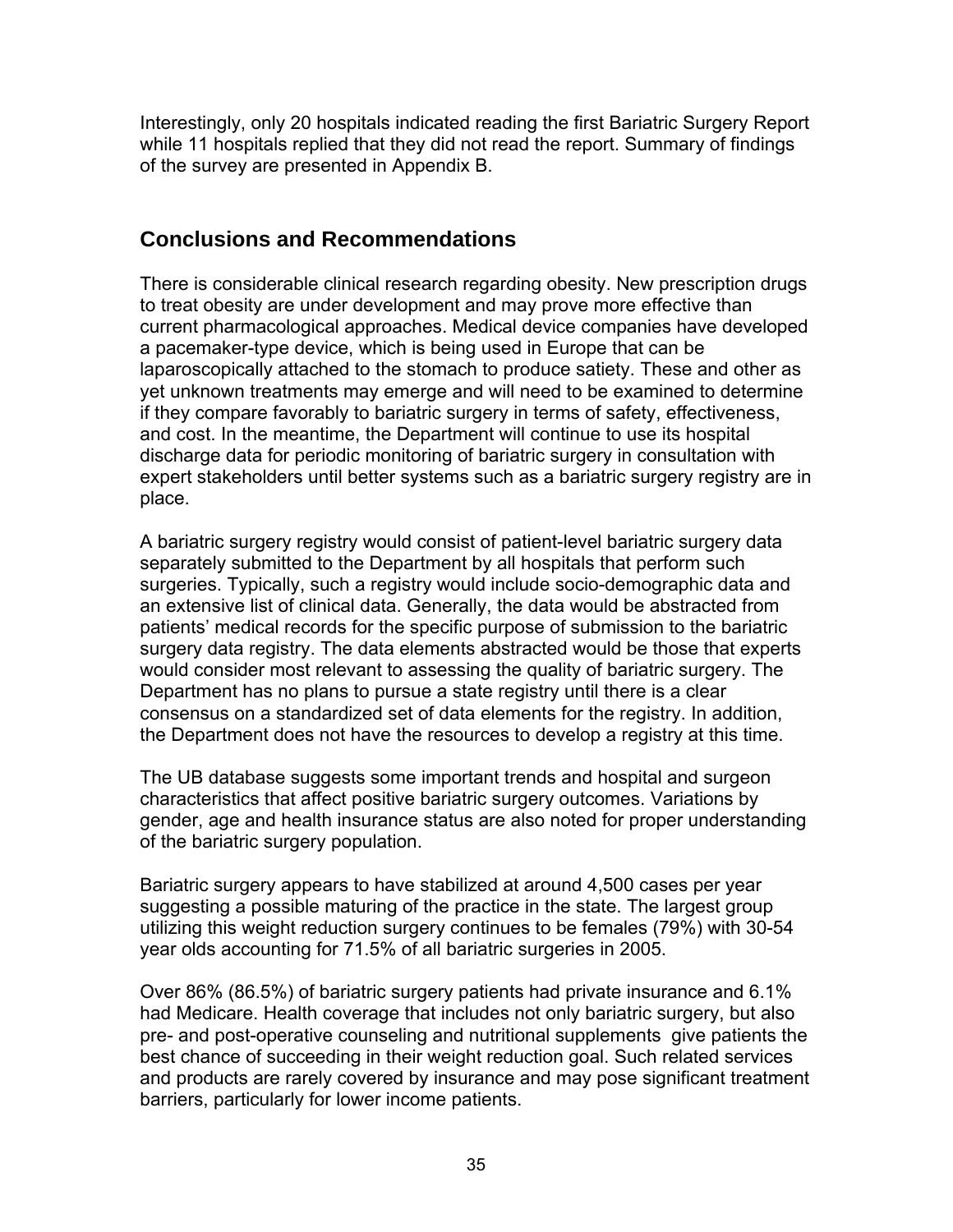Large volume hospitals tended to have lower readmission rates as well as lower 30-day mortality rates. There is also an inverse relationship between surgeon volumes on the one hand and 30-day mortality rate and bariatric surgery complication rate 180 days post-surgery on the other. This strongly suggests that experience in performing bariatric surgery procedures is vital for positive outcomes.

On average, a bariatric surgery patient stayed in hospital for 3.2 days with hospital variations ranging from 1.3 days to 8.8 days.

In 2005, statewide hospital charges amounted to \$186 million with only about \$46 million (about \$10,000 per patient) actually collected by hospitals for their services.

The Uniform Billing (UB) data have proven important for monitoring trends as well as outcomes of bariatric surgery. Until a bariatric surgery data registry is implemented that will allow for a more in-depth look at risk factors for bariatric surgery outcome, the Department will continue to monitor trends as well as significant outcomes by using the UB database.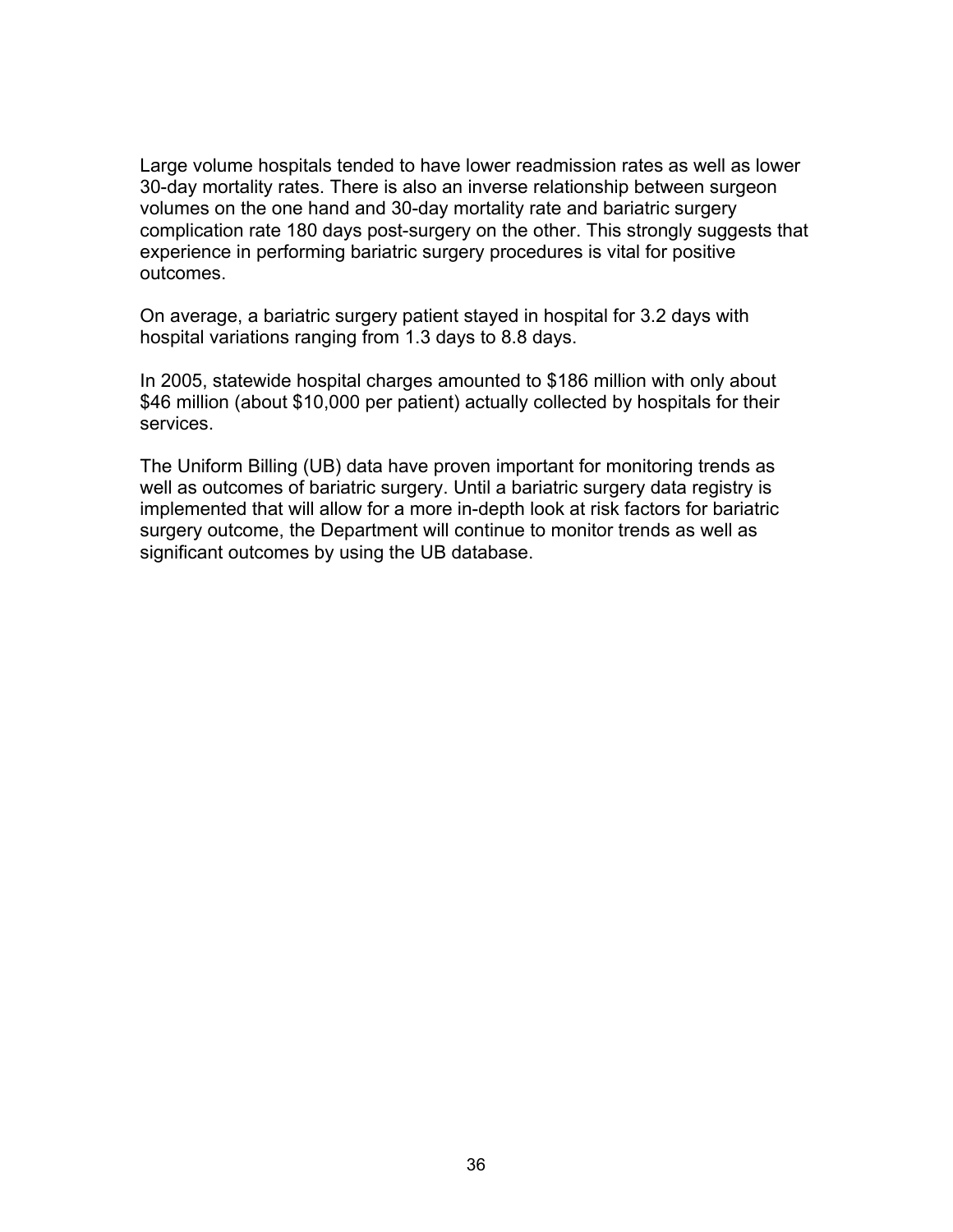### **References**

- 1 Mokdad AH, Serdula MK, Dietz WH, et al., "The Spread of the Obesity Epidemic in the United States," *Journal of the American Medical Association (JAMA)* October 27, 1999, Vol. 282:1519-1522, p. 1519.
- $2$  Calle EE, Rodriguez C, Walker-Thurmond K, and Thun MJ. "Overweight, Obesity, and Mortality from Cancer in a Prospectively Studied Cohort of U.S. Adults,", *New England Journal of Medicine*, April 24, 2003, Vol. 348(17):1625-1638, p. 1637.
- <sup>3</sup> Newswire, "Medicare Advisory Panel Concludes Weight Loss Surgery Safe and Effective for Morbidly Obese Patients," Baltimore, November 5, 2004.
- 4 Flegal, KM, Graubard BI, Williamson DF, Gail MH, "Excess deaths associated with underweight, overweight, and obesity,", *JAMA.* 2005 April 20; 293(15): 1861-7, p. 1863.
- <sup>5</sup> Finkelstein EA, Fiebeldorn IC, and Wang G, "State-Level Estimates of Annual Medical Expenditures Atributable to Obesity," *Obesity Research*, January 2004, Vol. 12(1):18-24, p. 18.
- <sup>6</sup> U.S. Department of Health and Human Services, "Strategic Plan For NIH Obesity Research. A Report of the NIH Obesity Research Task Force," National Institutes of Health (NIH) Publication No. 04-5493. August 2004, p. 9.
- <sup>7</sup> NIH Evidence Report "Clinical Guidelines on the Identification, evaluation, and Treatment of Overweight and Obesity in Adults: The evidence Report," National Institutes of Health (NIH) Publication 98-4083, September 1998, p. xiv.
- $8$  Ibid, p. 61.
- 9 National Center for Chronic Disease Prevention and Health Promotion Behavioral Risk Factor Surveillance System (BRFSS) Prevalence Data. Risk Factors and Calculated Variables. Weight Classifications Based on BMI. 2000-2003.
- <sup>10</sup> National Center for Chronic Disease Prevention and Health Promotion Behavioral Risk Factor Surveillance System (BRFSS) Trends Data Nationwide vs. New Jersey. Overweight by BMI and Obesity by BMI.
- "Background Paper on the Prevention and Treatment of Overweight and Obesity," Kaiser Permanente, August 2003. Hereafter cited as "Kaiser Permanente, August 2003," p. 11.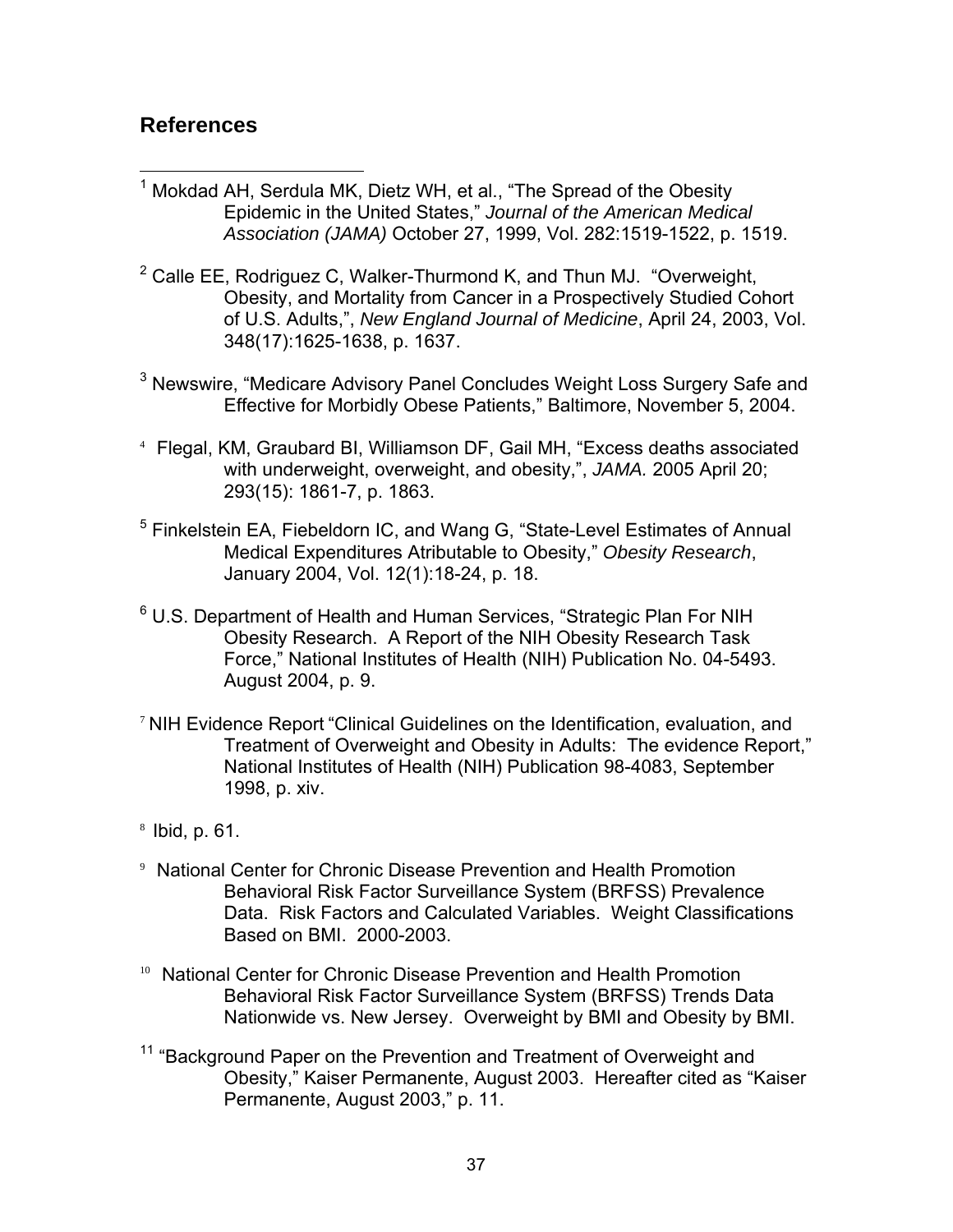- <span id="page-44-1"></span><span id="page-44-0"></span><sup>12</sup> "American Association of Clinical Endocrinologists (AACE) / American College of Endocrinology (ACE) Position Statement on the Prevention, Diagnosis, and Treatment of Obesity (1998 Revision), " *Endocrine Practice*, September/October 1998, Vol. 4, No. 5: 297-350, p. 308.
- <sup>13</sup> NIH Evidence Report, 1998, p.11.
- <sup>14</sup> Slides by Ned Calonge, M.D., M.P.H., Chair, U.S. Preventive Services Task Force and chief Medical Officer, Colorado Department of Public Health and Environment, Denver, Colorado, 2004.
- 15 Ibid, p. 9.

- <sup>16</sup> "Childhood Weight Status, New Jersey 2003-2004." New Jersey Department of Health and Senior Services (DHSS). Issue No. 1, September 2004, p. 1.
- <sup>17</sup> "An Act Establishing the New Jersey Obesity Prevention Task Force," N.J.P.L. 2004, Chapter 303. Approved January 14, 2004.
- 18 Maggard, MA, et al., "Meta-Analysis: Surgical Treatment of Obesity," *Annals of Internal Medicine*, April 15, 2005, Vol. 142, No. 7: 547-559, p. 554.
- $19$  Buchwald, et al., p. 1726.
- <sup>20</sup> MA Department of Health Betsy Lehman Center, August 2004, p. 17.
- $21$  Buchwald, et al., p. 1724.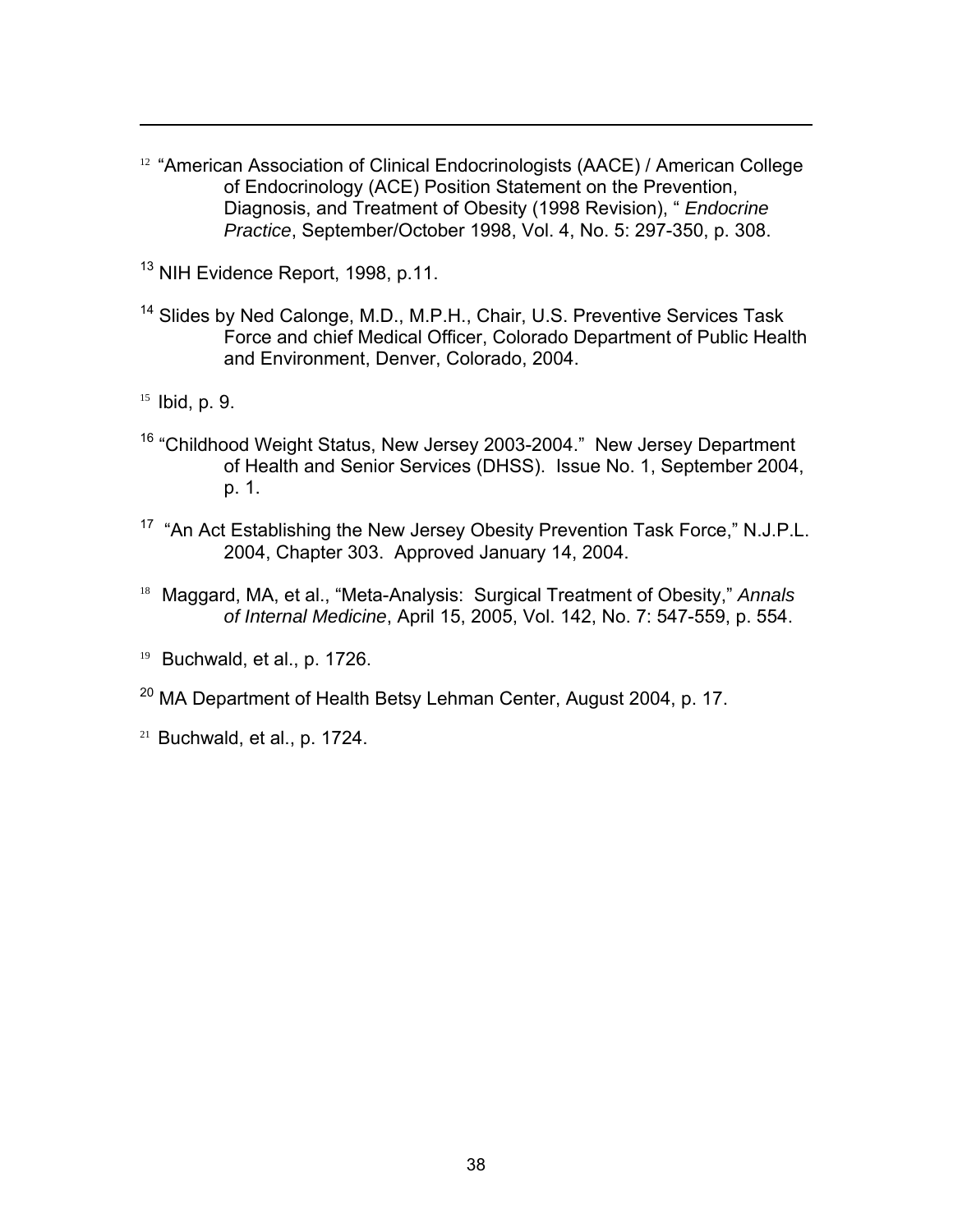#### **APPENDIX A**

#### **DIAGNOSTIC CODES CONSIDERED TO BE DIRECTLY-RELATED BARIATRIC SURGERY COMPLICATIONS**

| <b>Diagnosis Codes</b> | <b>Description</b>                                               |
|------------------------|------------------------------------------------------------------|
| 9974                   | Digestive system complications                                   |
| 99859                  | Other postoperative infection                                    |
| 2765                   | Volume depletion                                                 |
| 41519                  | Pulmonary embolism - other                                       |
| 53190                  | <b>Gastric ulcer</b>                                             |
| 486                    | Pneumonia                                                        |
| 53440                  | Gastrojejeunal ulcer with bleeding                               |
| 5770                   | Acute pancreatitis                                               |
| 99669                  | Infection due to other device                                    |
| 99811                  | Hemorrhage                                                       |
| 51881                  | Acute respiratory failure                                        |
| 53019                  | Other esophagitis                                                |
| 53081                  | Esophageal reflux                                                |
| 5370                   | <b>Pyloric stenosis</b>                                          |
| 55221                  | Incisional hernia with obstruction                               |
| 5589                   | <b>Gastroenteritis and colitis</b>                               |
| 5609                   | Unspecified intestinal obstruction                               |
| 5642                   | Post gastric surgery syndrome                                    |
| 56981                  | <b>Intestinal fistula</b>                                        |
| 78701                  | Nausea with vomiting                                             |
| 99883                  | Non-healing surgical wound                                       |
| 2859                   | Acute post-hemmorphagge anemia                                   |
| 30401                  | Opiate dependence                                                |
| 41071                  | <b>Anterior lateral MI</b>                                       |
| 41511                  | Pulmonary embolism - infarction                                  |
| 42731                  | <b>Atrial fibrillation</b>                                       |
| 49322                  | Asthma with COPD                                                 |
| 5272                   | <b>Sialoadenitis</b>                                             |
| 5303                   | Stricture of esophagus                                           |
| 53140                  | <b>Gastric ulcer with bleeding</b>                               |
| 53470                  | Gastrojejeunal ulcer without bleeding or perforation             |
| 53490                  | Unspecified gastrojejeunal ulcer without bleeding or perforation |
| 53500                  | <b>Acute gastritis</b>                                           |
| 53510                  | Atrophic gastritis                                               |
| 53641                  | Infection of gastrostomy                                         |
| 53649                  | <b>Gastrostomy complications</b>                                 |
| 53789                  | Other disorders of stomach                                       |
| 55220                  | Ventral hernia with obstruction                                  |
| 5531                   | Umbilical hernia                                                 |
| 55320                  | Ventral hernia                                                   |
| 55321                  | Incisional hernia                                                |
| 56039                  | Intestinal impaction                                             |
| 56081                  | Intestinal or peritoneal adhesions with obstruction              |
| 56089                  | Other intestinal obstruction                                     |
| 5643                   | Vomiting following GI surgery                                    |
| 56489                  | <b>Disorders of intestine</b>                                    |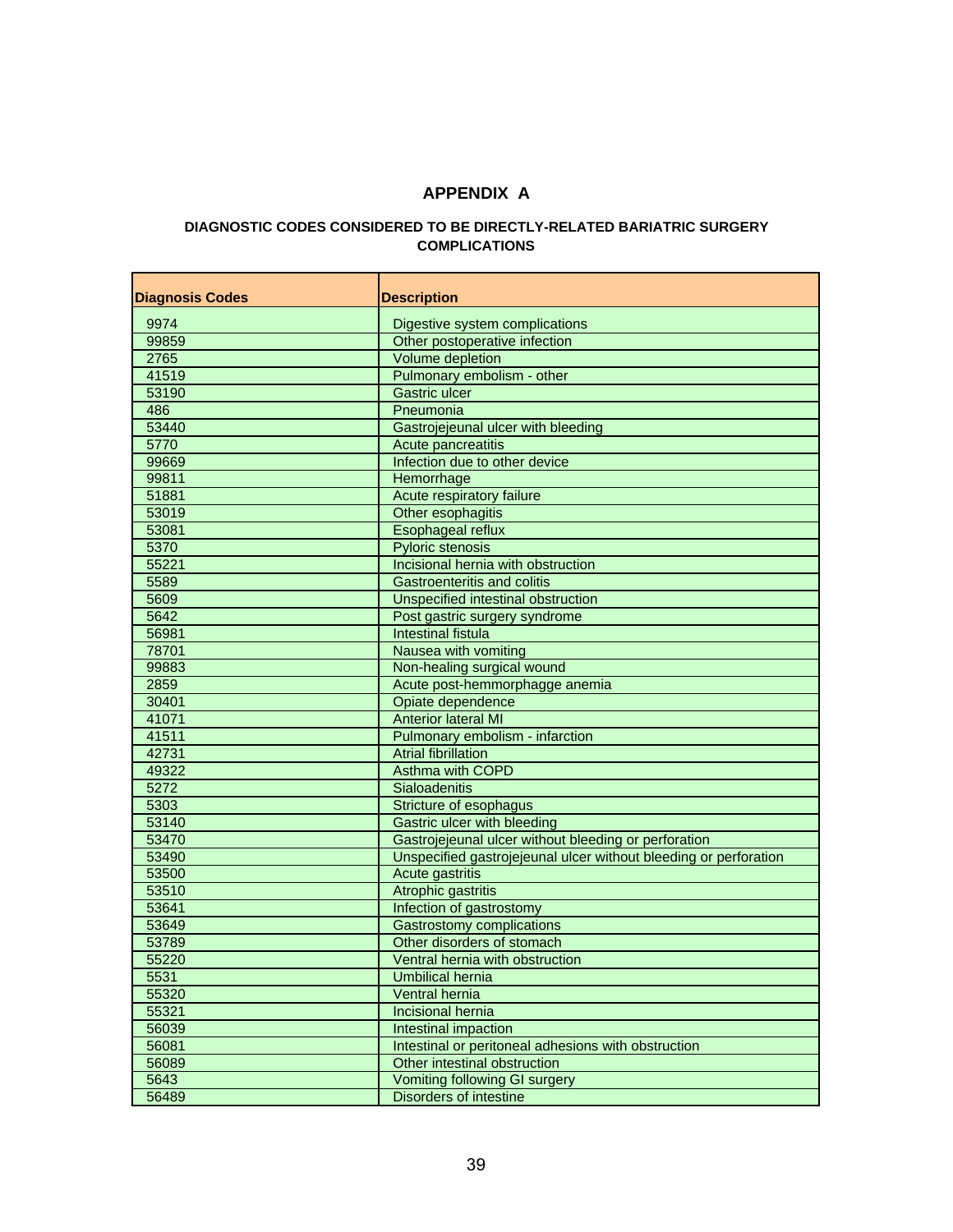#### **APPENDIX A**

#### **DIAGNOSTIC CODES CONSIDERED TO BE DIRECTLY-RELATED BARIATRIC SURGERY COMPLICATIONS**

| <b>Diagnosis Codes</b> | <b>Description</b>                          |
|------------------------|---------------------------------------------|
| 5672                   | <b>Peritonitis</b>                          |
| 5693                   | <b>Rectal bleeding</b>                      |
| 56982                  | Intestinal ulceration                       |
| 57400                  | Gallbladder stones with acute cholecystitis |
| 5781                   | <b>Blood in stool</b>                       |
| 5793                   | Post-surgical nonabsorption                 |
| 78703                  | Vomiting                                    |
| 7872                   | Dysphagia                                   |
| 78791                  | Diarrhea                                    |
| 78903                  | Abdominal swelling                          |
| 78906                  | Abdominal tenderness                        |
| 9961                   | Mechanical complications of device          |
| 99659                  | Mechanical complications of other devices   |
| 99662                  | Infection due to device                     |
| 99674                  | Other complications of device               |
| 99679                  | Other complications of other devices        |
| 99832                  | Disrruption of operative wound              |
| 99851                  | Postoperative infection                     |
| 9986                   | Postoperative fistula                       |
| V <sub>551</sub>       | Attention of gastrostomy                    |

Source: New Jersey 2005 and 2006 UB Data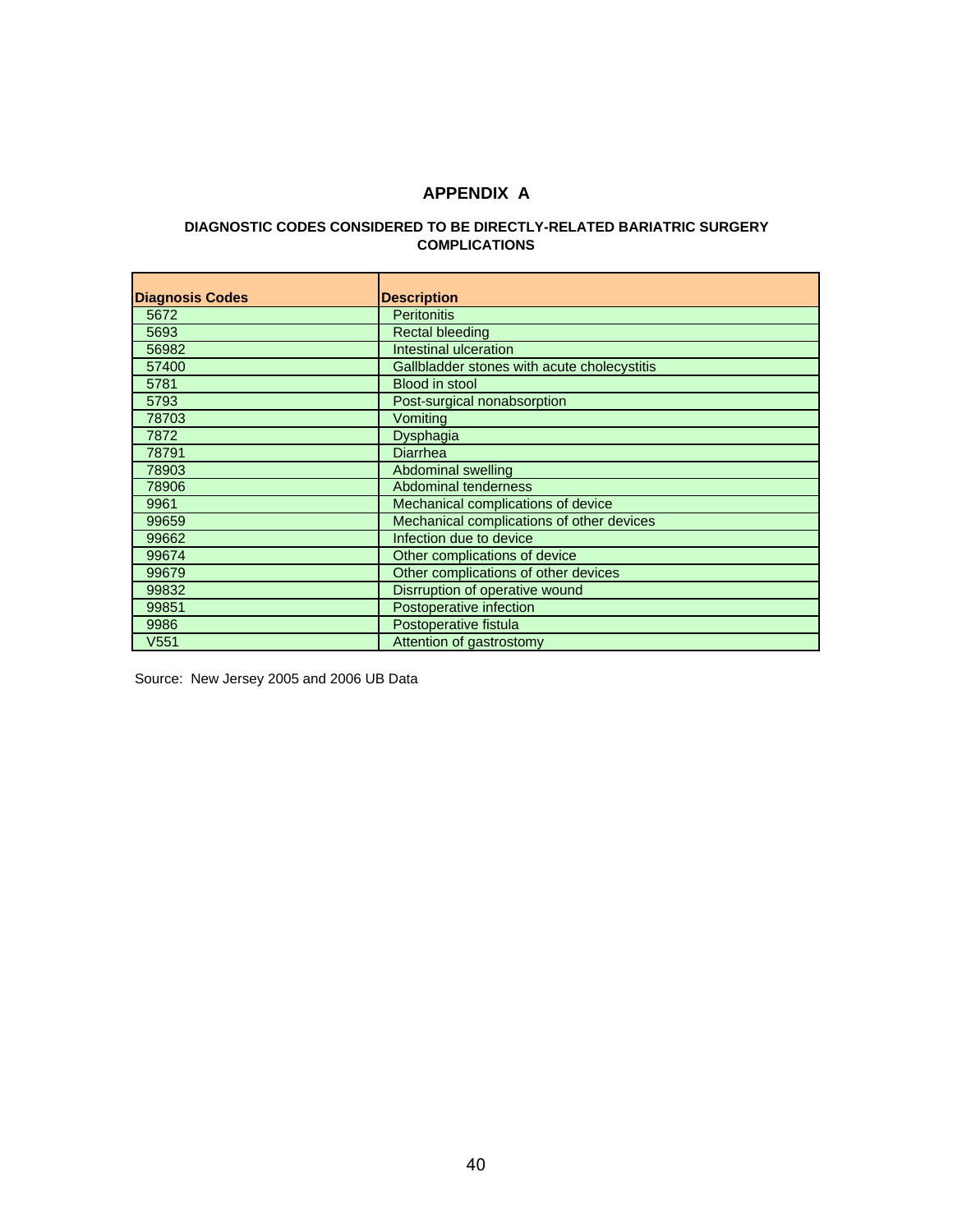#### **APPENDIX B**

#### **BASELINE SURVEY ON HOSPITALS PERFORMING BARIATRIC SURGERY IN NEW JERSEY - SUMMARY**

|                                                                                                                                                                                                                | Percent (N=36) |                |                |           |
|----------------------------------------------------------------------------------------------------------------------------------------------------------------------------------------------------------------|----------------|----------------|----------------|-----------|
| <b>Questions</b>                                                                                                                                                                                               | <b>Yes</b>     | <b>No</b>      | <b>NA</b>      | <b>NR</b> |
| Is hospital currently performing surgery?                                                                                                                                                                      | 61.1           | 27.8           | 0.0            | 11.1      |
| Is hospital designated as center of excellence by ACS?                                                                                                                                                         | 2.8            | 61.1           | 25.0           | 11.1      |
| Is hospital designated as center of excellence by ASBS?                                                                                                                                                        | 13.9           | 50.0           | 25.0           | 11.1      |
| If designated, date of certification                                                                                                                                                                           | $\blacksquare$ | $\blacksquare$ | $\blacksquare$ |           |
| If not designated yet, have you submitted application?                                                                                                                                                         | 22.2           | 27.8           | 36.1           | 13.9      |
| If no, do you plan to submit application in CY2006                                                                                                                                                             | 16.7           | 5.6            | 61.1           | 16.7      |
| Is there medical director specifically for the bariatric surgery program?                                                                                                                                      | 27.8           | 13.9           | 30.6           | 27.8      |
| Are the hospital's bariatric surgeon(s) board certified surgeons and do they spend a<br>significant portion of their practice doing bariatric surgery?                                                         | 33.3           | 11.1           | 27.8           | 27.8      |
| Does the hospital has nurse and/or physician extenders dedicated to serving bariatric<br>surgery patients?                                                                                                     | 25.0           | 19.4           | 27.8           | 27.8      |
| Does the hospital maintain a full line of appropriately sized furniture, equipment and<br>instruments used in caring for bariatric surgical patients?                                                          | 44.4           | 0.0            | 27.8           | 27.8      |
| Does the hospital provide an ongoing, regularly scheduled in-service education program in<br>bariatric surgery?                                                                                                | 30.6           | 13.9           | 27.8           | 27.8      |
| Does the hospital maintain, within 30 minutes of request, a full complement of staff<br>required to care for bariatric surgical patients, including immediate availability of an ACLS-<br>qualified physician? | 44.4           | 0.0            | 27.8           | 27.8      |
| Does the hospital use clinical pathways and orders that facilitate the standardization of pre-<br>operative bariatric surgery care?                                                                            | 27.8           | 13.9           | 30.6           | 27.8      |
| Did the hospital perform at least 125 bariatric surgery cases in 2005, including primary<br>operations, emergencey procedures and/or revisions?                                                                | 13.9           | 30.6           | 27.8           | 27.8      |
| Did all bariatric surgeons credentialed by the hospital, perform at least 50 bariatric surgery<br>cases in 2005, including cases performed at other hospitals?                                                 | 27.8           | 16.7           | 27.8           | 27.8      |
| Does the hospital make available, organized support groups for patients who have had<br>bariatric surgery?                                                                                                     | 38.9           | 5.6            | 27.8           | 27.8      |
| Does the hospital maintain a system for tracking surgical outcomes and follows at leat<br>75% of its bariatric surgery patients for five years after surgery?                                                  | 25.0           | 19.4           | 27.8           | 27.8      |
| Prior to receiving this survey, had you read the Bariatric Surgery Work Group's<br>report?                                                                                                                     | 55.6           | 30.6           | 0.0            | 13.9      |

NA - Not Applicable (does not apply following earlier response)

NR - No Response/missing although question applies, including the four that did not send in the form.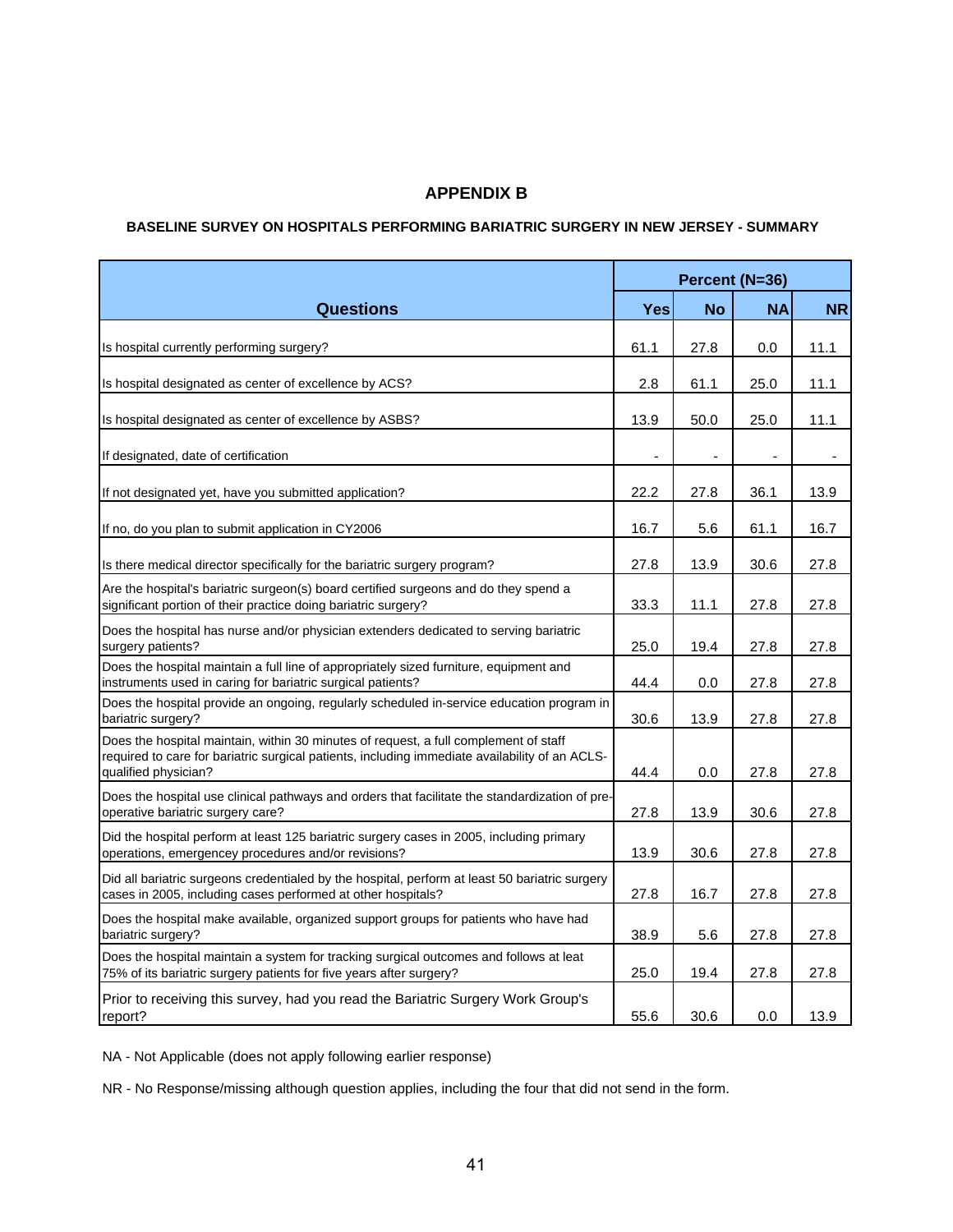# **Appendix C**

#### **Overweight Prevention and Treatment Effectiveness: Evolving Consensus**

• A useful framework for prevention and treatment modalities (Table C.1) has been developed by Kaiser Permanente, a large health management organization. Recommended prevention / treatment options, based on risk, are as follows:<sup>[1](#page-48-0)</sup>

#### **Table C.1**

| <b>Health Risk</b>    | <b>Prevention/Treatment Options</b>                                                                         |
|-----------------------|-------------------------------------------------------------------------------------------------------------|
| Minimal and Low       | Healthful eating and/or moderate deficit diet<br>Increased physical activity<br>Lifestyle change strategies |
| Moderate              | All of the above plus low calorie diet                                                                      |
| High and Very High    | All of the above plus pharmacotherapy and<br>very low calorie diet                                          |
| <b>Extremely High</b> | All of the above plus surgical intervention                                                                 |

#### **Prevention / Treatment Options Based on Risk**

Kaiser Permanente also offers a useful longitudinal approach to preventing obesity :<sup>[2](#page-48-1)</sup>

#### **Table C.2**

#### **Longitudinal Approach to Preventing Obesity**

| <b>Infants</b>       | <b>Toddlers</b>                 | <b>Children</b>                       | <b>Adults</b>             |
|----------------------|---------------------------------|---------------------------------------|---------------------------|
| Promote:             | Promote:                        | Increase:                             | Increase:                 |
| <b>Breastfeeding</b> | <b>Breastfeeding</b>            | <b>Physical Activity</b>              | <b>Physical Activity</b>  |
|                      | <b>Healthy Eating Behaviors</b> |                                       |                           |
|                      |                                 | Decrease:                             | Decrease:                 |
|                      |                                 | <b>TV Viewing</b>                     | <b>Portion Size</b>       |
|                      |                                 | <b>Sweetened Beverage Consumption</b> |                           |
|                      |                                 | <b>Unhealthy Eating Behaviors</b>     | Encourage:                |
|                      |                                 |                                       | <b>Weight Maintenance</b> |

<span id="page-48-0"></span><sup>&</sup>lt;sup>1</sup> Kaiser Permanente, "Background Paper on the Prevention and Treatment of Overweight and Obesity," August 2003, p. 7.

<span id="page-48-1"></span> $^2$  idib, p. 9.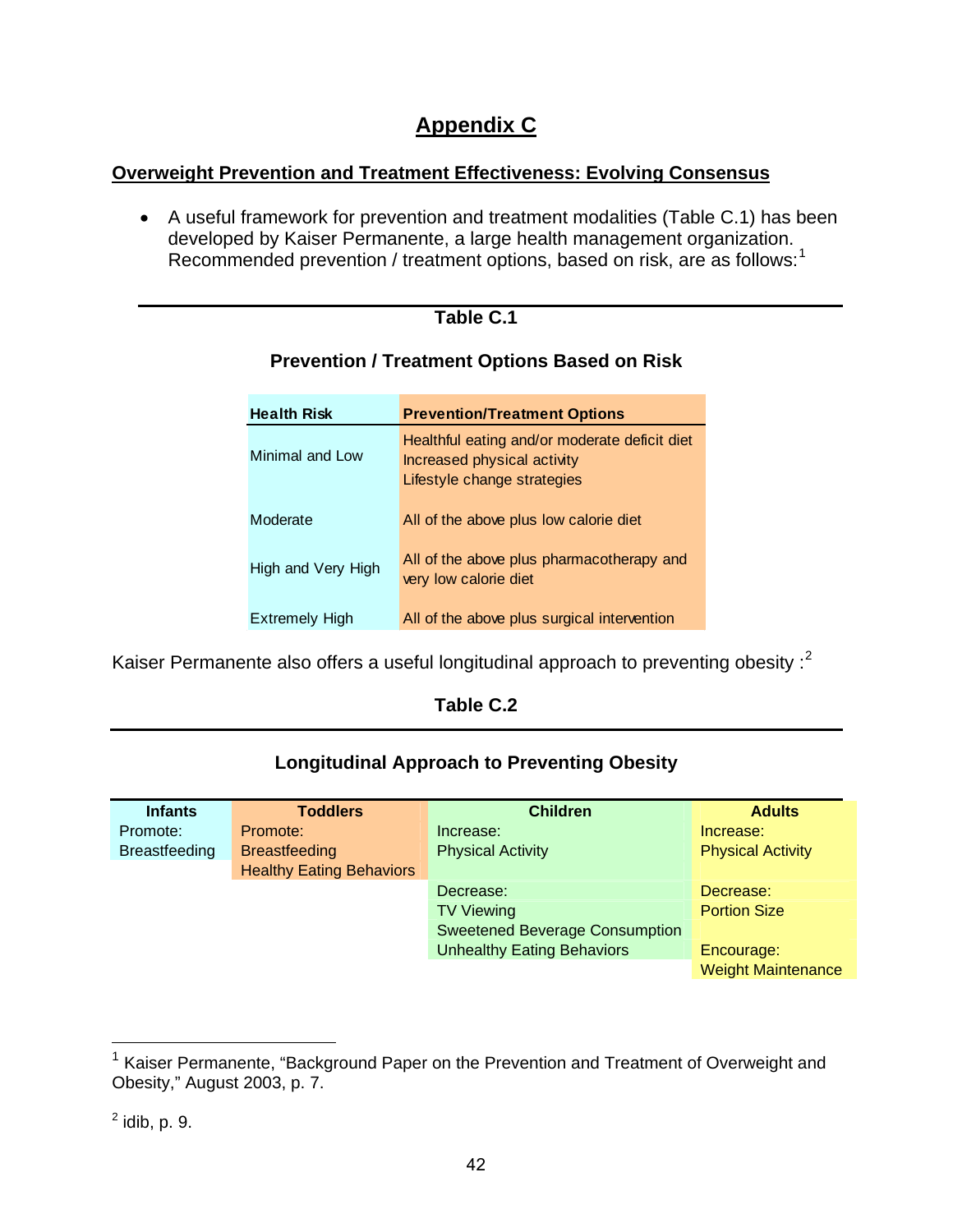- In 1998, the NIH completed an exhaustive review of the then available medical literature and published "Clinical Guidelines on the Identification, Evaluation, and Treatment of Overweight and Obesity in Adults: The Evidence Report."<sup>[3](#page-49-0)</sup> According to this report:
	- 1. **Low-calorie diets (LCDs)** can reduce total body weight by an average of eight percent over three to 12 months. No improvement in cardio-respiratory fitness appears to occur in overweight or obese adults who lose weight on LCDs without increasing physical activity. LCD diets resulting in weight loss cause a decrease in abdominal fat. Increased abdominal fat appears to be an independent risk predictor when the BMI is not markedly increased. According to the NIH, a high waist circumference-->35 inches for women and > 40 inches for men—is associated with an increased risk for type-2 diabetes, dyslipidemia, hypertension, and CVD in patients with a BMI between 25 and 34.9.
	- 2. **Very Low-Calorie Diets** produce greater initial weight loss than LCDs. However, the long-term (>1 year) weight loss is not different from that of the LCD.
	- 3. **Lower-Fat Diets (LFDs)** without targeted caloric reduction help promote weight loss when they have the effect of reducing caloric intake. LFDs that explicitly are coupled with total caloric reduction produce greater weight loss than LFDs alone.
	- 4. **Physical Activity** in overweight and obese adults results in modest weight loss independent of the effect of caloric reduction through diet. Physical activity in overweight and obese adults modestly reduces abdominal fat. Physical activity in overweight and obese adults increases cardio-respiratory fitness independent of weight loss.
	- 5. **Combined Reduced Calorie Diet & Increased Physical Activity** produce greater weight loss than diet alone or physical activity alone. This combination produces greater reductions in abdominal fat than either diet alone or physical activity alone. This combination produces improved cardiorespiratory fitness when compared to diet alone.
	- 6. **Behavior Therapy**, when used in combination with other weight loss approaches, provides additional benefits in assisting patients to lose weight short term (one year). No additional benefits are found at three to five years in the absence of continued intervention. No one behavior therapy appeared superior to any other in its effect on weight loss; rather, multimodal strategies appeared to work best and those interventions with the greatest intensity

<span id="page-49-0"></span> $\overline{a}$ <sup>3</sup> National Institutes of Health, "Clinical Guidelines on the Identification, evaluation, and Treatment of Overweight and Obesity in Adults: The evidence Report," Publication 98-4083, September 1998, pp. 42-55.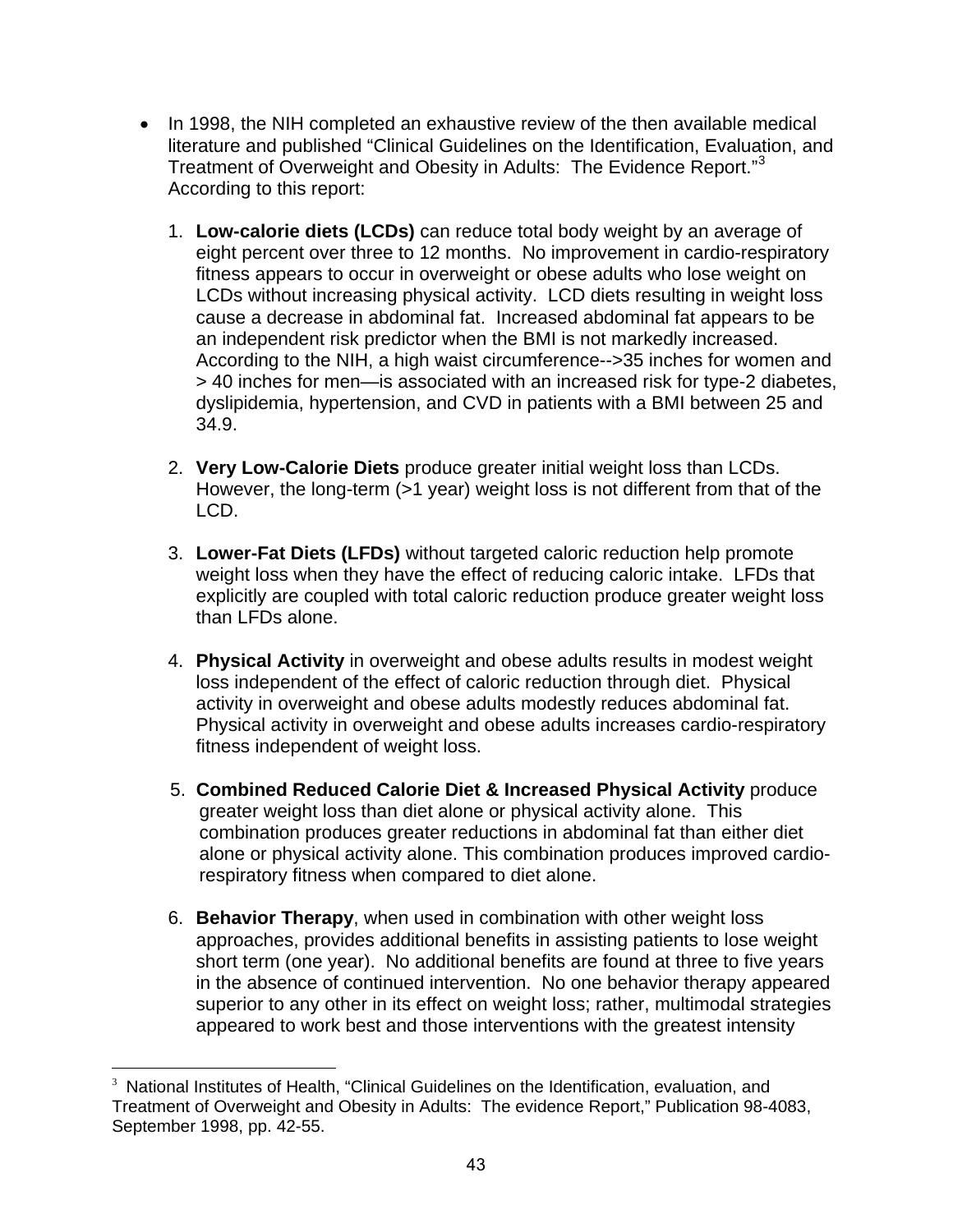appeared to be associated with the greatest weight loss. Long-term follow-up of patients undergoing behavior therapy shows a return to baseline weight in the great majority of subjects in the absence of continued behavioral intervention. Little evidence exists on the effect of behavior therapy in combination with diet and physical activity on cardio-respiratory fitness.

- 7. **Pharmacotherapy**, which is generally studied along with lifestyle modification including diet and physical activity, results in weight loss in obese adults when used for six months to one year.
- 8. **Surgical Interventions** in adults with a BMI > 40 or a BMI > 35 with comorbid conditions result in substantial weight loss.
- Five years later, in December 2003, the U.S. Preventive Services Task Force (USPSTF) issued a statement entitled, "Recommendations and Rationale: Screening for Obesity in Adults." This document, which is supported by the Agency for Healthcare Research and Quality (AHRQ), is based on the USPSTF's rigorous examination of scientific evidence specific to overweight and obesity in adults. The USPSTF provides the following recommendations and findings: $4$ 
	- 1. **Clinicians should screen all adult patients for obesity and offer intensive counseling and behavioral interventions to promote sustained weight loss for obese adults.** There is fair to good evidence that highintensity counseling [two or more individual or group sessions per month for at least the first three months]—about diet, exercise, or both—together with behavioral interventions aimed at skill development, motivation, and support strategies, produced modest, sustained weight loss (typically three to five kg. for one year or more) in adults who are obese (BMI > 30). Although the USPSTF did not find direct evidence that behavioral interventions lower mortality or morbidity from obesity, they concluded that changes in intermediate outcomes, such as improved glucose metabolism, lipid levels, and blood pressure, from modest weight loss provide indirect evidence of health benefits.
	- 2. **The evidence is insufficient to recommend for or against the use of moderate-intensity counseling (one intervention/month) or low-intensity (< one intervention/month) together with behavioral interventions to promote sustained weight loss in obese adults.** The USPSTF found limited evidence to determine whether moderate- or lowintensity counseling with behavioral interventions produces sustained weight loss in obese (BMI > 30) adults. The relevant studies were of fair to good quality but showed mixed results.

<span id="page-50-0"></span><sup>&</sup>lt;sup>4</sup> "Recommendations and Rationale: Screening for Obesity in Adults," U.S. Preventive Services Task Force (USPSTF), November 2003. http://www.ahrq.gov/clinic/3rduspstf/obesity/obserr.htm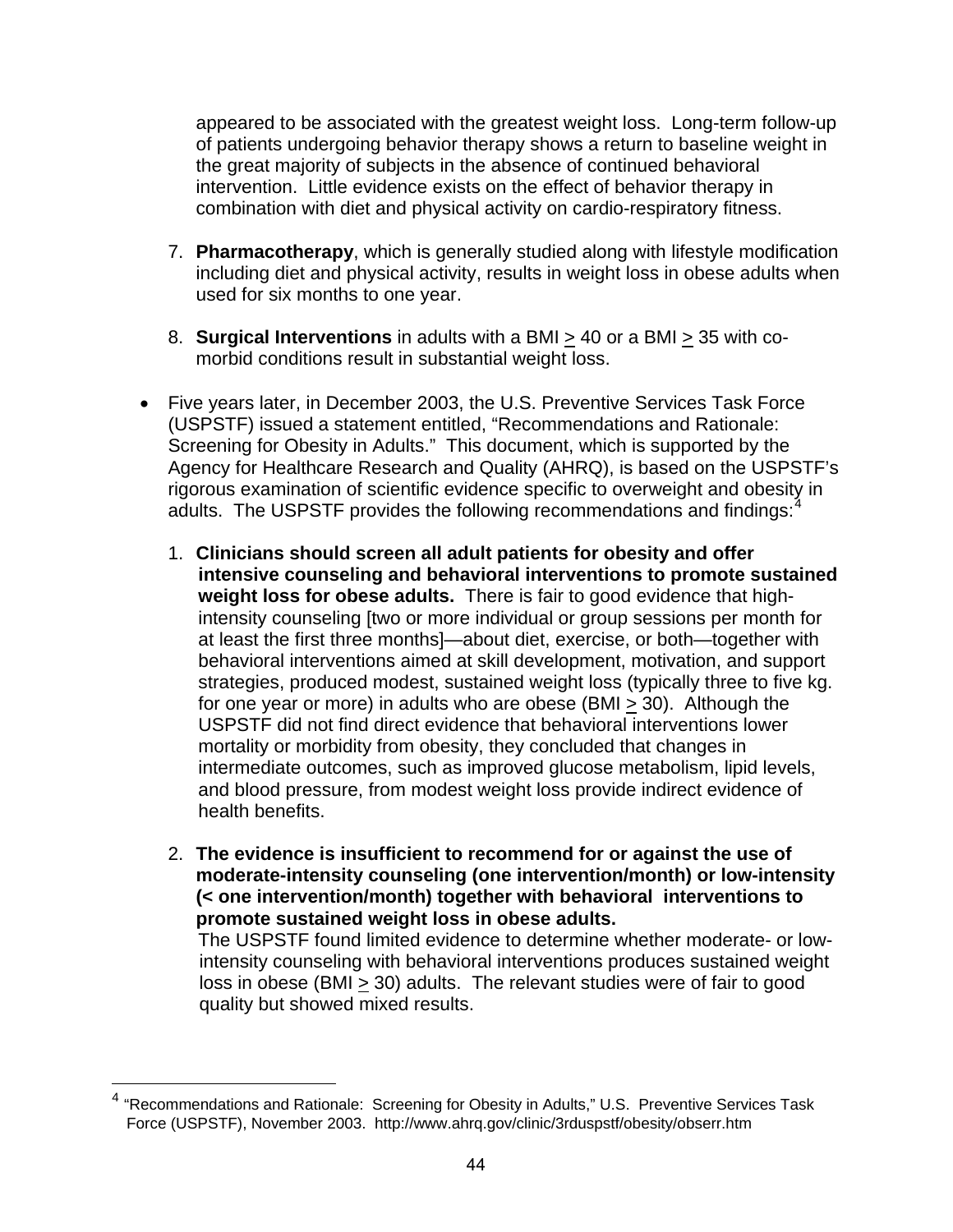- 3. **The evidence is insufficient to recommend for or against the use of counseling of any intensity and behavioral interventions to promote weight loss in overweight adults.** The USPSTF found limited data that addressed the efficacy of counseling-based interventions in overweight adults (BMI from 25 to 29.9). As a result, the USPSTF could not determine the balance of benefits and potential harms of counseling to promote sustained weight loss in overweight adults.
- 4. **Maintenance of a normal weight is important in addressing the obesity problem.** Life-long habits for nutrition and physical activity must be established. The key element for prevention is caloric balance. Diets should include all food groups, daily portions of fruits and vegetables, low-fat content, and reasonable serving sizes. Physical activity goals should focus on moderate daily exercise or other activity for at least 30 minutes most days of the week.
- 5. **The most effective interventions combine nutrition education and diet and exercise counseling with behavioral strategies to help patients acquire the skills and supports needed to change eating patterns and to become physically active.** The 5-A framework (Assess, Advise, Agree, Assist, and Arrange) has been used in behavioral counseling interventions such as smoking cessation and may be a useful tool to help clinicians guide interventions for weight loss. Initial interventions paired with maintenance interventions help ensure that weight loss will be sustained over time.
- 6. **It is advisable to refer obese patients to programs that offer intensive counseling [i.e. two or more individual or group sessions per month for at least the first three months] and behavioral interventions for optimal weight loss.** There are limited data on the best place for these interventions to occur and on the composition of the multidisciplinary team that should deliver high-intensity interventions.
- 7. **Data for sibutramine and orlistat suggest that these drugs have modest, but potentially sustained effects.** Although average weight loss was consistently modest (weight reduction of 3-5 kg), the percentage of patients achieving clinically significant weight loss (5-10 percent of body weight) was sometimes substantial. Side effects are frequent. Prolonged pharmacotherapy confers some benefit, but its discontinuation may lead to rapid weight regain. There are no data on the long-term (longer than 2 years) benefits or adverse effects of these drugs. Experts recommend that pharmacological treatment of obesity be used only as part of a program that also includes lifestyle modification interventions, such as intensive diet and/or exercise counseling and behavioral interventions.
- 8. **Clinical guidelines developed by the National Heart, Lung, and Blood Institute (NHLBI) Expert Panel on the identification, evaluation, and treatment of overweight and obesity in adults recommend surgical intervention only for those people with a BMI > 40 or a BMI of 35 to 40**